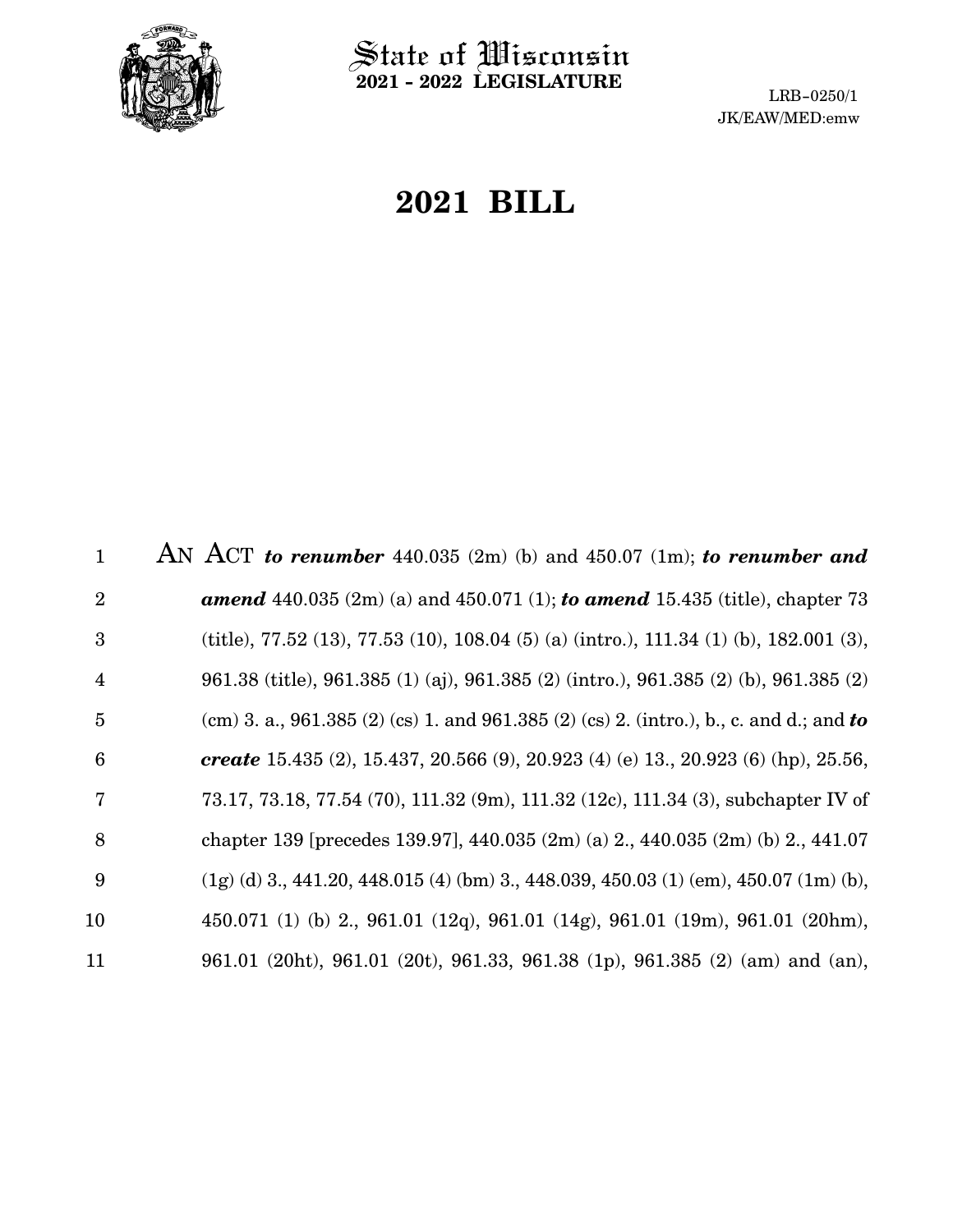1

961.385 (2) (bc) and (bd) and 961.55 (8) (c) of the statutes; **relating to:** medical

2

marijuana, granting rule-making authority, and providing a penalty.

#### *Analysis by the Legislative Reference Bureau*

This bill creates a program that allows for the possession and use of medical marijuana by registered patients and that licenses medical marijuana producers, processors, dispensaries, transporters, and laboratories to operate in this state.

#### *Medical Marijuana Regulatory Commission*

The bill creates the Medical Marijuana Regulatory Commission to regulate the medical marijuana program. The commission is attached to the Department of Revenue and consists of one member appointed by the governor, one member appointed by the senate majority leader, one member appointed by the speaker of the assembly, one member appointed by the senate minority leader, and one member appointed by the assembly minority leader. The members serve staggered terms of six years each. The governor selects one of the appointees to serve as the chairperson for a two-year term.

#### *Recommendations; registered patients and caregivers*

The bill authorizes physicians, physician assistants, and certified advanced practice nurse prescribers to provide a written recommendation for a patient to use medical marijuana under certain circumstances, including the existence of a bona fide health care provider-patient relationship and that the patient suffers from a qualifying medical condition. Minors are eligible to receive a recommendation for use of medical marijuana if certain requirements are met. Medical marijuana must be in the form of a liquid, oil, pill, or tincture or in a form that is applied topically.

Under the bill, patients and primary caregivers may apply to the commission to receive a registry identification card, allowing the patient or primary caregiver to obtain medical marijuana from a dispensary. Applicants must meet certain criteria, including that the person is a resident of the state and submits a written recommendation that is less than 30 days old from a physician, physician assistant, or certified advanced practice nurse prescriber. A primary caregiver must be over the age of 21 and may not have any drug-related conviction. The commission is required to establish and maintain a list of registered cardholders and must establish rules for implementation of the medical marijuana program as it relates to recommendation and registration.

The bill also requires the commission to establish procedures for physicians, physician assistants, and certified advanced practice nurse prescribers to apply for certification and to be certified to recommend the use of medical marijuana to qualifying patients. All such persons certified by the commission must keep complete and accurate records of the recommendations made and for whom the recommendations are made and provide that information to the commission at the commission's request.

The bill provides civil, criminal, and professional disciplinary immunity for physicians, physician assistants, and certified advanced practice nurse prescribers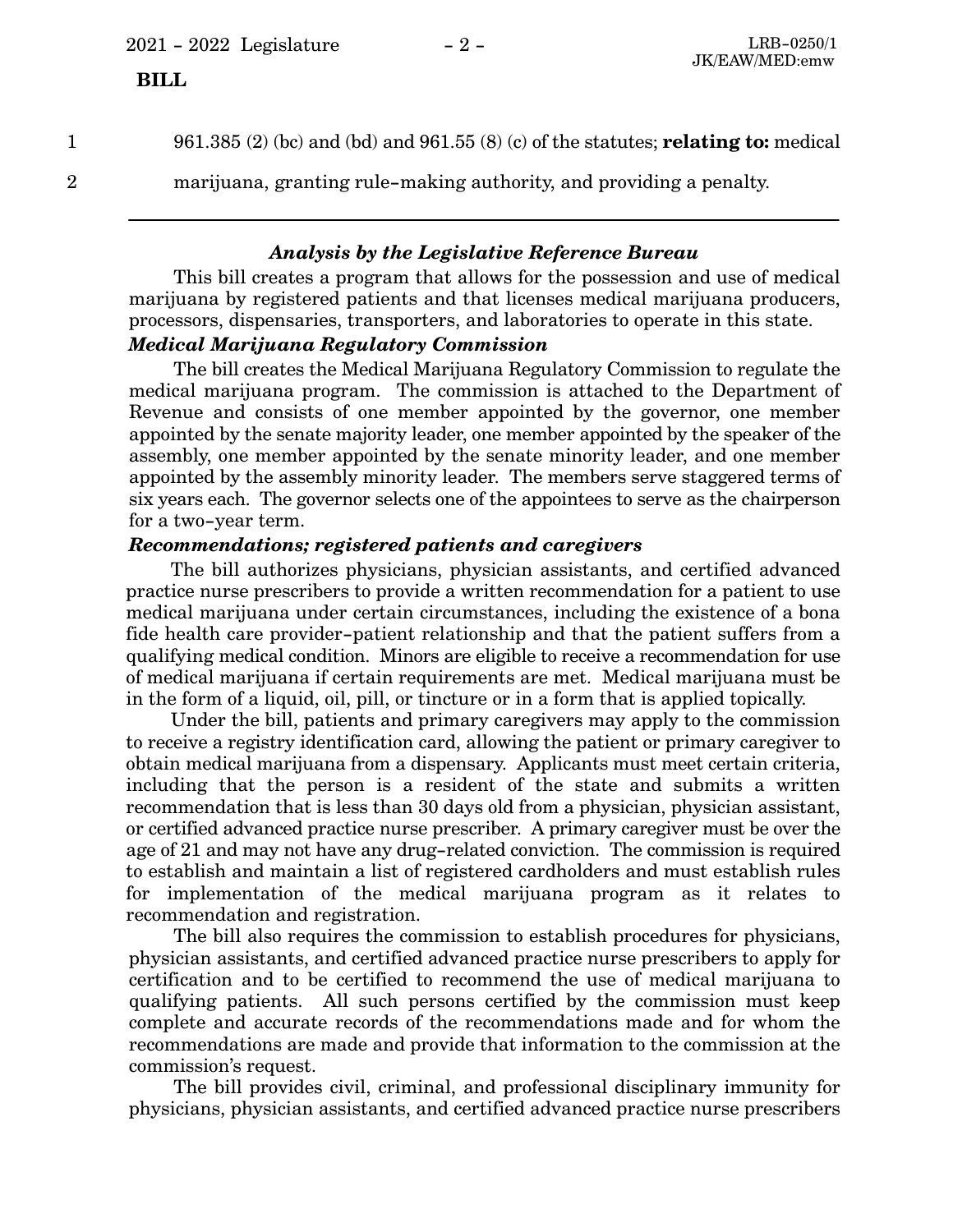$2021 - 2022$  Legislature  $-3 -$  LRB-0250/1

#### **BILL**

who recommend medical marijuana for patients in accordance with the requirements and limitations specified in the bill. However, the bill allows the Medical Examining Board and the Board of Nursing to issue nonmandatory guidelines regarding best practices in making recommendations for the use of medical marijuana.

#### *Licensed producers, processors, transporters, dispensaries, and laboratories*

The bill requires any person operating as a medical marijuana producer, processor, transporter, dispensary, or laboratory to obtain a license from the commission. An applicant may not obtain a license if the applicant, or any principal officer or board member of the applicant, has been convicted of a controlled substance offense. The applicant, and each principal officer or board member must be at least 21 years old and may not have been a principal officer or board member of a producer, processor, transporter, dispensary, or laboratory that has had its license revoked and not reinstated. In addition, the applicant, or at least one principal officer or board member of the applicant, must be a resident of this state. The applicant must also show that it will have sufficient security measures and record-keeping procedures in place. A producer or processor may not have any financial interest in a dispensary or laboratory; a laboratory may not have any financial interest in a producer, processor, or dispensary; and a dispensary may not have any financial interest in a producer, processor, or laboratory. A license issued by the commission expires after one year.

Under the bill, a licensee may not operate within 300 feet of a school or child care center. Every employee of a licensee must be at least 21 years old and may not have been convicted of a controlled substance offense. In addition, dispensary employees must complete certain training, as required by the commission by rule.

The bill requires licensed producers, licensed processors, and licensed laboratories to operate within an enclosed, locked facility. A licensed producer is prohibited from growing medical marijuana for personal, family, or household use and may distribute its medical marijuana only to a licensed processor. A licensed processor must send samples of the medical marijuana that it processes to a licensed laboratory to test and certify the tetrahydrocannabinol (THC) concentration of the processor's products and test for the presence of certain contaminants; must package its products in child-resistant packaging; and must label each package with how many ounces of medical marijuana it contains and the THC concentration of the product. A licensed processor may distribute its products only to a licensed dispensary. A licensed dispensary must label the medical marijuana that it dispenses with certain information, including the name of the dispensary and the name of the patient, and may dispense medical marijuana only to a person who presents a valid registry identification card and only in accordance with the patient's recommendation. All marijuana and medical marijuana that is transported by way of a public road may only be transported by a licensed transporter.

The bill also authorizes the commission to inspect, without prior notice, the premises and records of a licensee or an applicant. The commission may also establish rules for suspending, revoking, or refusing to issue or renew a license. The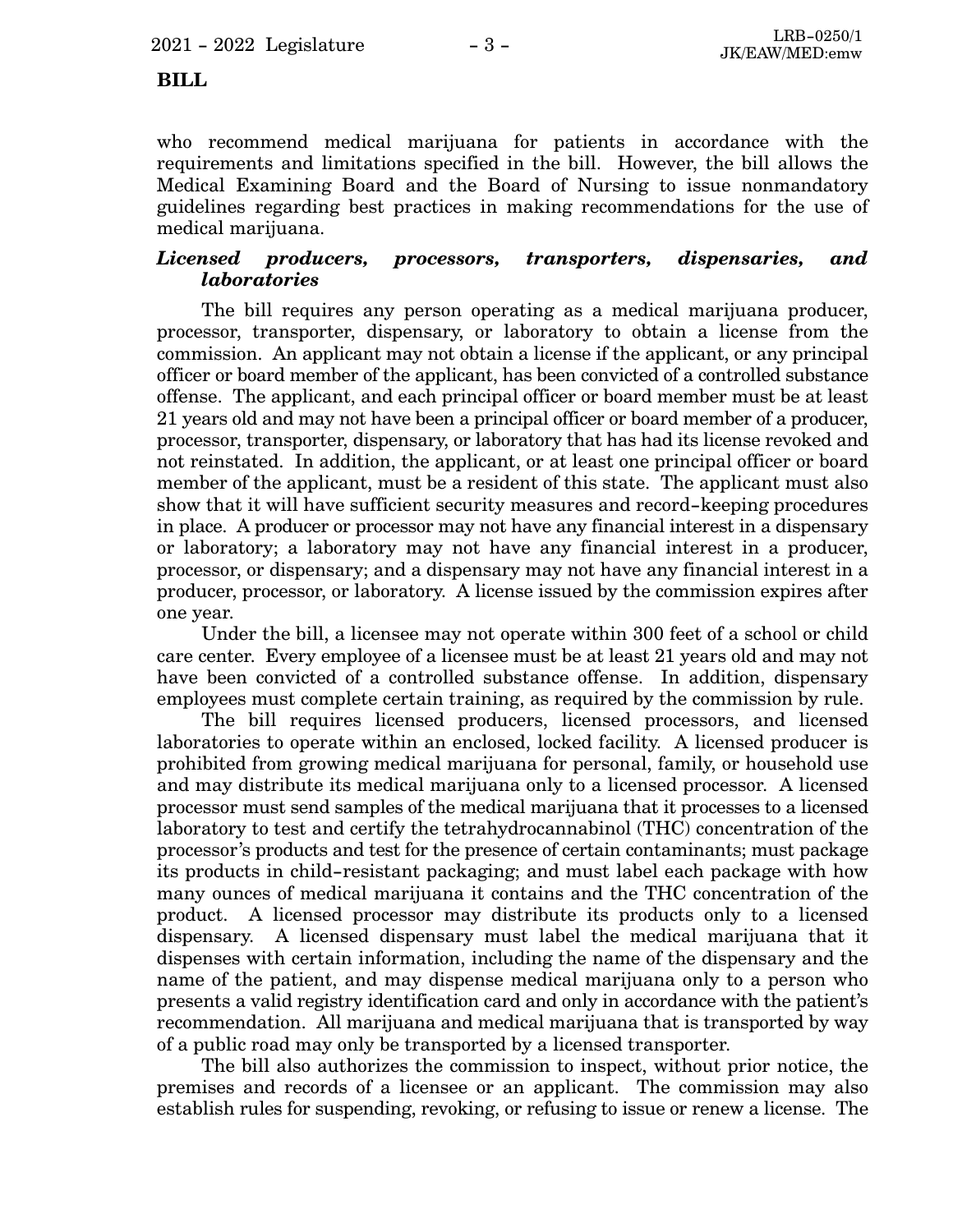bill authorizes the commission to promulgate any other rules necessary to administer and implement the medical marijuana program as it relates to producers, processors, transporters, dispensaries, and laboratories.

#### *Medical marijuana tax*

The bill imposes an excise tax on a licensed processor at the rate of 10 percent of the sales price on each wholesale sale in this state of medical marijuana to a licensed dispensary. All proceeds from the tax, and all fees and penalties collected by the commission, are deposited into a segregated fund, identified in the bill as the medical marijuana fund.

#### *Criminal provisions*

The bill decriminalizes the manufacture, possession, distribution, and delivery of medical marijuana if that manufacture, possession, distribution, or delivery is done in compliance with the medical marijuana program established by the commission.

Under current law, with certain exceptions, it is illegal to manufacture, possess, distribute, or deliver THC, including THC in marijuana, which is classified as a schedule I controlled substance. The bill authorizes the possession, distribution, or delivery of medical marijuana by a qualifying patient or his or her primary caregivers if 1) the possession, distribution, or delivery of marijuana is done to facilitate a qualifying patient's medical use of the marijuana in accordance with his or her recommendation; 2) the marijuana is legally obtained from a person who is authorized to distribute or deliver medical marijuana under the laws of this state; 3) the amount of usable marijuana does not exceed a 30-day supply of individual doses of medical marijuana per qualifying patient; and 4) the qualifying patient or primary caregiver has in his or her immediate possession a registry identification card. The bill authorizes the manufacture, possession, distribution, or delivery of medical marijuana by an entity that is licensed by the commission or an employee or agent of such a licensed entity if the manufacture, possession, distribution, or delivery is done in the usual course of business or employment.

Under the bill, if a person manufactures, possesses, distributes, delivers, or uses medical marijuana in a way that is not in compliance with the requirements of the medical marijuana program, he or she can be referred by the commission for criminal prosecution under the Controlled Substances Act or a local law that prohibits the possession, manufacture, distribution, or delivery of marijuana.

#### *Prescription drug monitoring program*

Current law requires the Controlled Substances Board to establish a Prescription Drug Monitoring Program (PDMP) that requires pharmacies and health care practitioners to generate records documenting the dispensing of monitored prescription drugs. Records from the PDMP may be disclosed to persons specified under current law or by the board by rule.

The bill requires records to be generated for the PDMP documenting recommendations for medical marijuana and the issuance of registry identification cards for medical marijuana.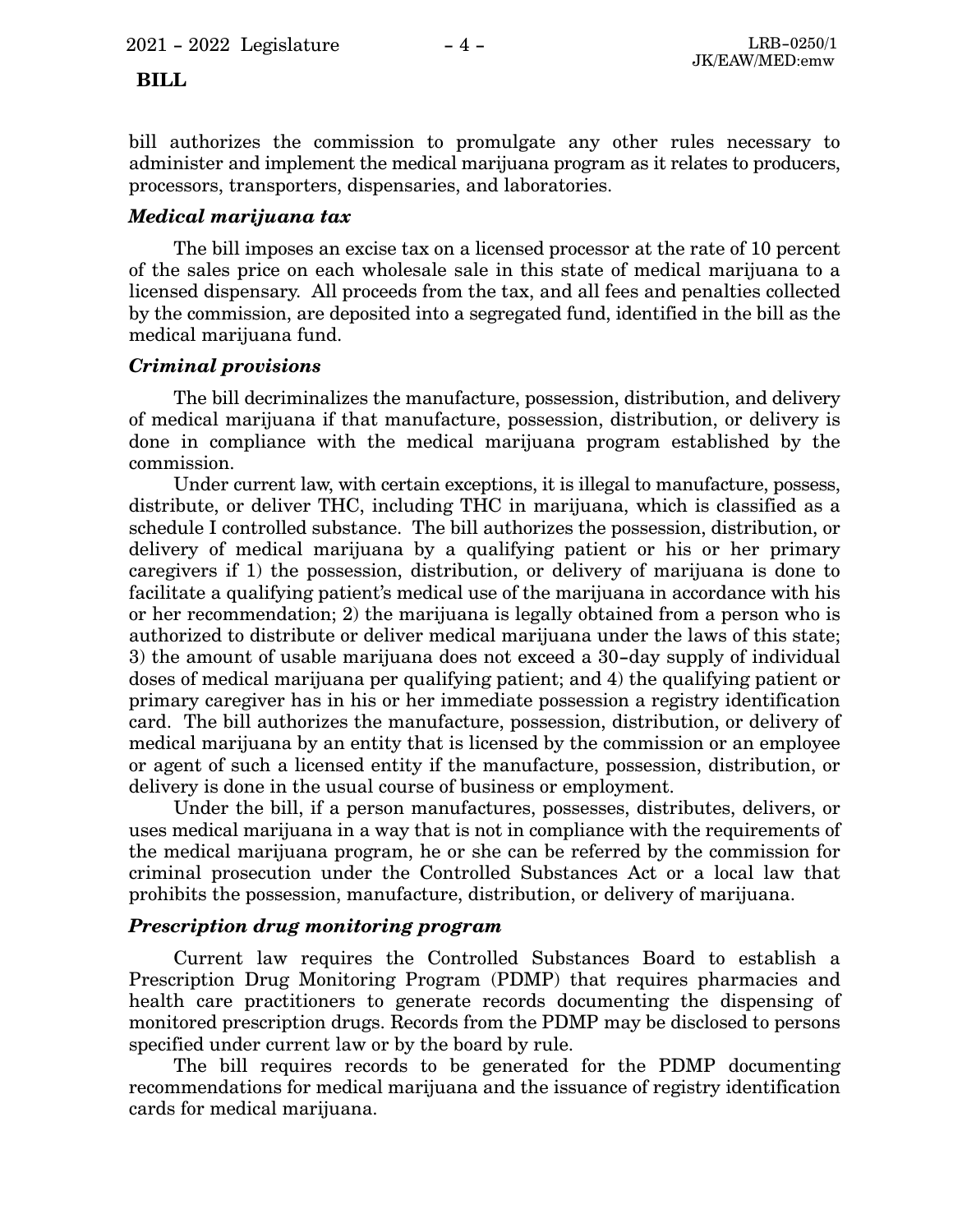#### *Fair employment law*

Under the current fair employment law, an employer may not refuse to hire or employ, bar or terminate from employment, or discriminate against any individual in promotion or compensation or in terms, conditions, or privileges of employment because the individual has a disability. Such discrimination against an individual with a disability includes refusing to reasonably accommodate an employee's or prospective employee's disability unless the employer can demonstrate that the accommodation would pose a hardship on the employer's program, enterprise, or business. Also under the fair employment law, an employer may not refuse to hire or employ, bar or terminate from employment, or discriminate against any individual in promotion or compensation or in terms, conditions, or privileges of employment because of the individual's use or nonuse of lawful products off the employer's premises during nonworking hours.

The Department of Workforce Development enforces the fair employment law, may receive and investigate complaints charging discrimination or discriminatory practices, and may, if an employer is found to have engaged in discrimination, order such action by the respondent as will effectuate the purpose of the fair employment law, including awarding back pay. Decisions of DWD hearing examiners made under the fair employment law are subject to further review by the Labor and Industry Review Commission and a court.

The bill provides that the fair employment law does not apply to any act of an employer based on an individual's use of medical marijuana.

#### *Unemployment insurance; worker's compensation*

Currently, an individual whose work is terminated by an employer for misconduct by the employee connected with the employee's work is ineligible to receive unemployment insurance (UI) benefits until the individual satisfies certain conditions. In addition, the wages paid to the individual by that employer are excluded from the employee's base period wages for purposes of calculating the individual's entitlement to UI benefits. "Misconduct," for purposes of these provisions, is defined specifically as including a violation by an employee of an employer's reasonable written policy concerning the use of a controlled substance if the employee 1) had knowledge of the policy and 2) admitted to the use of a controlled substance, refused to take a test, or tested positive for the use of a controlled substance in a test used by the employer in accordance with a testing methodology approved by DWD.

Also under current law, an employer is not liable for temporary disability benefits under the worker's compensation law during an employee's healing period if the employee is suspended or terminated for misconduct as defined above.

The bill retains these provisions regarding misconduct and further provides that such a reasonable written policy may include a drug-free workplace policy.

Because this bill creates a new crime or revises a penalty for an existing crime, the Joint Review Committee on Criminal Penalties may be requested to prepare a report.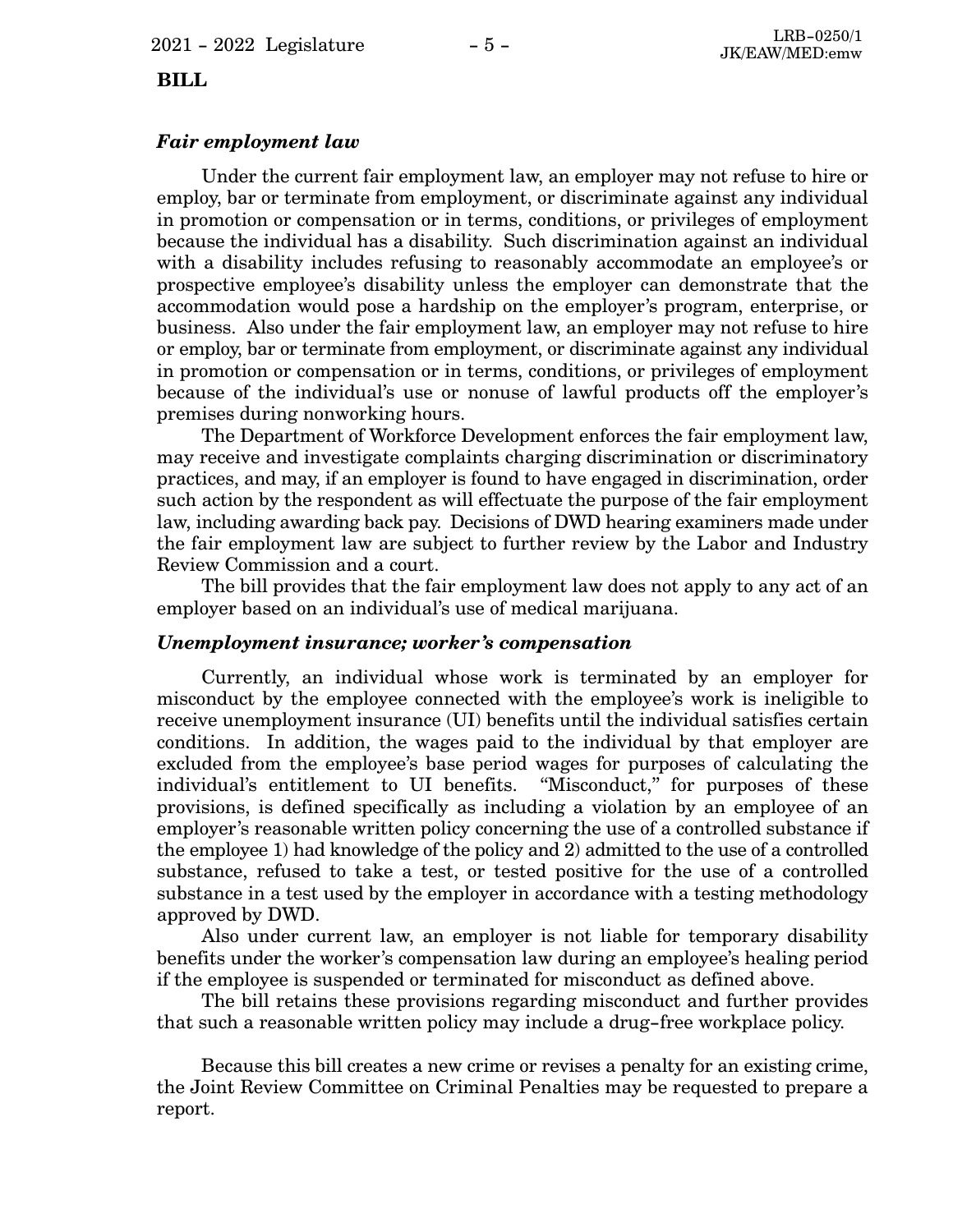For further information see the *state and local* fiscal estimate, which will be printed as an appendix to this bill.

### *The people of the state of Wisconsin, represented in senate and assembly, do enact as follows:*

| $\mathbf{1}$     | <b>SECTION 1.</b> 15.435 (title) of the statutes is amended to read:                      |
|------------------|-------------------------------------------------------------------------------------------|
| $\overline{2}$   | 15.435 (title) Same; attached boards and commissions.                                     |
| 3                | <b>SECTION 2.</b> 15.435 (2) of the statutes is created to read:                          |
| 4                | Creation;<br>15.435(2)<br>MEDICAL MARIJUANA REGULATORY COMMISSION.<br>(a)                 |
| $\overline{5}$   | <i>membership.</i> No later than 30 days after the effective date of this paragraph  [LRB |
| $6\phantom{.}6$  | inserts date], there is created a medical marijuana regulatory commission attached        |
| 7                | to the department of revenue under s. 15.03, consisting of the following members:         |
| 8                | 1. One member appointed by the governor.                                                  |
| $\boldsymbol{9}$ | 2. One member appointed by the senate majority leader.                                    |
| 10               | 3. One member appointed by the speaker of the assembly.                                   |
| 11               | 4. One member appointed by the senate minority leader.                                    |
| 12               | 5. One member appointed by the assembly minority leader.                                  |
| 13               | (b) <i>Chairperson</i> . The governor shall designate one of the appointees under par.    |
| 14               | (a) to serve as chairperson for a $2$ -year term. The chairperson is responsible for the  |
| 15               | commission's daily operations and administrative oversight.                               |
| 16               | Assistance. The commission may request of any state agency such<br>(c)                    |
| 17               | assistance as may be necessary for the commission to fulfill its duties.                  |
| 18               | (d) Licenses. The commission shall begin issuing licenses under s. 73.17 no               |
| 19               | sooner than 180 days after the creation of the commission.                                |
| 20               | (e) Report. 1. Annually, the commission shall submit a report to the legislature          |
| 21               | under s. 13.172 (2) that provides an overview of the medical marijuana industry in        |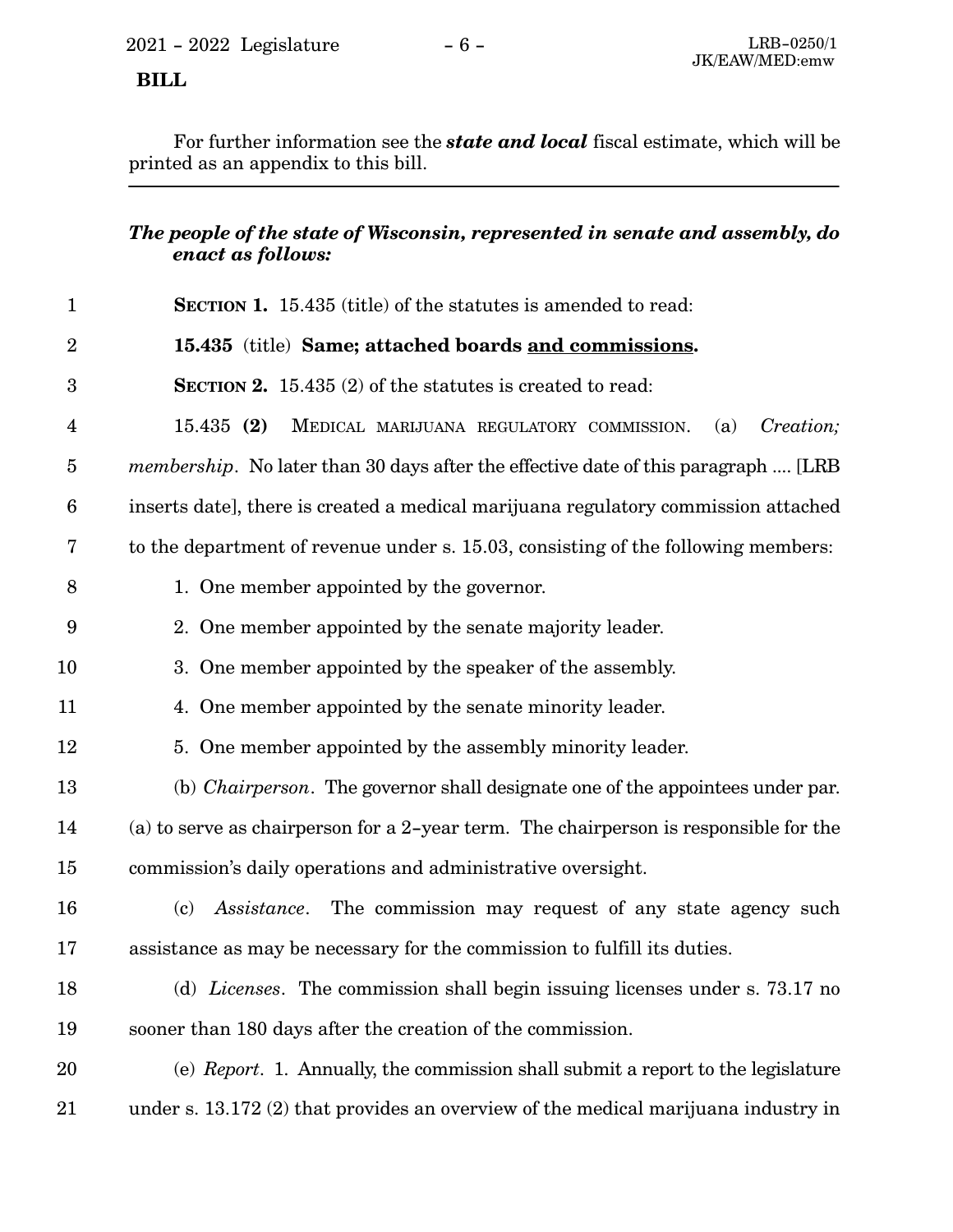2021 - 2022 Legislature - 7 -

| $\mathbf{1}$    | this state, specifies the administrative and enforcement actions undertaken by the |
|-----------------|------------------------------------------------------------------------------------|
| $\overline{2}$  | commission, and makes recommendations regarding the operation of the               |
| 3               | commission and the administration of ss. 73.17 and 73.18 and subch. IV of ch. 139. |
| $\overline{4}$  | 2. No later than January 15, 2022, and no later than each January 15               |
| $\overline{5}$  | thereafter, the commission shall submit to the legislature, as provided under s.   |
| $6\phantom{.}6$ | 13.172 (2), its recommendation for using moneys from the medical marijuana fund    |
| 7               | for law enforcement drug prevention programs, treatment alternative and diversion  |
| 8               | programs, and alcohol and other drug abuse treatment programs.                     |
| 9               | <b>SECTION 3.</b> 15.437 of the statutes is created to read:                       |
| 10              | 15.437 Same; councils. (1) COUNCIL ON MEDICAL MARIJUANA. (a) There is              |
| 11              | created in the department of revenue a council on medical marijuana to provide     |
| 12              | advice to the medical marijuana regulatory commission. The council consists of the |
| 13              | following members:                                                                 |
| 14              | 1. One individual who represents the interests of licensees under s. 73.17.        |
| 15              | 2. One individual who represents local government.                                 |
| 16              | 3. One individual who represents law enforcement.                                  |
| 17              | 4. One individual who represents medical providers.                                |
| 18              | 5. One individual who represents providers of financial services.                  |
| 19              | The secretary of agriculture, trade and consumer protection or the<br>6.           |
| 20              | secretary's designee.                                                              |
| 21              | 7. The secretary of health services or the secretary's designee.                   |
| 22              | 8. The secretary of revenue or the secretary's designee.                           |
| 23              | 9. One member appointed by the senate majority leader.                             |
| 24              | 10. One member appointed by the senate minority leader.                            |
| 25              | 11. One member appointed by the speaker of the assembly.                           |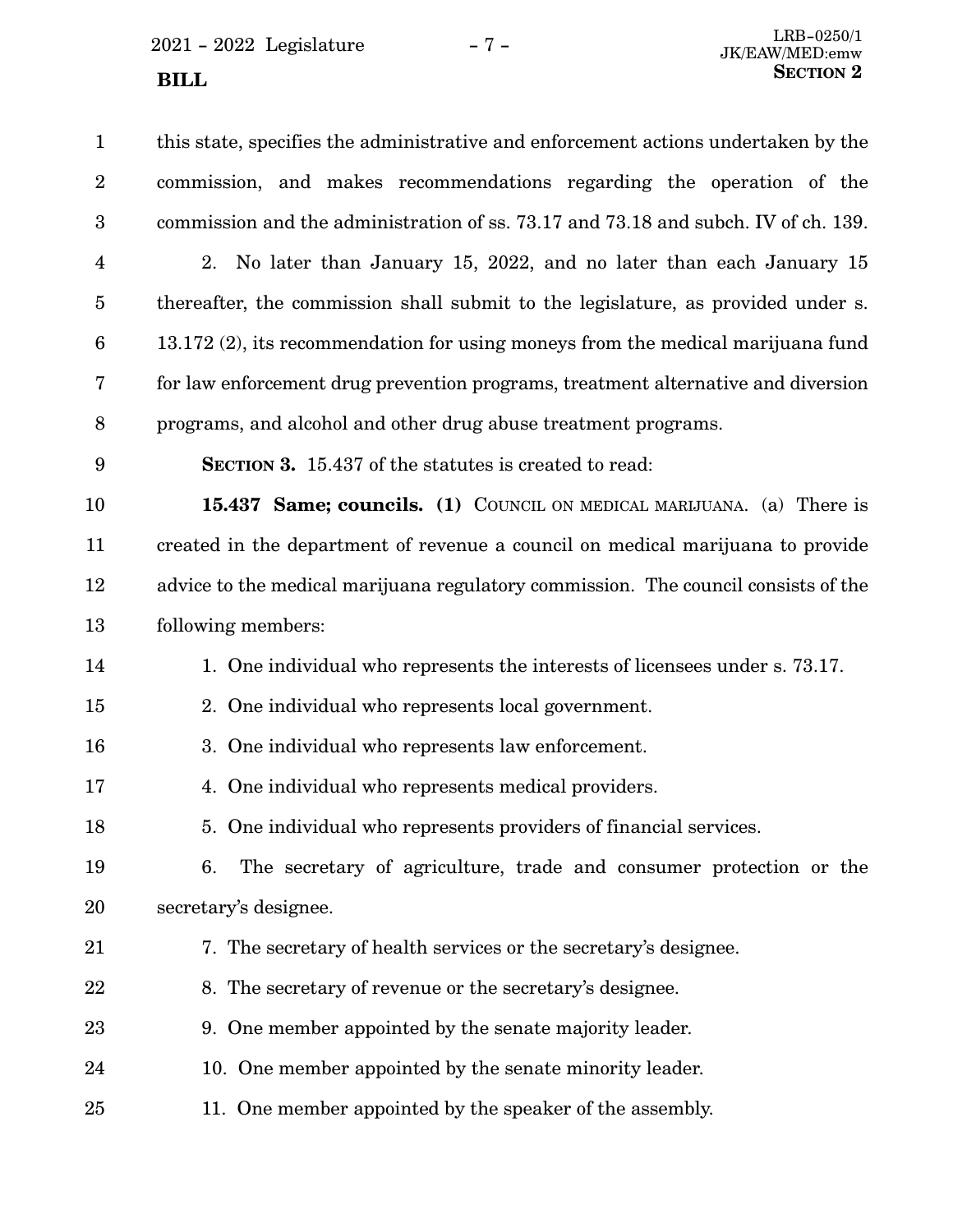2021 - 2022 Legislature - 8 - LRB-0250/1 JK/EAW/MED:emw  **BILL** SECTION 3

12. One member appointed by the assembly minority leader. (b) The governor shall appoint the members under par. (a) 1. to 5. All members serve for staggered 3-year terms, as determined by the secretary of revenue. **SECTION 4.** 20.005 (3) (schedule) of the statutes: at the appropriate place, insert the following amounts for the purposes indicated: **2021-22 2022-23 20.566 Revenue, department of** (9) MEDICAL MARIJUANA REGULATORY COMMISSION (q) General program operations and enforcement SEG A -0-**SECTION 5.** 20.566 (9) of the statutes is created to read: 20.566 **(9)** MEDICAL MARIJUANA REGULATORY COMMISSION. (q) *General program operations and enforcement*. From the medical marijuana fund, the amounts in the schedule for general program operations, administration, and enforcement of ss. 73.17 and 73.18 and subch. IV of ch. 139. **SECTION 6.** 20.923 (4) (e) 13. of the statutes is created to read: 20.923 **(4)** (e) 13. Revenue, department of: medical marijuana regulatory commission: members and chairperson. **SECTION 7.** 20.923 (6) (hp) of the statutes is created to read: 20.923 **(6)** (hp) Revenue, department of: medical marijuana regulatory commission: all positions other than the members and chairperson. **SECTION 8.** 25.56 of the statutes is created to read: **25.56 Medical marijuana fund.** There is established a separate nonlapsible trust fund, designated as the medical marijuana fund, consisting of all revenue from 1 2 3 4 5 6 7 8 9 10 11 12 13 14 15 16 17 18 19 20 21 22 23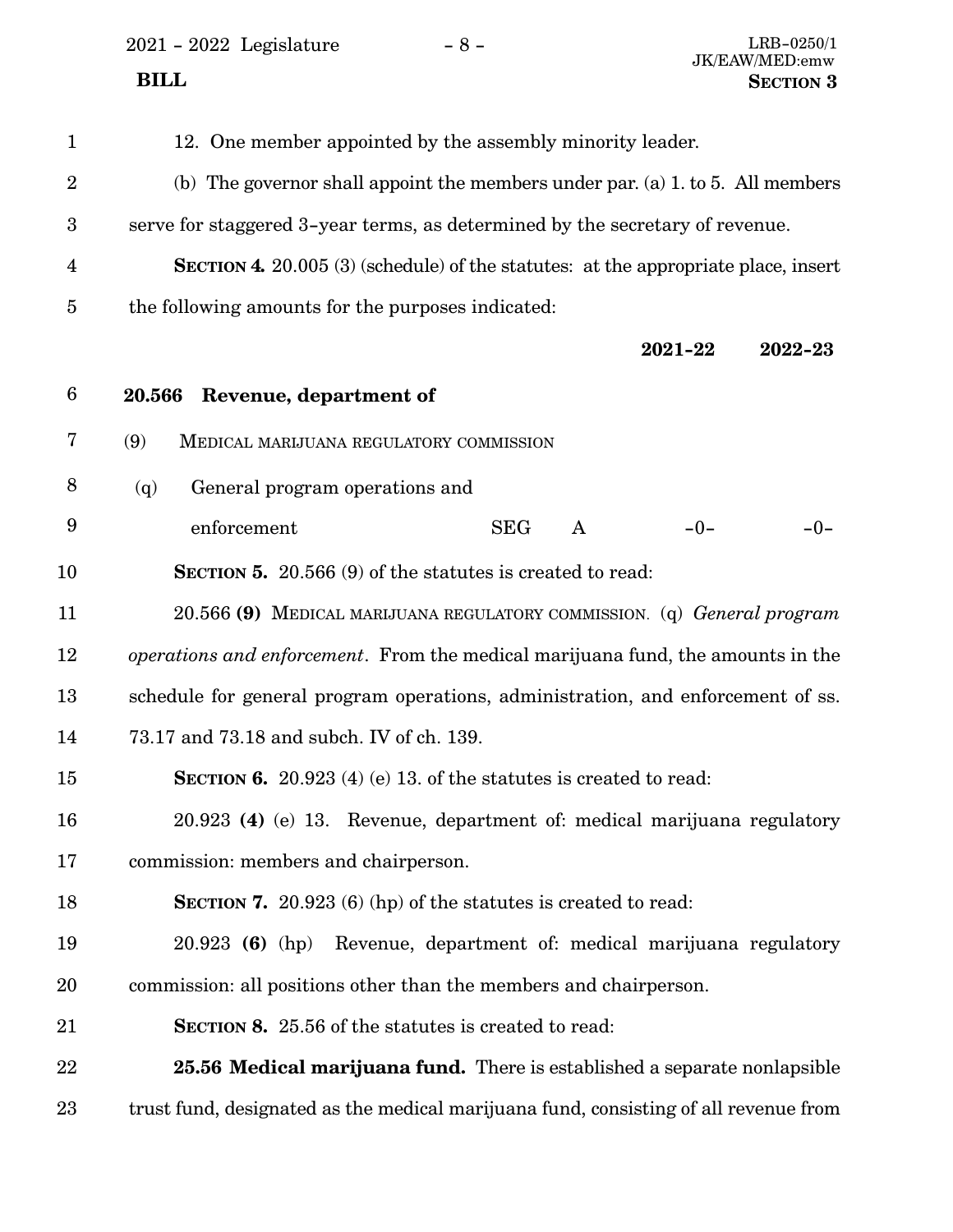2021 - 2022 Legislature - 9 -

| $\mathbf 1$    | the fees, taxes, interest, and penalties under ss. 73.17 and 73.18 and subch. IV of ch. |
|----------------|-----------------------------------------------------------------------------------------|
| $\overline{2}$ | 139.                                                                                    |
| 3              | <b>SECTION 9.</b> Chapter 73 (title) of the statutes is amended to read:                |
| 4              | <b>CHAPTER 73</b>                                                                       |
| 5              | TAX APPEALS COMMISSION,                                                                 |
| 6              | MEDICAL MARIJUANA REGULATORY                                                            |
| 7              | <b>COMMISSION, AND DEPARTMENT</b>                                                       |
| 8              | OF REVENUE                                                                              |
| 9              | <b>SECTION 10.</b> 73.17 of the statutes is created to read:                            |
| 10             | 73.17 Medical marijuana; licensees. (1) DEFINITIONS. In this section:                   |
| 11             | (a) "Child care center" has the meaning given in s. $49.136(1)$ (ad).                   |
| 12             | (b) "Commission" means the medical marijuana regulatory commission.                     |
| 13             | (c) "Dispensary" means a person who obtains packaged and labeled medical                |
| 14             | marijuana from a licensed processor and dispenses that marijuana at a permanent         |
| 15             | location to qualifying patients or primary caregivers holding a valid registry          |
| 16             | identification card issued under s. 73.18 (3), regardless of whether the dispensing is  |
| 17             | done in exchange for monetary consideration.                                            |
| 18             | "Laboratory" means a person who obtains medical marijuana from a<br>(d)                 |
| 19             | licensed processor and tests that medical marijuana for tetrahydrocannabinol            |
| 20             | content and the presence of molds, pesticides, heavy metals, and other                  |
| 21             | contaminants.                                                                           |
| 22             | "Licensee" means a producer, processor, dispensary, transporter, or<br>(e)              |
| $23\,$         | laboratory that holds a valid license under this section.                               |
| 24             | (f) "Marijuana" has the meaning given in s. $961.01$ (14).                              |
| 25             | (g) "Medical marijuana" has the meaning given in s. $73.18(1)(e)$ .                     |
|                |                                                                                         |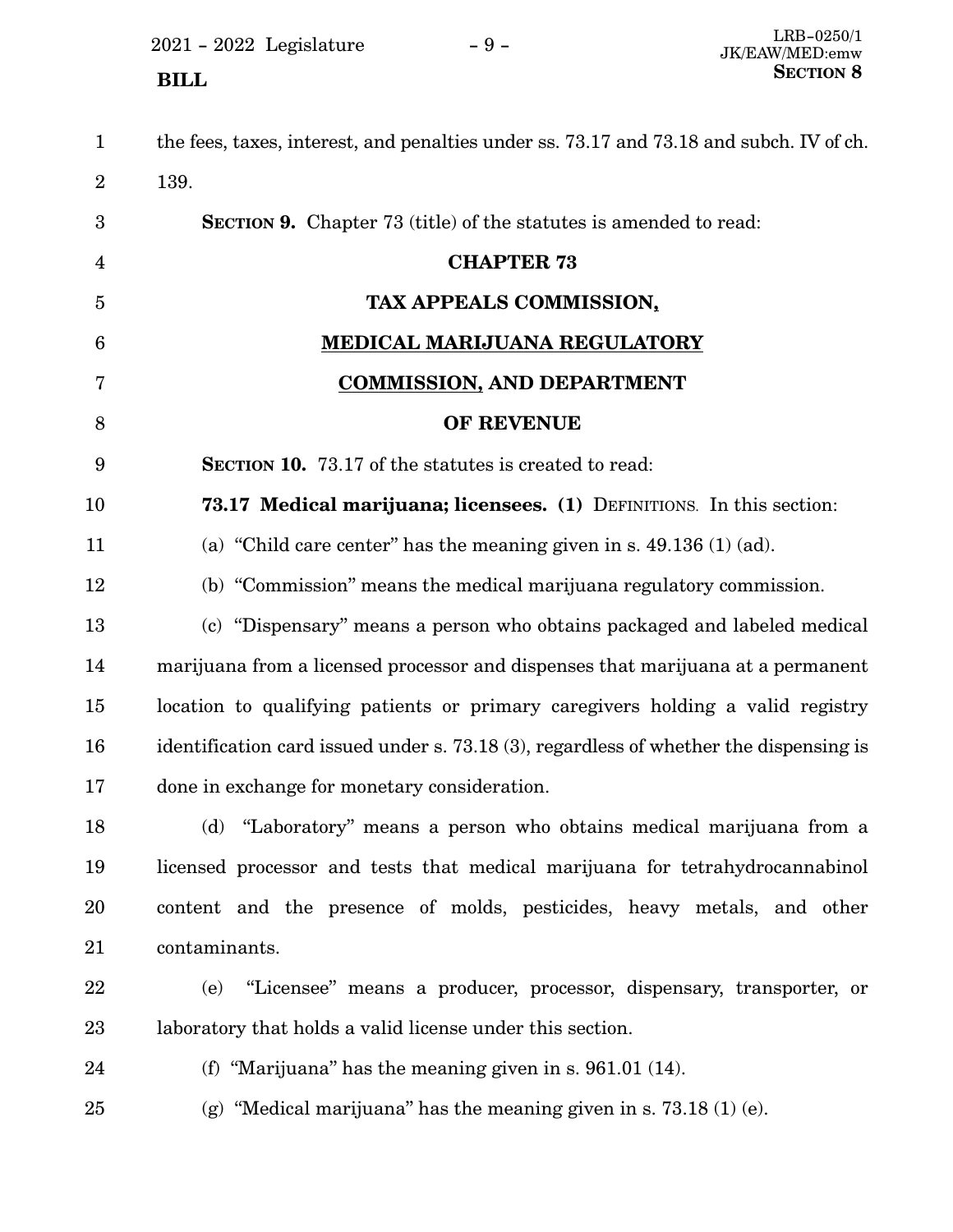(gm) "Primary caregiver" has the meaning given in s.  $73.18(1)(h)$ . (h) "Processor" means a person who obtains marijuana from a licensed producer, processes the marijuana into medical marijuana, packages and labels the medical marijuana, and transfers or sells the packaged and labeled medical marijuana to a licensed dispensary. (i) "Producer" means a person who plants, grows, cultivates, and harvests marijuana and transfers or sells the marijuana to a licensed processor. (im) "Qualifying patient" has the meaning given in s. 961.01 (20hm). (i) "School" has the meaning given in s.  $118.257$  (1) (d). (k) "Transporter" means a person who transports marijuana or medical marijuana to other licensees. **(2)** ANNUAL LICENSE REQUIRED. No person may operate in this state as a producer, processor, dispensary, transporter, or laboratory without a license issued by the commission under this section. A person who engages in more than one of these activities shall obtain a separate license for each activity. A person who operates more than one dispensary location shall obtain a separate license for each location. A person who is an employee of a licensee is not required to obtain a separate license. A license issued under this section expires after one year. A person is not required to obtain a license under this section if the person handles only industrial hemp and holds a valid license under s. 94.55. **(3)** LICENSE CRITERIA. The commission may issue a license to a producer, processor, dispensary, transporter, or laboratory if the commission determines that 1 2 3 4 5 6 7 8 9 10 11 12 13 14 15 16 17 18 19 20 21 22

23 24

(a) Notwithstanding ss.  $111.321$ ,  $111.322$ , and  $111.335$ , the applicant, or each principal officer or board member of the applicant, has never been convicted of a 25

all of the following requirements are met: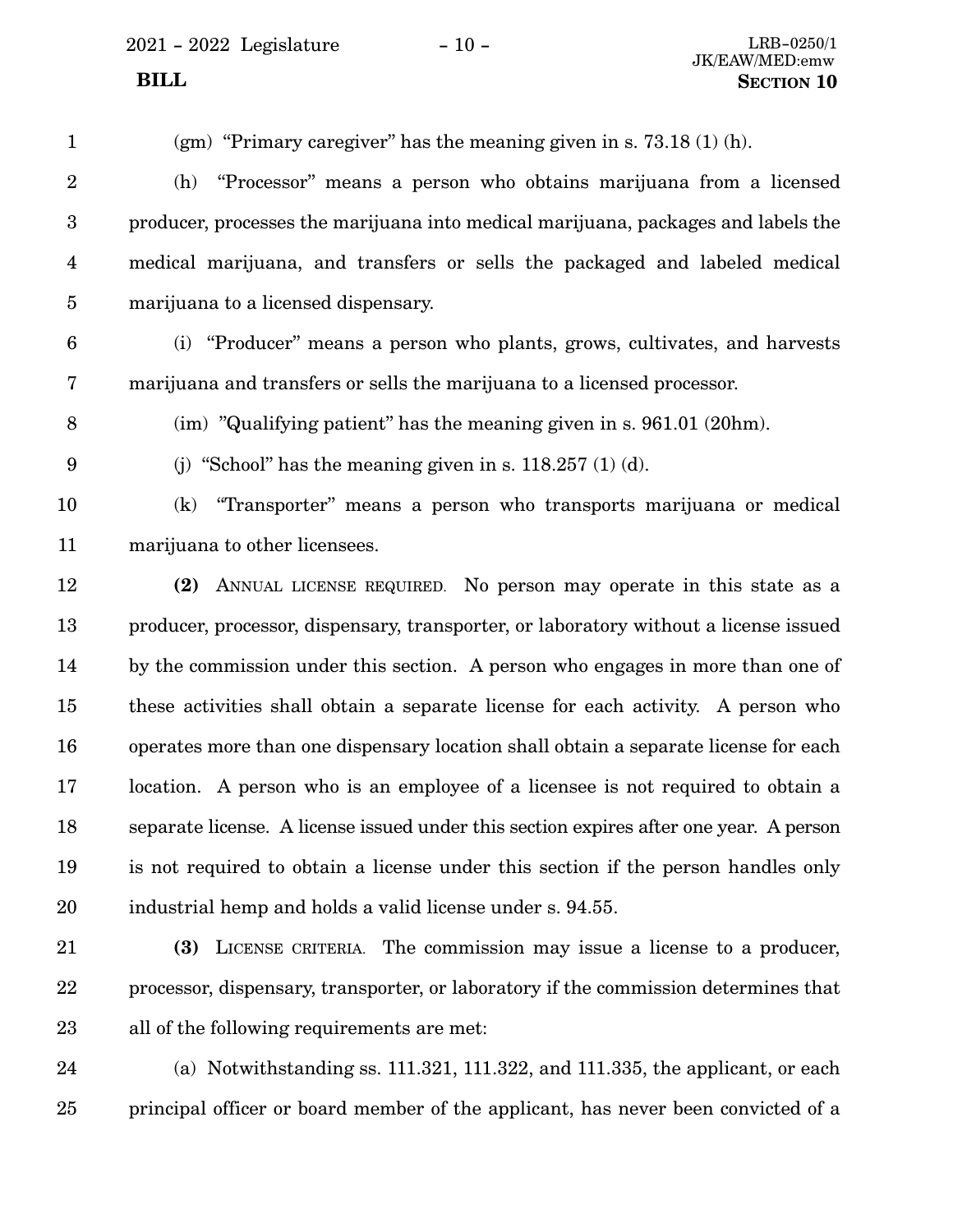$2021 - 2022$  Legislature  $-11 -$  LRB-0250/1 **SECTION** 10

is at least 21 years of age.

9

criminal violation of the federal Controlled Substances Act under 21 USC 801 to 971, the Uniform Controlled Substances Act under ch. 961, or any controlled substances law of another state. The commission shall determine whether this requirement is met on the basis of a criminal history search obtained from the records maintained by the department of justice for each of these persons. The department of justice shall provide information to the commission necessary to determine whether this requirement is met. (b) The applicant, or each principal officer or board member of the applicant, 1 2 3 4 5 6 7 8

(c) For the 24 months following the first date on which the commission receives applications under this section, the applicant, or at least one principal officer or board member of the applicant, has resided in this state, in accordance with the qualifications set forth in s. 6.10, for at least one year before submitting an application to the commission under this subsection. 10 11 12 13 14

(d) 1. If the applicant is a producer or processor, the applicant, or each principal officer or board member of the applicant, does not have any financial interest in a licensed dispensary or laboratory or an applicant for a dispensary or laboratory license. 15 16 17 18

2. If the applicant is a laboratory, the applicant, or each principal officer or board member of the applicant, does not have any financial interest in a licensed producer, processor, or dispensary or an applicant for a producer, processor, or dispensary license. 19 20 21 22

3. If the applicant is a dispensary, the applicant, or each principal officer or board member of the applicant, does not have any financial interest in a licensed 23 24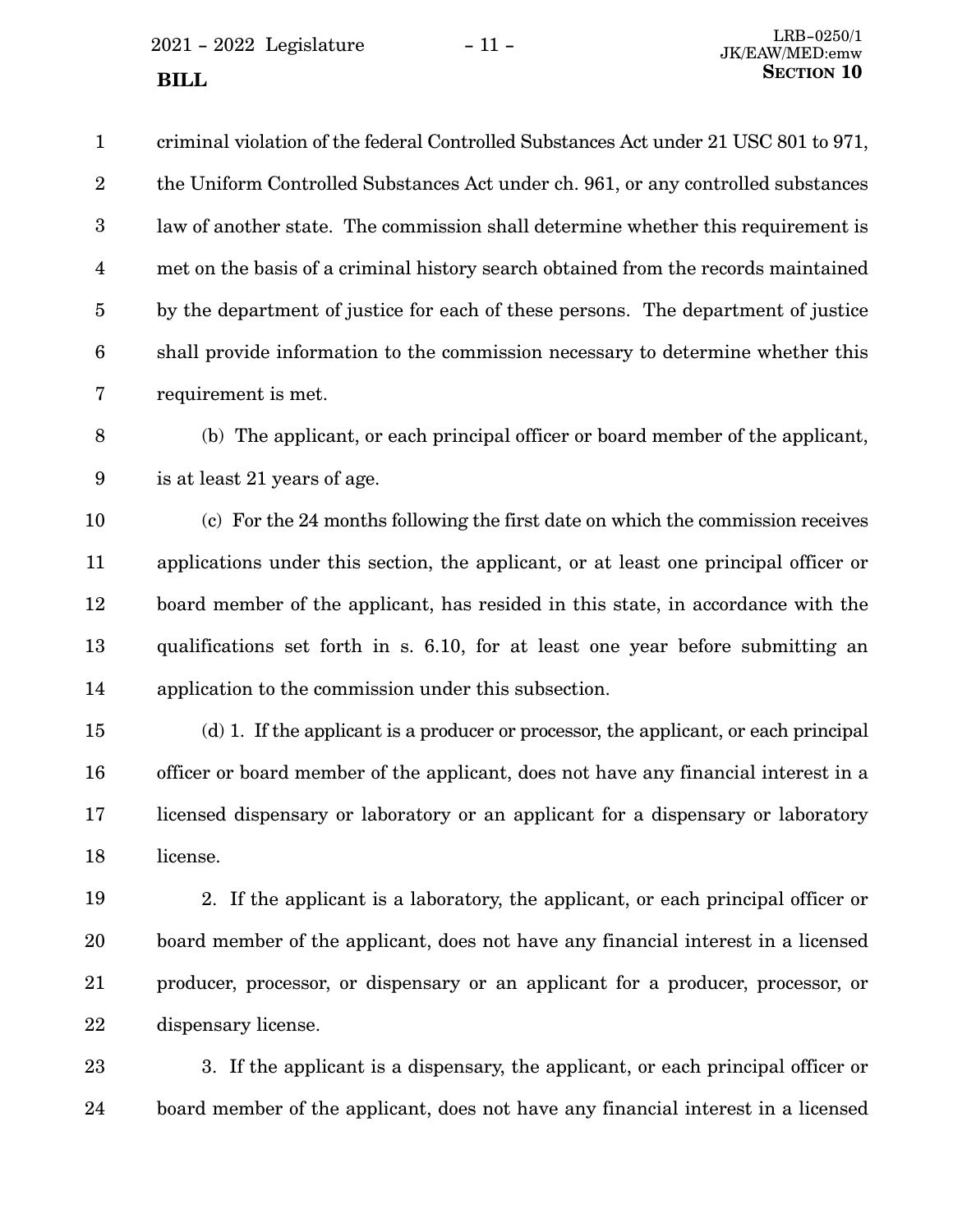producer, processor, or laboratory or an applicant for a producer, processor, or laboratory license. 1 2

(e) The applicant and each principal officer or board member of the applicant have never had a license revoked and not reinstated under this section or been a principal officer or board member of an entity that has had a license revoked and not reinstated under this section. 3 4 5 6

- (f) The applicant's facility or the site of the applicant's facility is not prohibited by a local ordinance of the county or municipality where the facility would be located. 7 8
- (g) The applicant's operation is not or will not be located within 300 feet of the premises of a school or child care center. 9 10
- (h) The applicant has or will have sufficient security measures in place at its operating location. 11 12
- (i) The applicant has or will have sufficient record-keeping procedures in place. 13
- (j) If the applicant is a laboratory, the applicant employs and retains at least one employee with an advanced degree in a medical or laboratory science. 14 15
- (k) The applicant provides proof of financial responsibility equal to no less than \$1,000,000 for liability for bodily injury that may result from producing, processing, transporting, or dispensing medical marijuana. 16 17 18
- 19

(L) The applicant has paid the fee specified under sub. (4).

- (m) The applicant meets any other conditions for obtaining a license as required by the department of revenue by rule. 20 21
- **(4)** APPLICATION AND ANNUAL RENEWAL FEES. (a) The commission shall set, by rule, the amount of application, registration, and renewal fees for applying for and receiving a license under this section, subject to the limitations under par. (b). The 22 23 24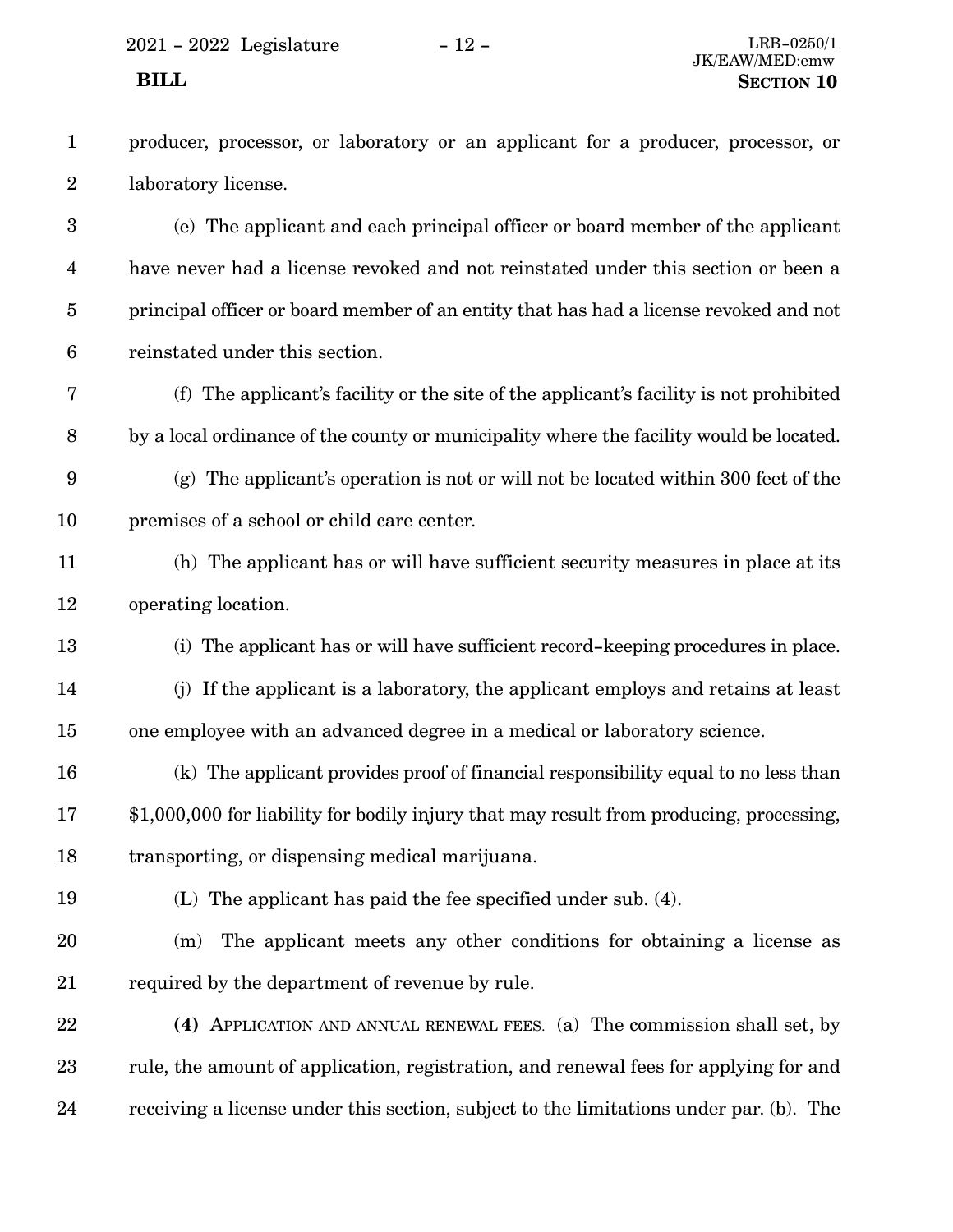$2021 - 2022$  Legislature  $-13 -$ 

amount of the fees under this subsection shall be sufficient to cover the commission's costs of administering and enforcing this section. 1 2

25

(b) 1. For a license under sub.  $(7)$  (d) 1. a., the application fee shall be no less than \$1,000, but no more than \$5,000; the registration fee shall be no less than \$50,000, but no more than \$100,000; and the renewal fee shall be no less than \$50,000, but no more than \$150,000. 3 4 5 6

2. For a license under sub. (7) (d) 1. b., the application fee shall be no less than \$10,000, but no more than \$15,000; the registration fee shall be no less than \$100,000, but no more than \$150,000; and the renewal fee shall be no less than \$100,000, but no more than \$200,000. 7 8 9 10

3. For a license under sub. (7) (d) 1. c., the application fee shall be no less than \$20,000, but no more than \$25,000; the registration fee shall be no less than \$150,000, but no more than \$200,000; and the renewal fee shall be no less than \$150,000, but no more than \$250,000. 11 12 13 14

4. For a license under sub. (8), the application fee shall be no less than \$1,000, but no more than \$25,000; the registration fee shall be no less than \$50,000, but no more than \$200,000; and the renewal fee shall be no less than \$50,000, but no more than \$250,000. 15 16 17 18

5. For a license under sub. (9), the application fee shall be no less than \$2,500, but no more than \$7,500; the registration fee shall be no less than \$6,000, but no more than \$9,000; and the renewal fee shall be no less than \$5,000, but no more than \$45,000. 19 20 21 22

**(5)** EMPLOYEES. A licensee may not employ a person unless all of the following requirements are met: 23 24

(a) The person is at least 21 years of age.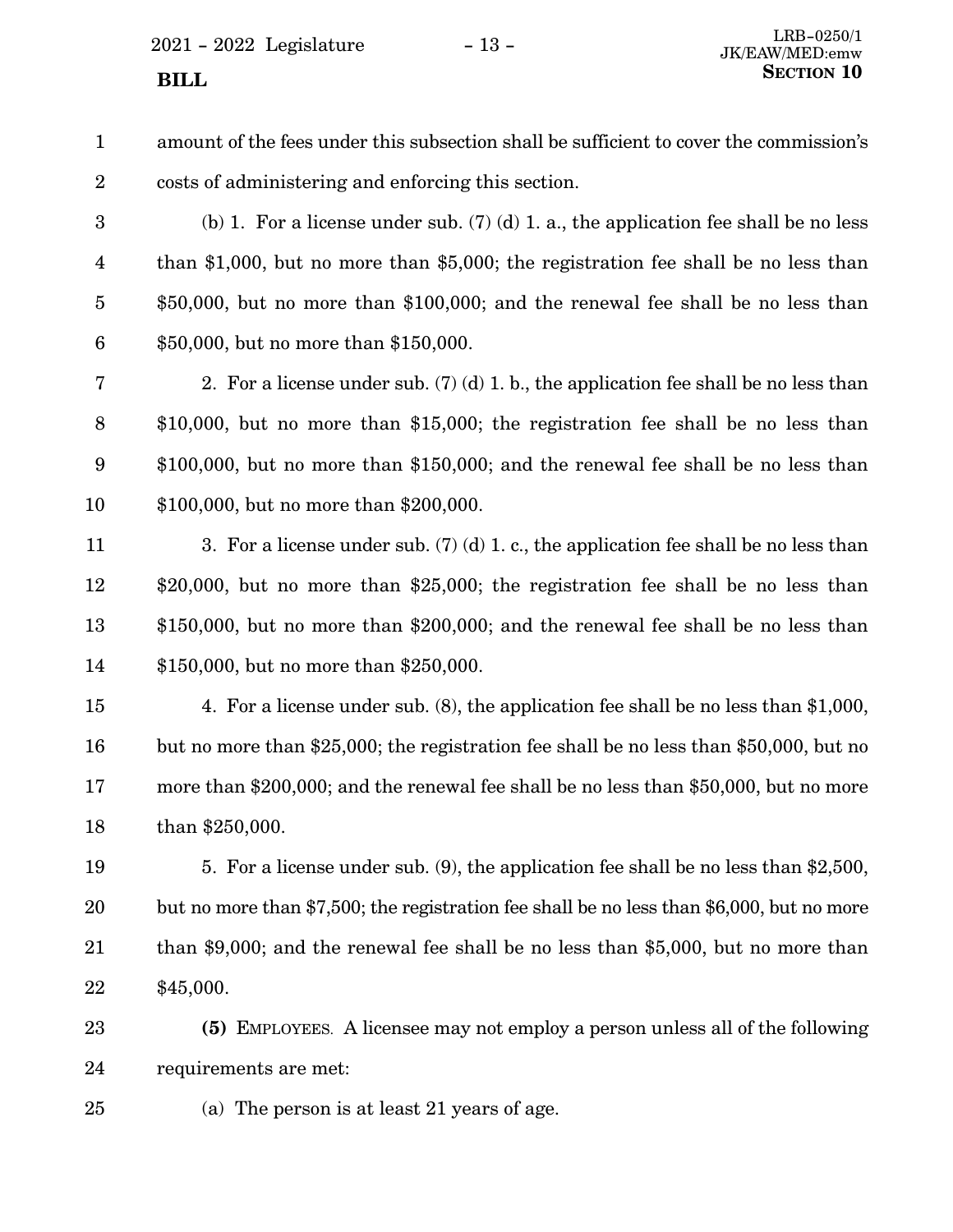2021 - 2022 Legislature - 14 - LRB-0250/1

(b) Notwithstanding ss. 111.321, 111.322, and 111.335, the person has never been convicted of a criminal violation of the federal Controlled Substances Act under 21 USC 801 to 971, the Uniform Controlled Substances Act under ch. 961, or any controlled substances law of another state, based on a criminal history search obtained from the records maintained by the department of justice. The department of justice shall provide information to the commission necessary to determine whether this requirement is met. 1 2 3 4 5 6 7

(c) If the person is employed at a dispensary, the person has completed the training required for dispensary employees, which the commission shall establish by rule. 8 9 10

**(6)** LOCATION. Except as provided by rules promulgated under this section, no licensee may operate within 300 feet of the premises of a school or child care center. If a licensee's operation relocates to within 300 feet of the premises of a school or child care center, the commission shall immediately revoke the licensee's license. The commission shall establish, by rule, whether a licensee may remain in operation or must relocate if the premises of a school or child care center locates within 300 feet of the licensee's operation. 11 12 13 14 15 16 17

**(7)** PRODUCERS. (a) A licensed producer may plant, grow, cultivate, and harvest marijuana; transfer or sell the marijuana to a licensed processor; and engage in any related activities that are necessary for the operation, such as possessing and storing the marijuana. A licensed producer may transport marijuana from the producer's facility only if the producer has a valid transporter license under sub. (11). 18 19 20 21 22

(b) A licensed producer may not plant, grow, cultivate, or harvest marijuana for personal, family, or household use. 23 24

25

(c) A licensed producer may operate only within an enclosed, locked facility.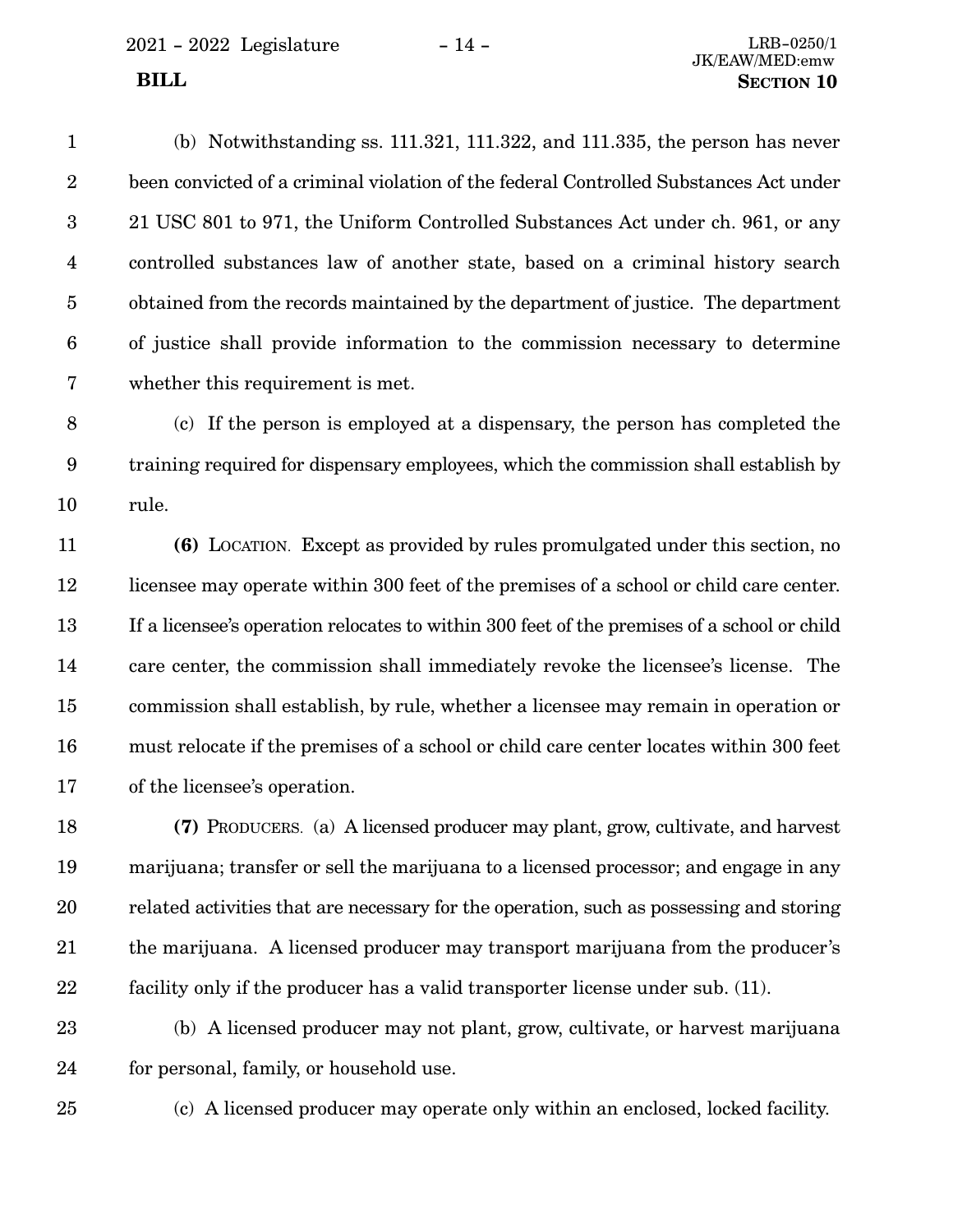$2021$  -  $2022\,$  Legislature  $\hskip 5mm -15$  -

| $\mathbf{1}$            | (d) 1. The commission may issue the following licenses to producers:                 |
|-------------------------|--------------------------------------------------------------------------------------|
| $\overline{2}$          | A Class A license, which allows the producer to annually plant, grow,<br>a.          |
| 3                       | cultivate, or harvest no more than 200 marijuana plants.                             |
| $\overline{\mathbf{4}}$ | b. A Class B license, which allows the producer to annually plant, grow,             |
| $\overline{5}$          | cultivate, or harvest no more than 500 marijuana plants.                             |
| $6\phantom{.}6$         | c. A Class C license, which allows the producer to annually plant, grow,             |
| 7                       | cultivate, or harvest an unlimited number of marijuana plants.                       |
| $8\,$                   | 2. The commission may issue no more than 50 Class A licenses, 20 Class B             |
| 9                       | licenses, and 5 Class C licenses.                                                    |
| 10                      | (e) As part of the application process, the commission shall require an applicant    |
| 11                      | to provide the global positioning system coordinates of the single, contiguous       |
| 12                      | property identified on the license application and on which the marijuana will be    |
| 13                      | planted, grown, cultivated, and harvested.                                           |
| 14                      | (8) PROCESSORS. (a) A licensed processor may obtain marijuana in this state          |
| 15                      | from a licensed producer, process the marijuana into medical marijuana, transfer     |
| 16                      | samples of the medical marijuana to a licensed laboratory by using a licensed        |
| 17                      | transporter, package and label the medical marijuana, transfer or sell the medical   |
| 18                      | marijuana to a licensed dispensary, and engage in any related activities that are    |
| 19                      | necessary for the operation, such as possessing and storing the marijuana or medical |
| 20                      | marijuana.                                                                           |
| 21                      | (b) Before transferring medical marijuana to a licensed dispensary, a licensed       |
| 22                      | processor shall do all of the following:                                             |
| 23                      | 1. Provide samples of each type of medical marijuana that it processes to a          |
| 24                      | licensed laboratory and receive certified test results of those samples showing the  |
| 25                      | tetrahydrocannabinol content of the medical marijuana and showing that the           |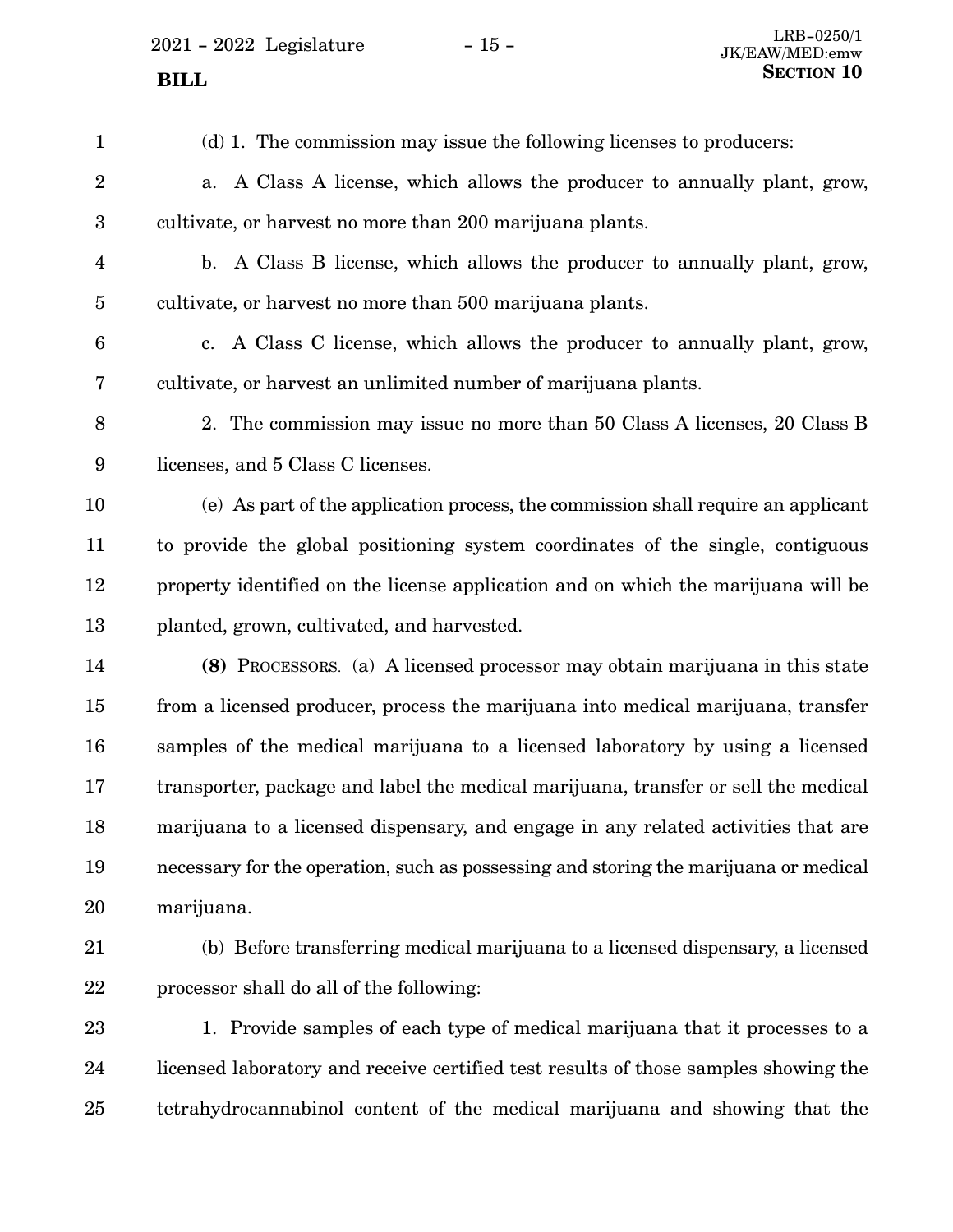- medical marijuana does not contain unsafe levels of any molds, pesticides, heavy metals, or any other contaminant for which the commission requires, by rule, the medical marijuana to be tested. 1 2 3
- 4

5

2. Package the medical marijuana in child-resistant packaging. The commission may establish, by rule, additional packaging requirements.

3. Attach a label to the packaging that identifies the weight, in ounces, of marijuana contained in the package, the tetrahydrocannabinol content of the medical marijuana, and any other information required to be included by the commission by rule. The commission shall promulgate rules specifying marijuana weight equivalencies for different types of medical marijuana. 6 7 8 9 10

11

(c) A licensed processor may operate only within an enclosed, locked facility.

**(9)** DISPENSARIES. (a) A licensed dispensary may obtain packaged, labeled medical marijuana from a licensed processor, dispense the medical marijuana according to the provisions of this section, and engage in any related activities that are necessary for the operation, such as possessing and storing the medical marijuana. 12 13 14 15 16

(b) A licensed dispensary may dispense medical marijuana only to a person who presents a valid registry identification card issued under s. 73.18 (3) and a valid written hard copy or electronic recommendation under s. 73.18 (2) and only in accordance with the recommendation presented. 17 18 19 20

21

22

(c) Before dispensing medical marijuana, a licensed dispensary shall do all of the following:

1. Verify that the registry identification card presented is valid and unexpired. 2. Verify that the person receiving the medical marijuana is the person identified on the registry identification card. 23 24 25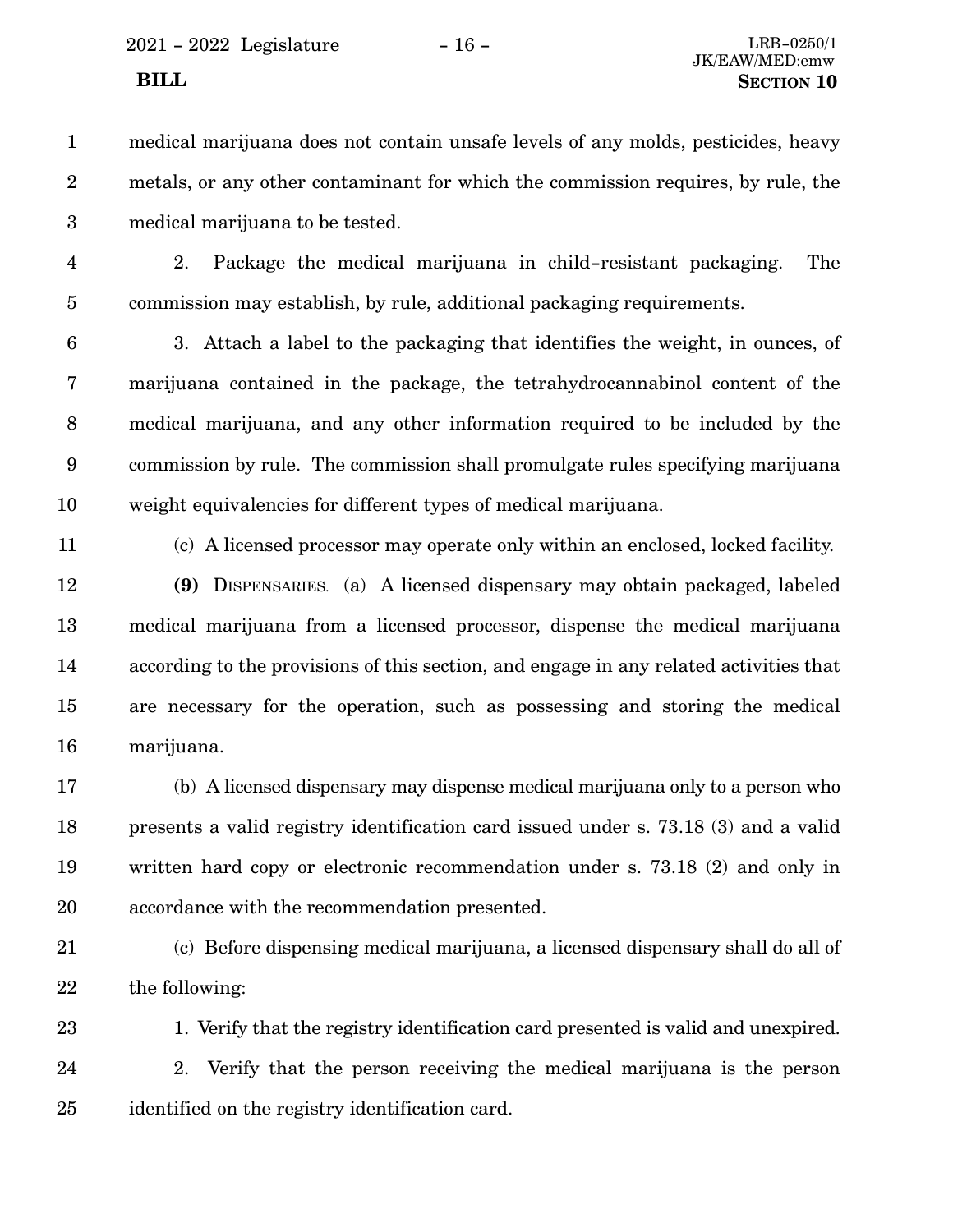$2021 - 2022$  Legislature  $-17 -$ 

3. Attach a label to the packaging that identifies the name and address of the dispensary, the date on which the medical marijuana is dispensed, the name of the practitioner who recommended the use of medical marijuana, the name of the qualifying patient, the name of the primary caregiver if the medical marijuana is dispensed to a primary caregiver, and any other information required to be included by the commission by rule. 1 2 3 4 5 6

(d) No more than 10 licensed dispensaries may operate in a county with a population exceeding 500,000; no more than 5 licensed dispensaries may operate in a county with a population that is less than 500,000, but at least 100,000; and no more than 3 licensed dispensaries my operate in a county with a population less than 100,000. 7 8 9 10 11

**(10)** LABORATORIES. (a) A licensed laboratory may obtain samples of medical marijuana from a licensed processor, test and certify the tetrahydrocannabinol content of the medical marijuana and whether the medical marijuana contains any contaminants, and engage in any related activities that are necessary for the operation, such as possessing and storing the medical marijuana. 12 13 14 15 16

(b) If any part of a sample remains after testing and certifying the tetrahydrocannabinol content of the sample, the licensed laboratory shall destroy the sample or return the sample to the licensed processor. 17 18 19

20

(c) A licensed laboratory may operate only within an enclosed, locked facility. **(11)** TRANSPORTERS. Marijuana or medical marijuana may be transported on public roads only by a licensed transporter and only to other licensees. A transporter shall designate a crew of at least 2 individuals to transport any shipment of marijuana or medical marijuana, and at least one individual shall remain with the transportation vehicle at all times. A transporter shall keep accurate and complete 21 22 23 24 25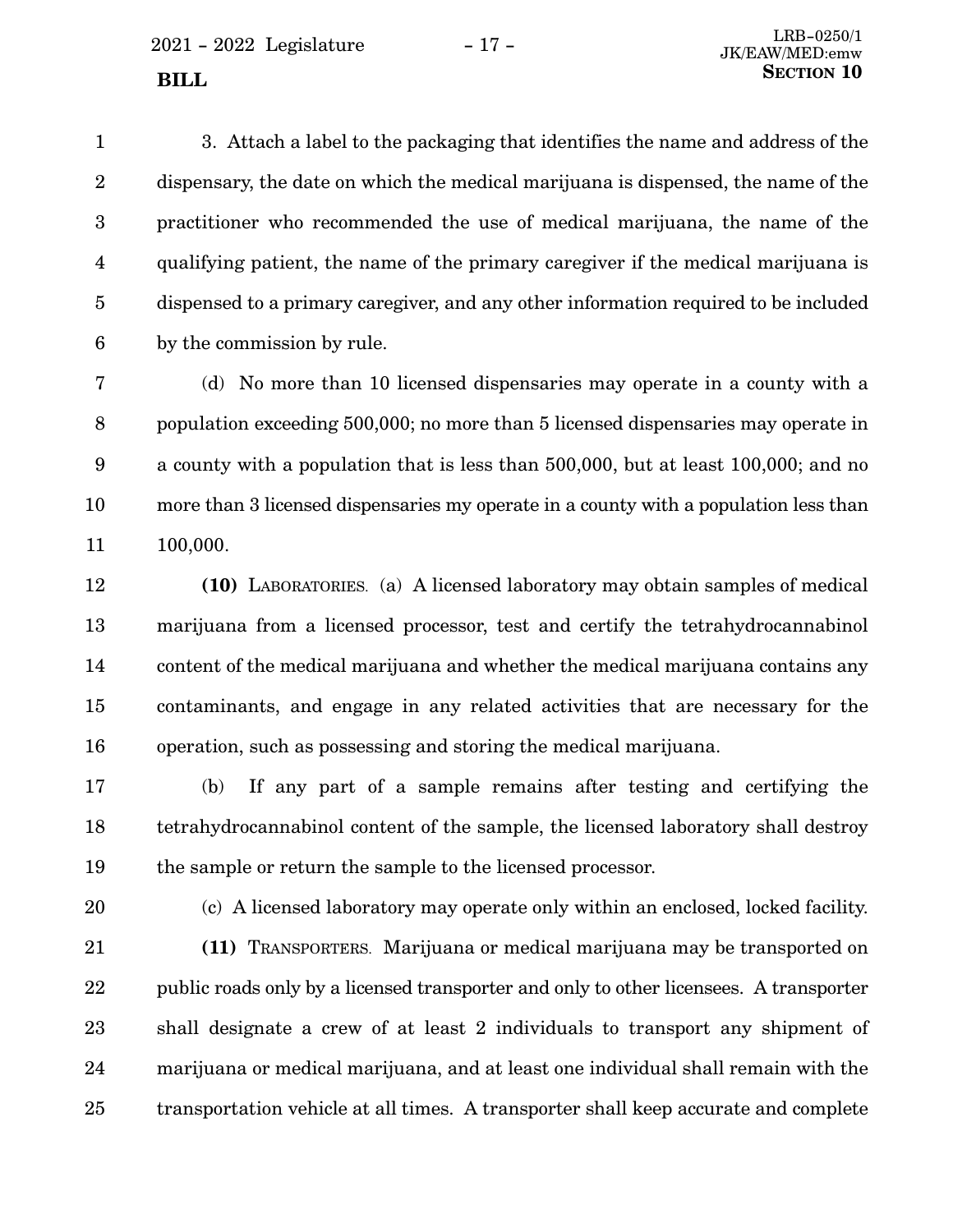2021 - 2022 Legislature - 18 - LRB-0250/1

records, as prescribed by the commission, including route plans and manifests, and shall provide such records to the commission at the time and in the manner prescribed by the commission and to law enforcement upon request. 1 2 3

**(12)** STATEWIDE TRACKING SYSTEM. (a) The commission shall establish and maintain a statewide tracking system to ensure compliance with this section and s. 73.18 and subch. IV of ch. 139, to track marijuana and medical marijuana from cultivation to consumption by qualifying patients, to enable product recalls, and to ensure efficient revenue collection. The commission shall use the tracking system to do all of the following: 4 5 6 7 8 9

10

11

1. Track inventory throughout the product life of marijuana and medical marijuana, including the monitoring of seed-to-sale transfers.

2. Verify that a registry identification card issued under s. 73.18 (3) is current and valid and has not been suspended, revoked, or denied, and record other information concerning such cards. 12 13 14

3. Record the date, time, quantity, and price of each sale or transfer of marijuana or medical marijuana to a qualifying patient or primary caregiver. 15 16

4. Ensure that a specific sale or transaction does not exceed permissible quantity limits. 17 18

19

5. Receive and integrate 3rd-party inventory control and tracking systems.

- 6. Record any other information, as determined by the commission, that is applicable to licensees, qualifying patients, and primary caregivers. 20 21
- (b) All persons issued a license under this section shall comply with the commission's requirements, as prescribed by the commission by rule, for maintaining the statewide tracking system under this subsection. 22 23 24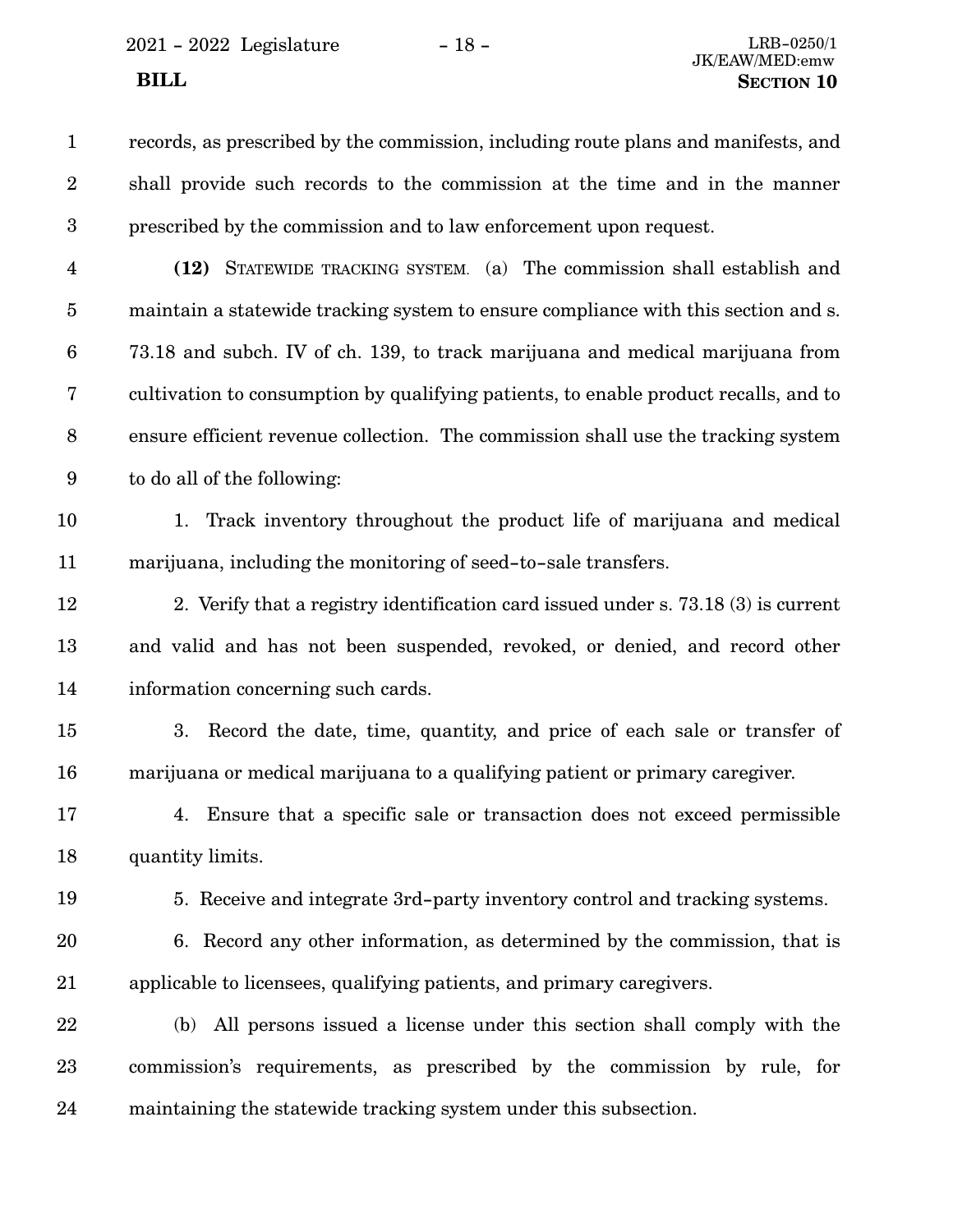| $\mathbf{1}$            | CONFIDENTIALITY. (a) The commission shall ensure that any of the<br>(13)                |
|-------------------------|-----------------------------------------------------------------------------------------|
| $\overline{2}$          | following information that is in the commission's possession is confidential and not    |
| 3                       | open to public inspection or copying under s. 19.35 (1), except that it shall be made   |
| $\overline{\mathbf{4}}$ | available to a law enforcement agency or law enforcement officer:                       |
| $\overline{5}$          | 1. Information relating to the locations of marijuana production and processing         |
| 6                       | operations.                                                                             |
| 7                       | 2. Personally identifiable information relating to a person who is lawfully             |
| 8                       | engaging in activities related to marijuana.                                            |
| 9                       | 3. Information obtained about an individual as a result of any criminal history         |
| 10                      | search performed in relation to authorizing the individual to engage in activities      |
| 11                      | related to marijuana.                                                                   |
| 12                      | 4. Any other information about activities related to marijuana that could create        |
| 13                      | a security risk if disclosed.                                                           |
| 14                      | (b) A licensed dispensary shall ensure that any information that is in the              |
| 15                      | dispensary's possession relating to a qualifying patient or primary caregiver is        |
| 16                      | confidential, except that it shall be made available to a law enforcement agency or     |
| 17                      | law enforcement officer.                                                                |
| 18                      | (14) INSPECTIONS. The commission may inspect, without prior notice, the                 |
| 19                      | premises of an applicant or licensee and any records required to be retained by a       |
| 20                      | licensee.                                                                               |
| 21                      | (15) FALSE INFORMATION ON AN APPLICATION. No person may intentionally submit            |
| 22                      | false information in any application submitted under this section.                      |
| 23                      | PENALTIES AND DISCIPLINARY ACTIONS. (a) A person who violates any<br>(16)               |
| 24                      | provision of this section, or an order issued or rule promulgated under this section,   |
| 25                      | may be required to forfeit not less than \$200 nor more than \$5,000 or, for an offense |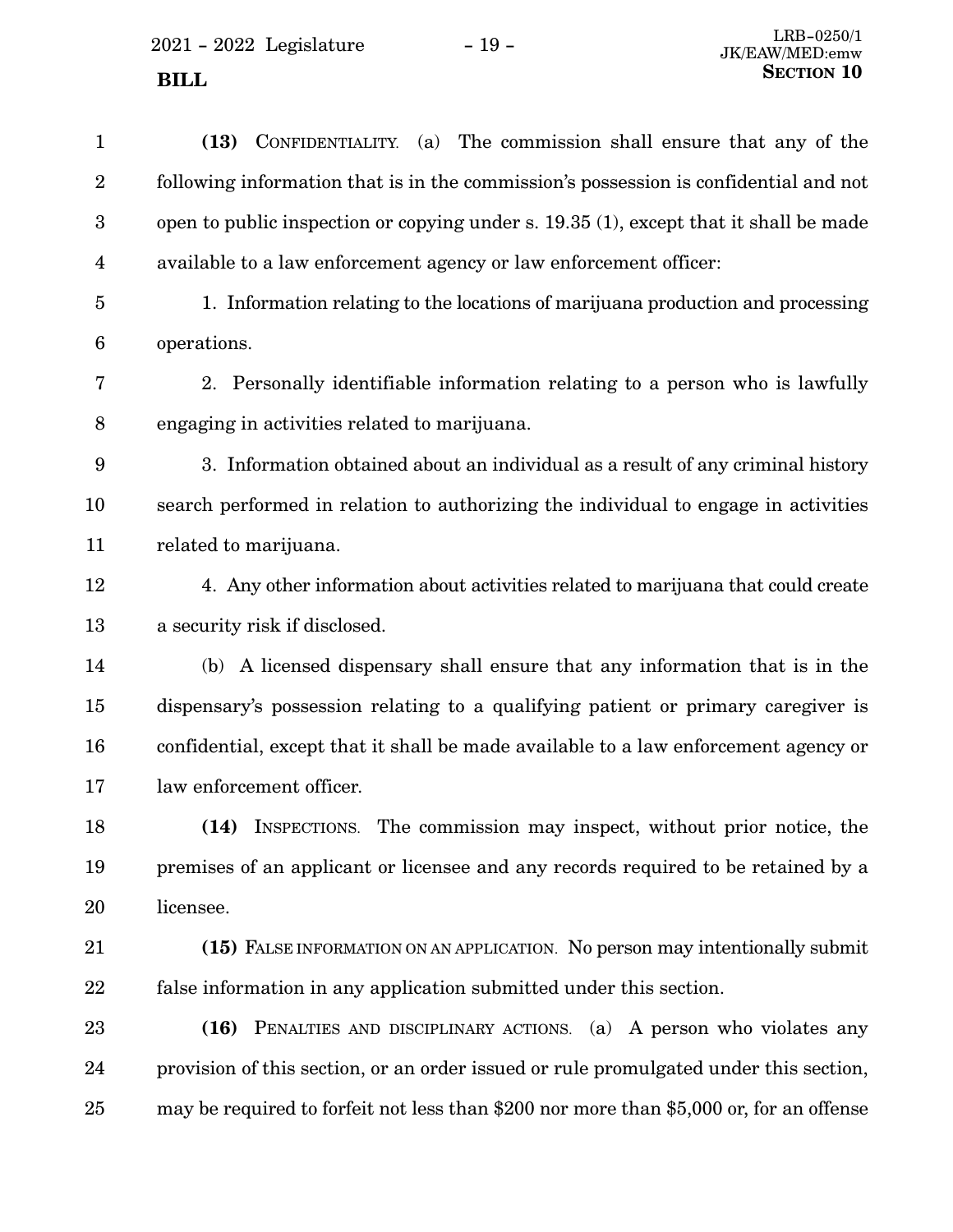committed within 5 years of an offense for which a penalty has been assessed under this section, may be required to forfeit not less than \$400 nor more than \$10,000. 1 2

(b) In addition to or in lieu of any other penalty or disciplinary action allowed under state law or under rules promulgated by the commission, the commission may, for any reason specified by the commission by rule, suspend, with or without prior hearing, revoke, refuse to issue, or refuse to renew a license issued under this section. 3 4 5 6

**(17)** APPEAL. Any person aggrieved by an order or determination issued by the commission under this section or s. 73.18 may appeal the order or determination as a contested case under ch. 227 by filing with the commission a request for a hearing within 30 days after the date of the order or determination. 7 8 9 10

**(18)** RULES. No later than 90 days after the creation of the commission, as provided under s. 15.435 (2) (a), the commission shall promulgate rules necessary to administer and enforce this section. When promulgating rules under this subsection, the commission shall consider standards and procedures that have been found to be best practices relating to the use and regulation of marijuana and medical marijuana. 11 12 13 14 15 16

- **(19)** MEDICAL MARIJUANA FUND. The commission shall deposit all fees and penalties collected under this section into the medical marijuana fund. 17 18
- 19

**SECTION 11.** 73.18 of the statutes is created to read:

**73.18 Medical marijuana; dispensaries. (1)** DEFINITIONS. In this section: (a) "Applicant" means a person who is applying for a registry identification card under sub. (3). 20 21 22

(b) "Certified advanced practice nurse prescriber" means a nurse who is certified under s. 441.16 (2). 23 24

25

(c) "Commission" means the medical marijuana regulatory commission.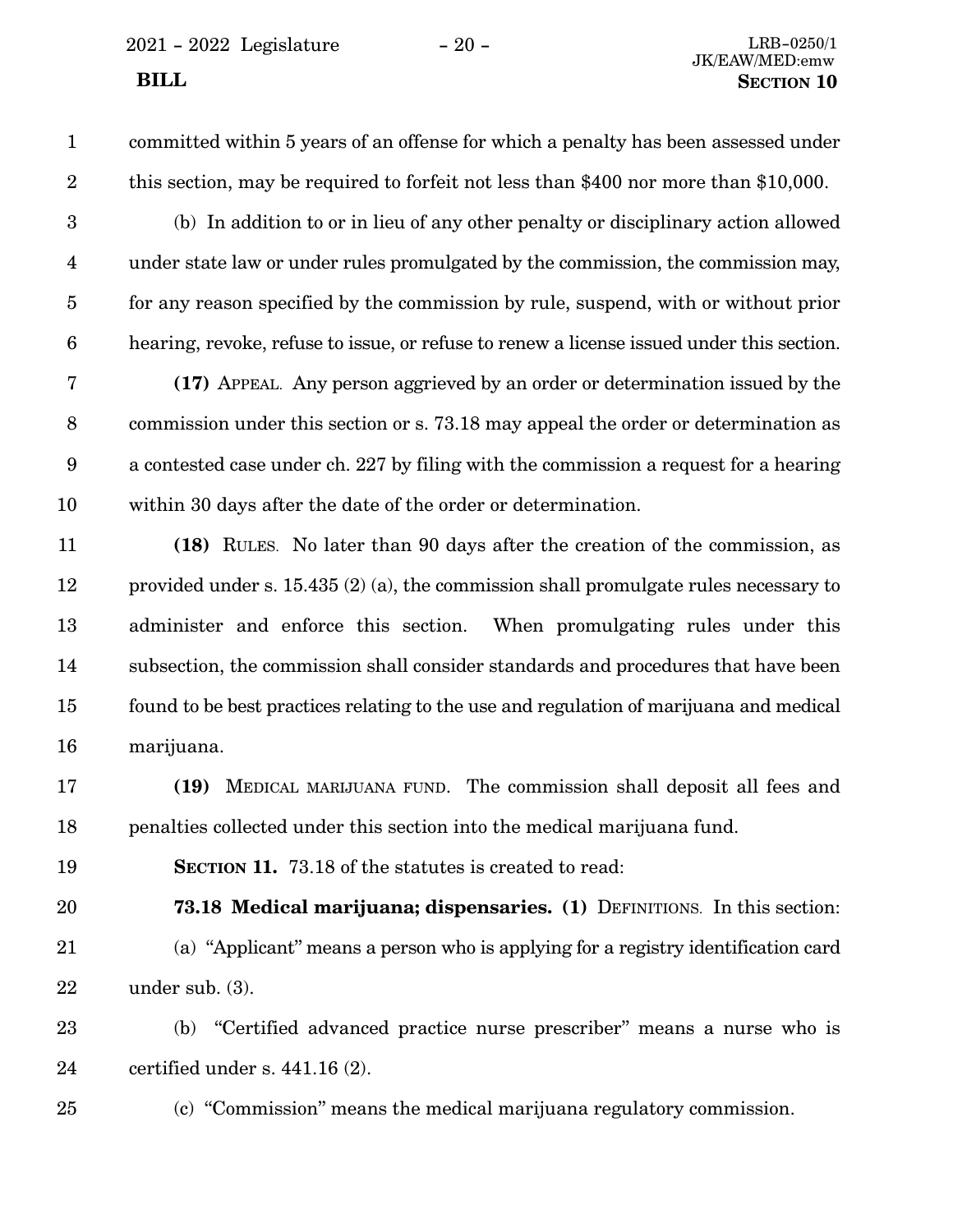2021 - 2022 Legislature - 21 -

 **BILL** 

| $\mathbf{1}$            | (d) "Marijuana" has the meaning given in s. $961.01$ (14).                               |
|-------------------------|------------------------------------------------------------------------------------------|
| $\boldsymbol{2}$        | (e) "Medical marijuana" means marijuana that has been processed for human                |
| $\boldsymbol{3}$        | consumption in the form of a liquid, oil, pill, or tincture or in a form that is applied |
| $\overline{\mathbf{4}}$ | topically and that is used or is intended for use by a qualifying patient to alleviate   |
| $\overline{5}$          | the symptoms of a qualifying medical condition.                                          |
| 6                       | (f) "Physician" has the meaning given in s. $448.01(5)$ .                                |
| 7                       | (g) "Physician assistant" has the meaning given in s. $448.01(6)$ .                      |
| 8                       | (h) "Primary caregiver" means a person who is at least 21 years of age and who           |
| 9                       | has agreed to help a qualifying patient in the qualifying patient's use or acquisition   |
| 10                      | of medical marijuana.                                                                    |
| 11                      | (i) "Qualifying medical condition" means any of the following:                           |
| 12                      | 1. Amyotrophic lateral sclerosis.                                                        |
| 13                      | 2. Cancer.                                                                               |
| 14                      | 3. Crohn's disease.                                                                      |
| 15                      | 4. Glaucoma.                                                                             |
| 16                      | 5. HIV/AIDS.                                                                             |
| 17                      | 6. Multiple sclerosis.                                                                   |
| 18                      | 7. Post-traumatic stress disorder.                                                       |
| 19                      | 8. Seizure disorders.                                                                    |
| 20                      | 9. Any other medical condition designated as a qualifying medical condition in           |
| 21                      | rules promulgated by the commission in consultation with the medical examining           |
| 22                      | board and only with the approval of all members of the commission.                       |
| 23                      | (j) "Qualifying patient" has the meaning given in $s. 961.01$ (20hm).                    |
| 24                      | (k) "Registrant" means a person to whom a registry identification card is issued         |
| 25                      | under sub. $(3)$ .                                                                       |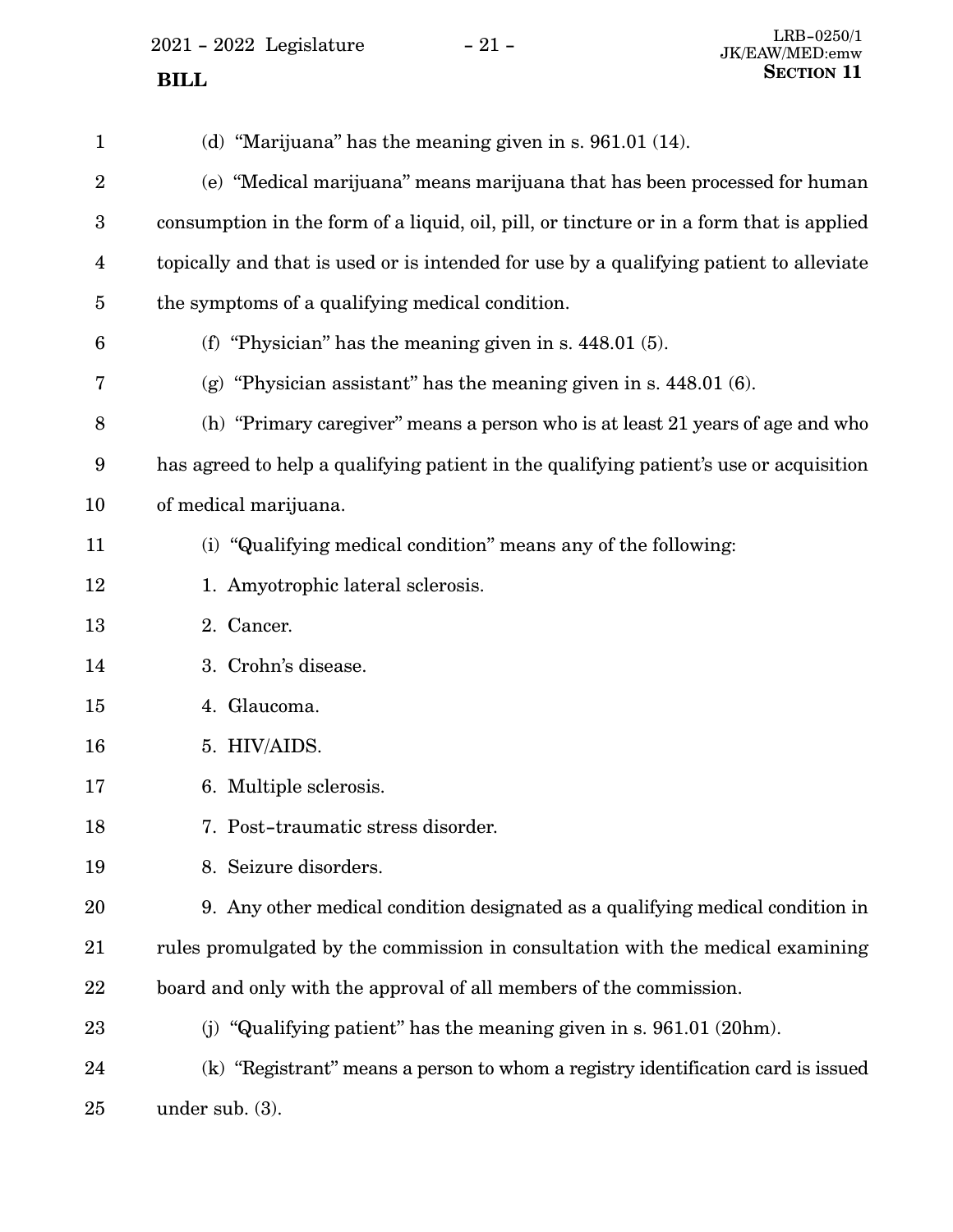2021 - 2022 Legislature - 22 - LRB-0250/1

(L) "Registry identification card" means a document issued by the commission under sub. (3) that identifies a person as a qualifying patient or primary caregiver. **(2)** RECOMMENDATIONS; REQUIREMENTS AND LIMITATIONS. (a) A physician, physician assistant, or certified advanced practice nurse prescriber who is certified under par. (d) may recommend the use of medical marijuana to treat a patient if all of the following apply: 1. The patient has been diagnosed with a qualifying medical condition and the physician, physician assistant, or certified advanced practice nurse prescriber advises the use of medical marijuana to treat that condition or the symptoms of that condition. 2. A health care provider-patient relationship has been established between the physician, physician assistant, or certified advanced practice nurse prescriber and the patient through all of the following: a. An in-person physical examination of the patient by the physician, physician assistant, or certified advanced practice nurse prescriber. b. A review of the patient's medical history by the physician, physician assistant, or certified advanced practice nurse prescriber. c. An expectation of the physician, physician assistant, or certified advanced practice nurse prescriber providing care to the patient, and the patient receiving care from the physician, physician assistant, or certified advanced practice nurse prescriber, on an ongoing basis. 3. If the patient is a minor, the physician, physician assistant, or certified advanced practice nurse prescriber has obtained the consent of the patient's parent, guardian, or legal custodian. 1 2 3 4 5 6 7 8 9 10 11 12 13 14 15 16 17 18 19 20 21 22 23 24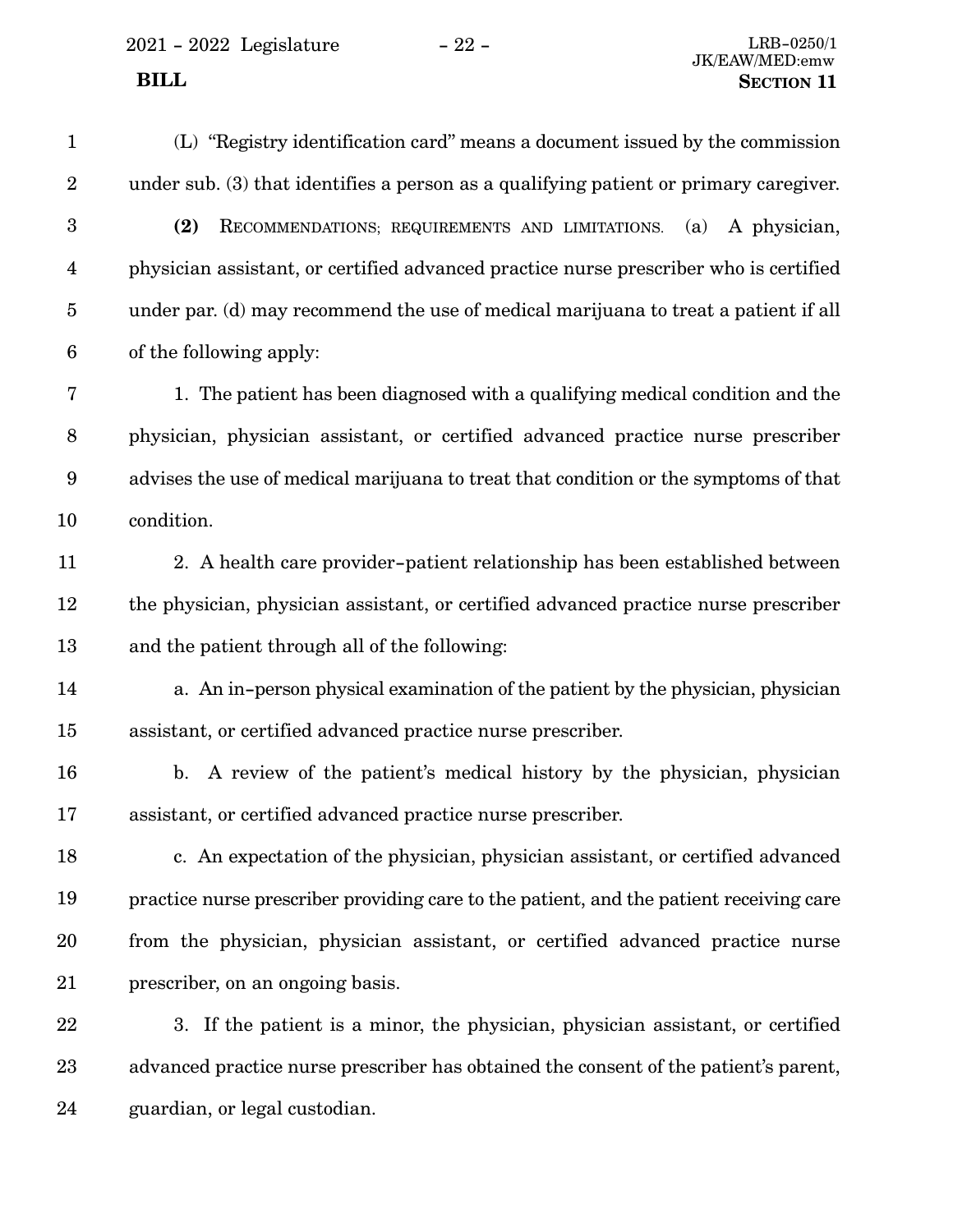(b) A physician, physician assistant, or certified advanced practice nurse prescriber may not recommend the use of medical marijuana under this subsection for himself or herself or to any member of his or her immediate family or household. A physician, physician assistant, or certified advanced practice nurse prescriber may not have any financial interest in a medical marijuana producer, processor, or dispensary. 1 2 3 4 5 6

(c) When recommending the use of medical marijuana, a physician, physician assistant, or certified advanced practice nurse prescriber shall include on the recommendation the patient's name, the name of the recommending physician, physician assistant, or certified advanced practice nurse prescriber, and a recommended usage and shall specify any other information required in rules promulgated by the commission, in consultation with the medical examining board. 7 8 9 10 11 12

(d) The commission shall establish procedures for physicians, physician assistants, and certified advanced practice nurse prescribers to apply for certification and to be certified to recommend the use of medical marijuana under this section. An applicant for certification under this paragraph shall provide the applicant's name, office address, contact information, and medical license number. The applicant shall also provide written documentation that the applicant is authorized to dispense controlled substances under 21 USC 821 to 832 and provide on the application the applicant's registration number issued by the U.S. drug enforcement administration. In addition, the applicant shall provide written documentation that the applicant has completed at least 4 hours of continuing education to assist in diagnosing qualifying medical conditions and treating such conditions with medical marijuana. A person certified in accordance with this paragraph shall keep complete and accurate records of the recommendations made 13 14 15 16 17 18 19 20 21 22 23 24 25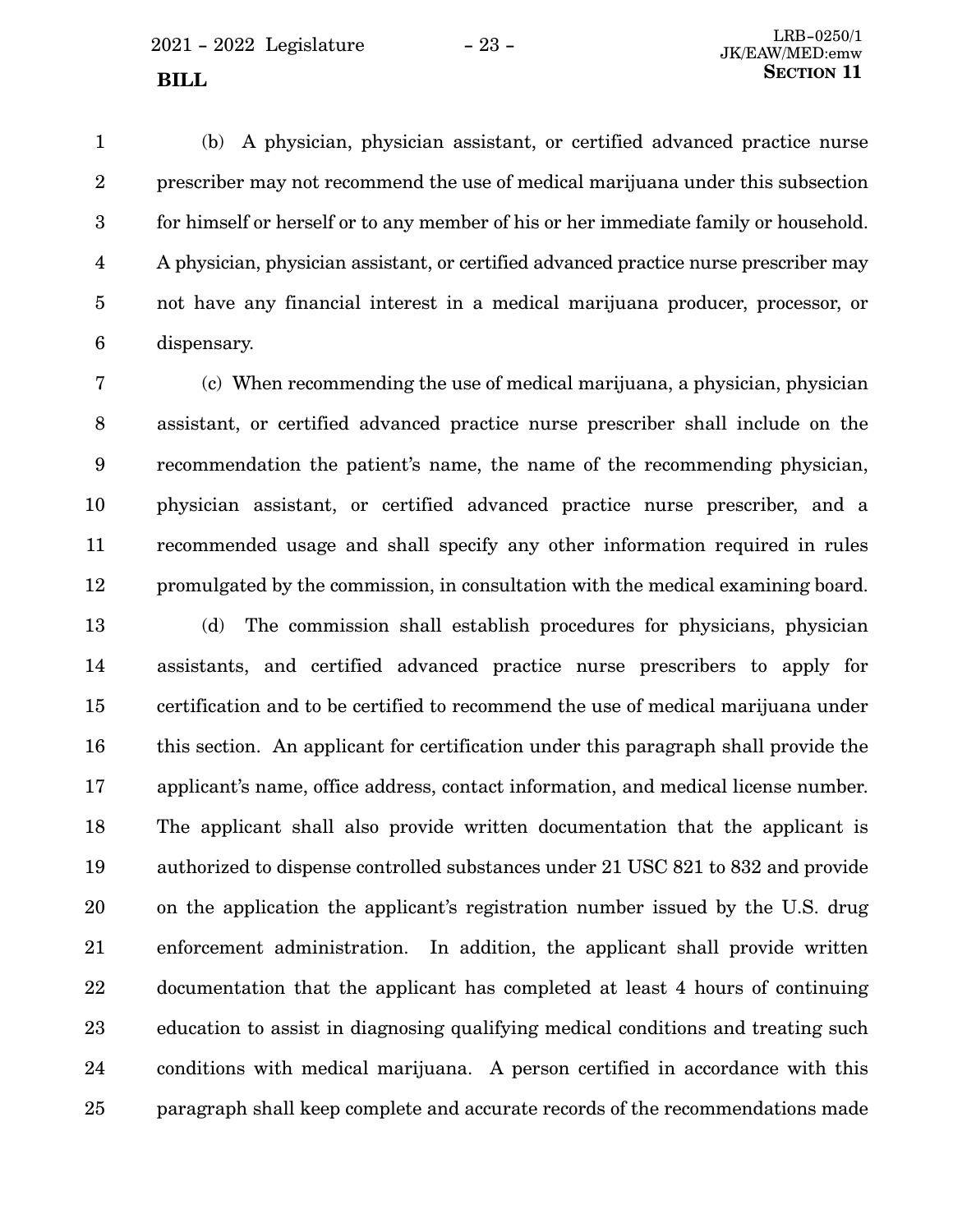$2021$  -  $2022\,$  Legislature  $\hskip 5mm -24$  -

| $\mathbf{1}$     | and the qualifying patients for whom the recommendations are made under this           |
|------------------|----------------------------------------------------------------------------------------|
| $\boldsymbol{2}$ | section and shall report to the commission, at the commission's request, the number    |
| $\boldsymbol{3}$ | of recommendations made and for whom.                                                  |
| $\overline{4}$   | APPLICATION; REGISTRY IDENTIFICATION CARD. (a) An applicant who is a<br>(3)            |
| $\overline{5}$   | qualifying patient may apply for a registry identification card by submitting to the   |
| $\boldsymbol{6}$ | commission a signed application form containing or accompanied by all of the           |
| 7                | following:                                                                             |
| 8                | 1. His or her name, address, and date of birth.                                        |
| 9                | 2. A written recommendation provided under sub. (2) that is no more than 30            |
| 10               | days old as of the date the application is filed.                                      |
| 11               | 3. The name, address, and telephone number of the physician, physician                 |
| 12               | assistant, or certified advanced practice nurse prescriber who provided the            |
| 13               | recommendation.                                                                        |
| 14               | 4. A registration fee in an amount determined by the commission.                       |
| 15               | (b) 1. A registrant or applicant who is a qualifying patient may jointly apply         |
| 16               | to the commission with another person for a registry identification card for the other |
| 17               | person and designate the other person as a primary caregiver for the registrant or     |
| 18               | applicant if the other person is at least 21 years of age and, not with standing ss.   |
| 19               | 111.321, 111.322, and 111.335, has never been convicted of a criminal violation of the |
| 20               | federal Controlled Substances Act under 21 USC 801 to 971, the Uniform Controlled      |
| 21               | Substances Act under ch. 961, or any controlled substances law of another state. The   |
| 22               | department of justice shall provide information to the commission necessary to         |
| 23               | determine whether this requirement is met. Both persons who jointly apply for a        |
| 24               | registry identification card under this subdivision shall sign the application form,   |
|                  |                                                                                        |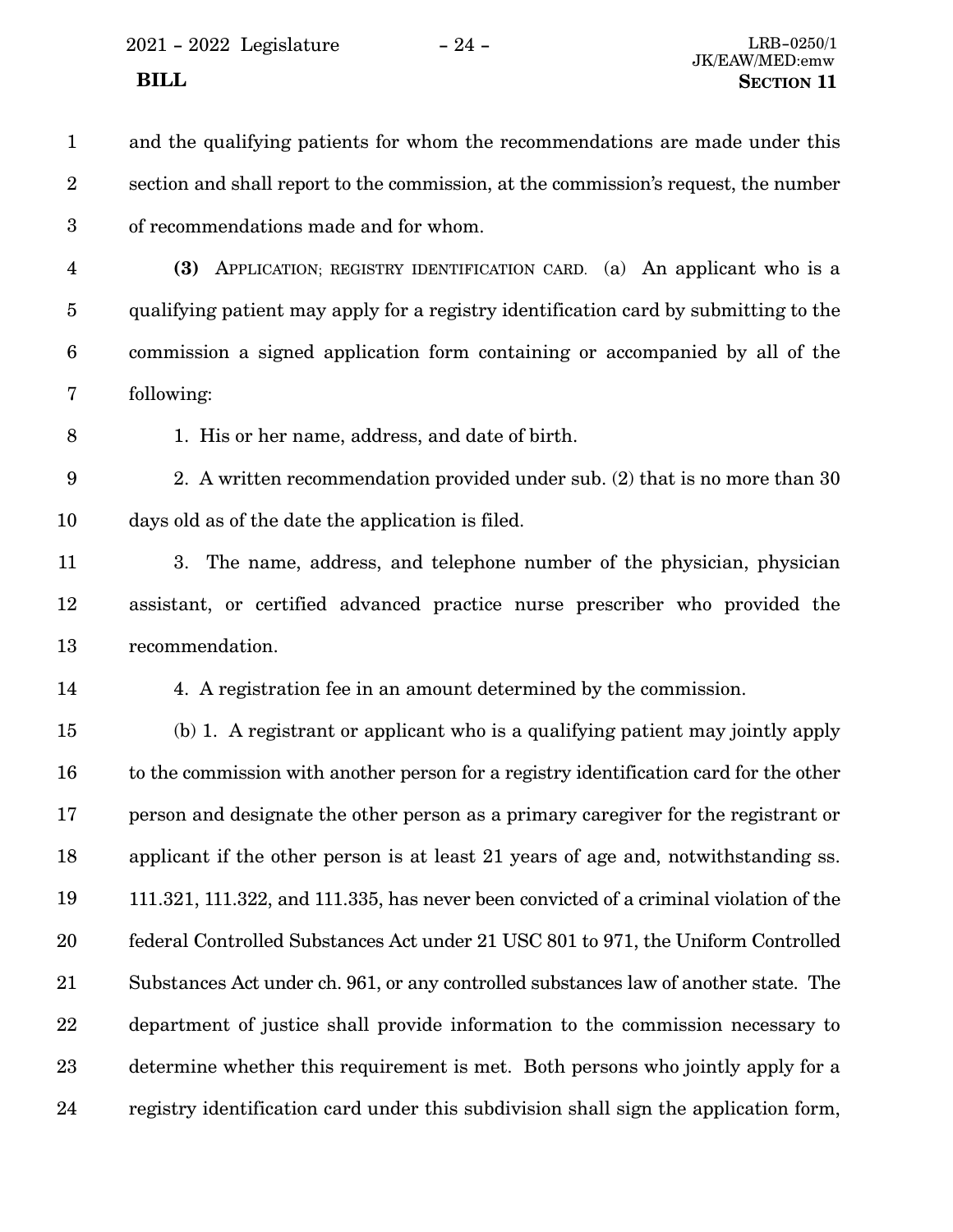$2021 - 2022$  Legislature  $-25 -$  LRB-0250/1

#### **BILL**

- which shall contain the name, address, and date of birth of the individual applying to be registered as a primary caregiver. 1 2
- 2. Except as provided under par. (c), a registrant or an applicant who is a qualifying patient may designate only one primary caregiver under subd. 1., unless the commission grants an exception to allow for an additional designation. 3 4 5
- 3. A primary caregiver designated by a person under subd. 1. may not be designated as a primary caregiver for more than one qualifying patient or applicant unless the patients or applicants live in the same residence or unless the commission otherwise allows. 6 7 8 9
- (c) The commission shall promulgate rules specifying how a parent, guardian, or legal custodian of a minor may apply for a registry identification card for himself or herself and for the minor and the circumstances under which the commission may approve or deny the application. The commission shall require a minor who is a qualifying patient or applicant to have the minor's parent, guardian, or legal custodian designated as a primary caregiver under par. (b). Notwithstanding par. (b) 2., a minor may designate both parents as primary caregivers. 10 11 12 13 14 15 16
- (d) A registry identification card issued under this subsection expires after one year. 17 18
- (e) A registrant, whether a qualifying patient or primary caregiver, may not plant, grow, cultivate, or harvest marijuana without a valid producer license under s. 73.17. 19 20 21
- (f) An applicant who is a qualifying patient must have resided in the state, in accordance with the qualifications set forth in s. 6.10, for at least 10 consecutive days before submitting an application to the commission under this subsection. 22 23 24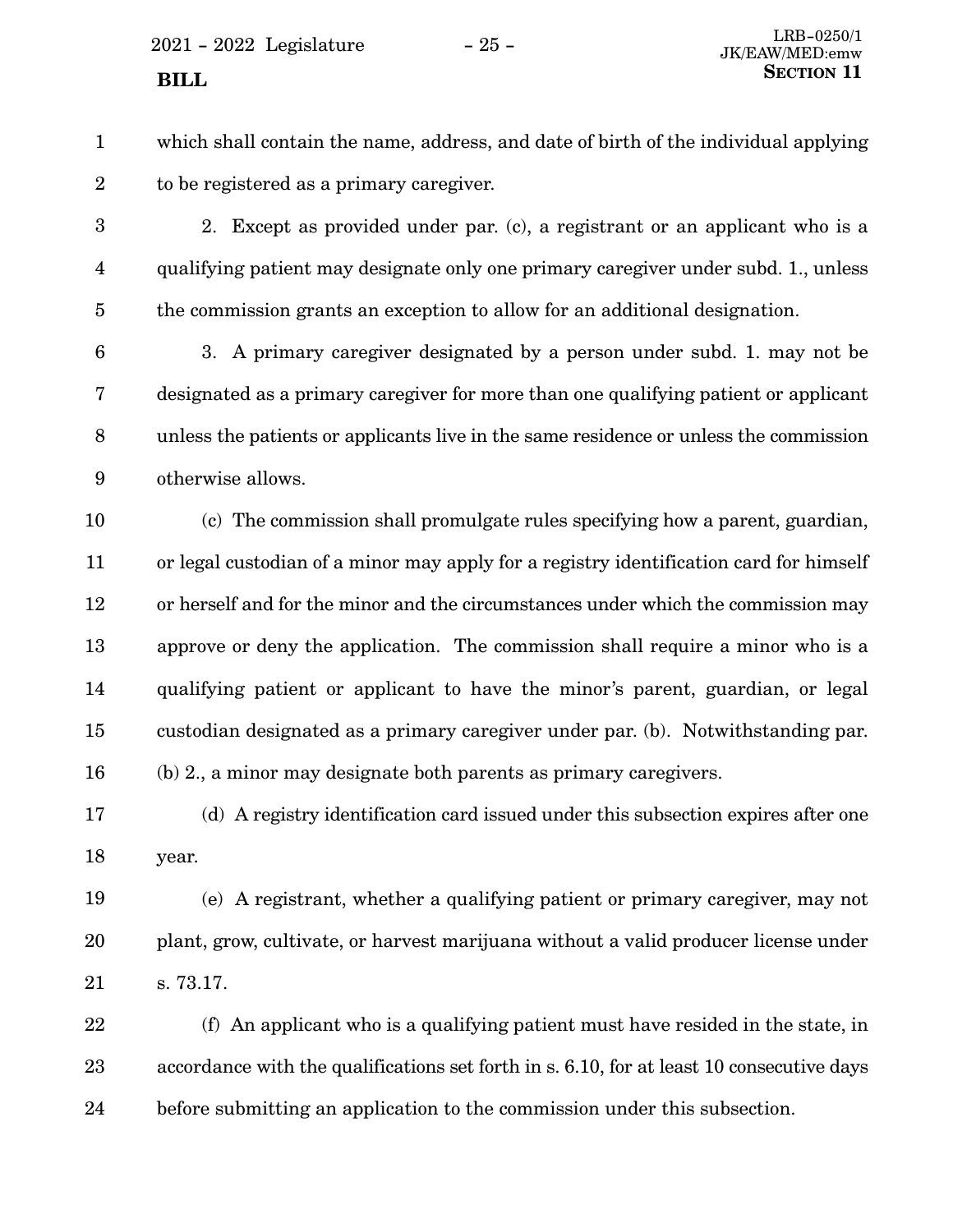2021 - 2022 Legislature - 26 - LRB-0250/1

(g) A person may not register as a qualifying patient or primary caregiver or hold a registry identification card while serving a term of imprisonment or while on parole or probation. 1 2 3

4

(h) The commission shall maintain a list of all registrants.

(i) Notwithstanding s. 19.35 and except as provided in par. (j), the commission may not disclose information from an application submitted or a registry identification card issued under this subsection. 5 6 7

- (j) The commission may disclose to state or local law enforcement agencies information from an application submitted by or from a registry identification card issued to a specific person under this subsection for the purpose of verifying that the person possesses a valid registry identification card. 8 9 10 11
- (k) A person who holds a registry identification card may only purchase or use medical marijuana that has been produced, processed, distributed, and dispensed as provided under this section and s. 73.17 and for which the taxes have been paid as provided under subch. IV of ch. 139. 12 13 14 15
- (L) A person who holds a registry identification card may only possess a 30-day supply of individual doses of medical marijuana, except that during the last 7 days of any such 30-day period, the person may obtain and possess a 30-day supply for the subsequent 30-day period. 16 17 18 19
- 20

**(4)** RULES. The commission shall promulgate rules to implement this section, including rules that do all of the following: 21

22

23

(a) Establish a timeline for approving or denying applications under sub. (3).

- (b) Set the amount of fees to be submitted with applications.
- (c) Establish any other rules necessary for the administration of the registry under sub. (3), including issuance of registry identification cards. 24 25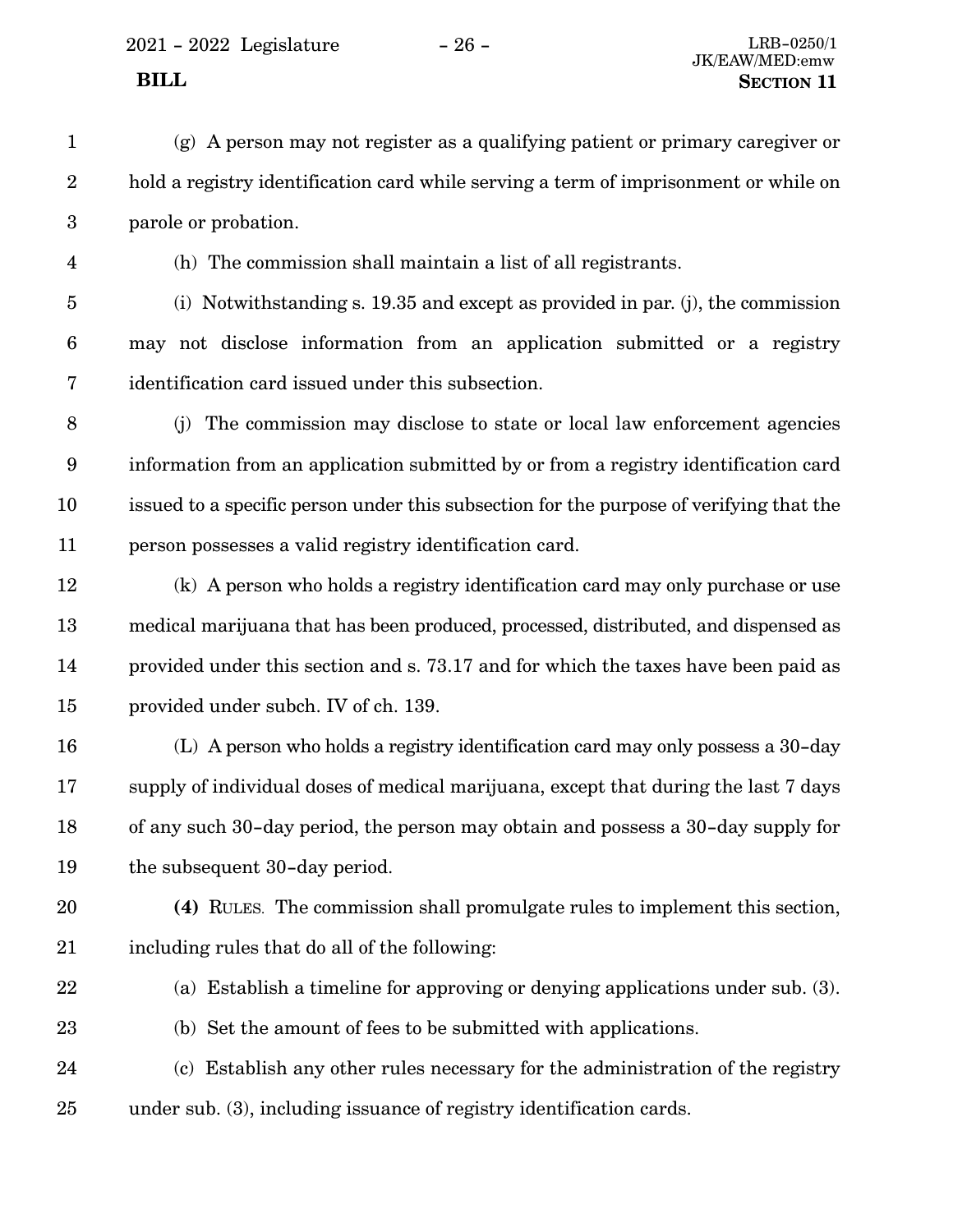- **(5)** EFFECT OF THIS SECTION; EMPLOYMENT. Nothing in this section does any of the following: (a) Requires an employer to permit or accommodate the use, consumption, possession, transfer, display, transportation, sale, or cultivation of medical marijuana at a place of employment by an employee. (b) Interferes with an employer's ability to prohibit the use, possession, or sale of medical marijuana at a place of employment by an employee. (c) Provides a cause of action against an employer. (d) Limits an employer's ability to establish and enforce a drug-free workplace policy. (e) Requires an employer to violate federal law. **SECTION 12.** 77.52 (13) of the statutes is amended to read: 77.52 **(13)** For the purpose of the proper administration of this section and to prevent evasion of the sales tax it shall be presumed that all receipts are subject to the tax until the contrary is established. The burden of proving that a sale of tangible personal property, or items, property, or goods under sub. (1) (b), (c), or (d), or services is not a taxable sale at retail is upon the person who makes the sale unless that person takes from the purchaser an electronic or a paper certificate, in a manner prescribed by the department, to the effect that the property, item, good, or service is purchased for resale or is otherwise exempt, except that no certificate is required for the sale of tangible personal property, or items, property, or goods under sub. (1) (b), (c), or (d), or services that are exempt under s. 77.54 (5) (a) 3, (7), (7m), (8), (10),  $(11), (14), (15), (17), (20n), (21), (22b), (31), (32), (35), (36), (37), (42), (44), (45), (46),$  $(51), (52), (66),$  and  $(67),$  and  $(70).$ 1 2 3 4 5 6 7 8 9 10 11 12 13 14 15 16 17 18 19 20 21 22 23 24
- 25

**SECTION 13.** 77.53 (10) of the statutes is amended to read: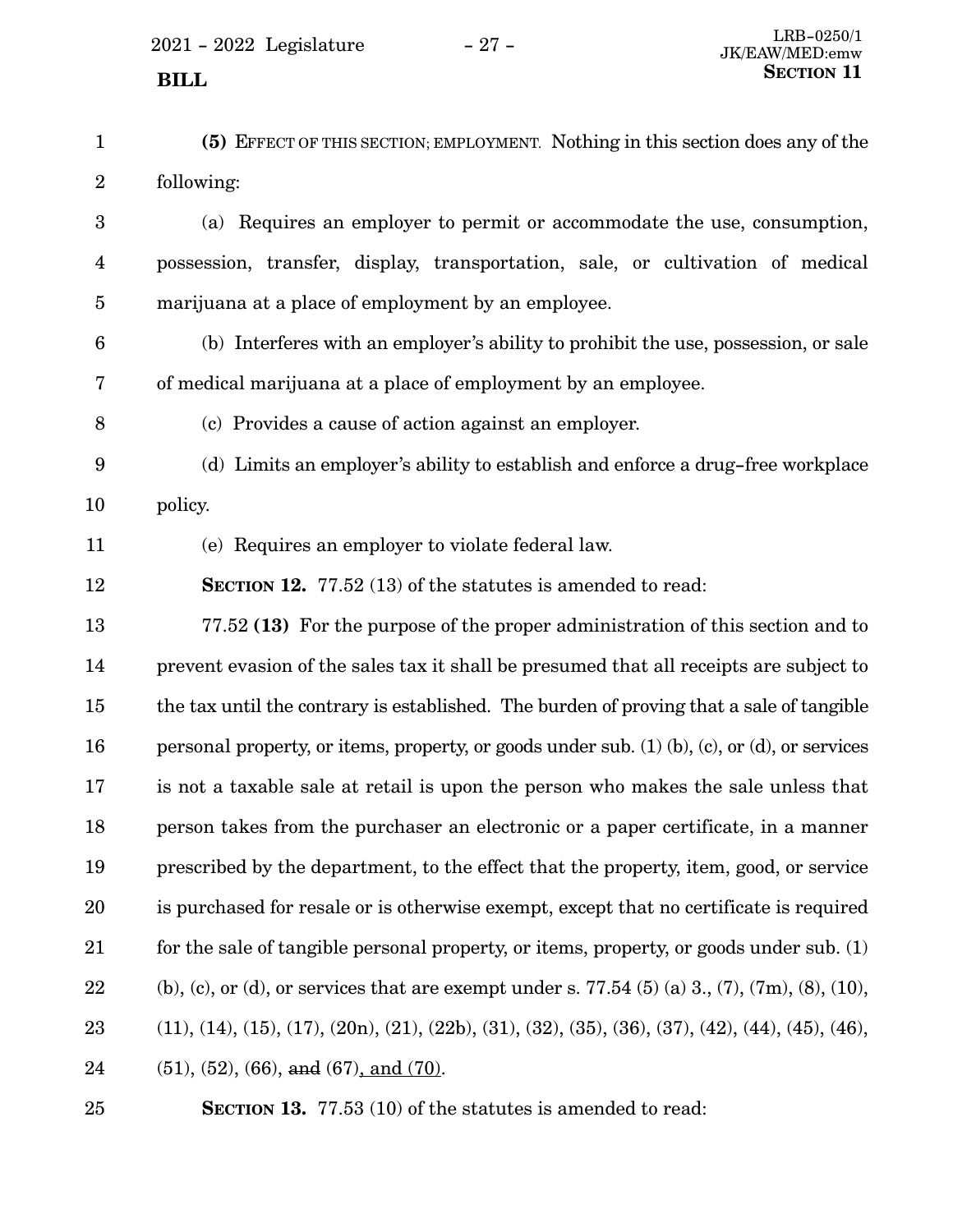2021 - 2022 Legislature - 28 - LRB-0250/1

77.53 **(10)** For the purpose of the proper administration of this section and to prevent evasion of the use tax and the duty to collect the use tax, it is presumed that tangible personal property, or items, property, or goods under s. 77.52 (1) (b), (c), or (d), or taxable services sold by any person for delivery in this state is sold for storage, use, or other consumption in this state until the contrary is established. The burden of proving the contrary is upon the person who makes the sale unless that person takes from the purchaser an electronic or paper certificate, in a manner prescribed by the department, to the effect that the property, or items, property, or goods under s. 77.52 (1) (b), (c), or (d), or taxable service is purchased for resale, or otherwise exempt from the tax, except that no certificate is required for the sale of tangible personal property, or items, property, or goods under s. 77.52 (1) (b), (c), or (d), or services that are exempt under s. 77.54 (7), (7m), (8), (10), (11), (14), (15), (17), (20n),  $(21), (22b), (31), (32), (35), (36), (37), (42), (44), (45), (46), (51), (52), and (67), and (70).$ **SECTION 14.** 77.54 (70) of the statutes is created to read: 77.54 **(70)** The sales price from the sales of and the storage, use, or other consumption of medical marijuana distributed by a dispensary licensed and operating under s. 73.17. **SECTION 15.** 108.04 (5) (a) (intro.) of the statutes is amended to read: 108.04 **(5)** (a) (intro.) A violation by an employee of an employer's reasonable written policy concerning the use of alcohol beverages, or use of a controlled substance or a controlled substance analog, including a drug-free workplace policy, if the employee: **SECTION 16.** 111.32 (9m) of the statutes is created to read: 111.32 **(9m)** "Lawful product" does not include medical marijuana. **SECTION 17.** 111.32 (12c) of the statutes is created to read: 1 2 3 4 5 6 7 8 9 10 11 12 13 14 15 16 17 18 19 20 21 22 23 24 25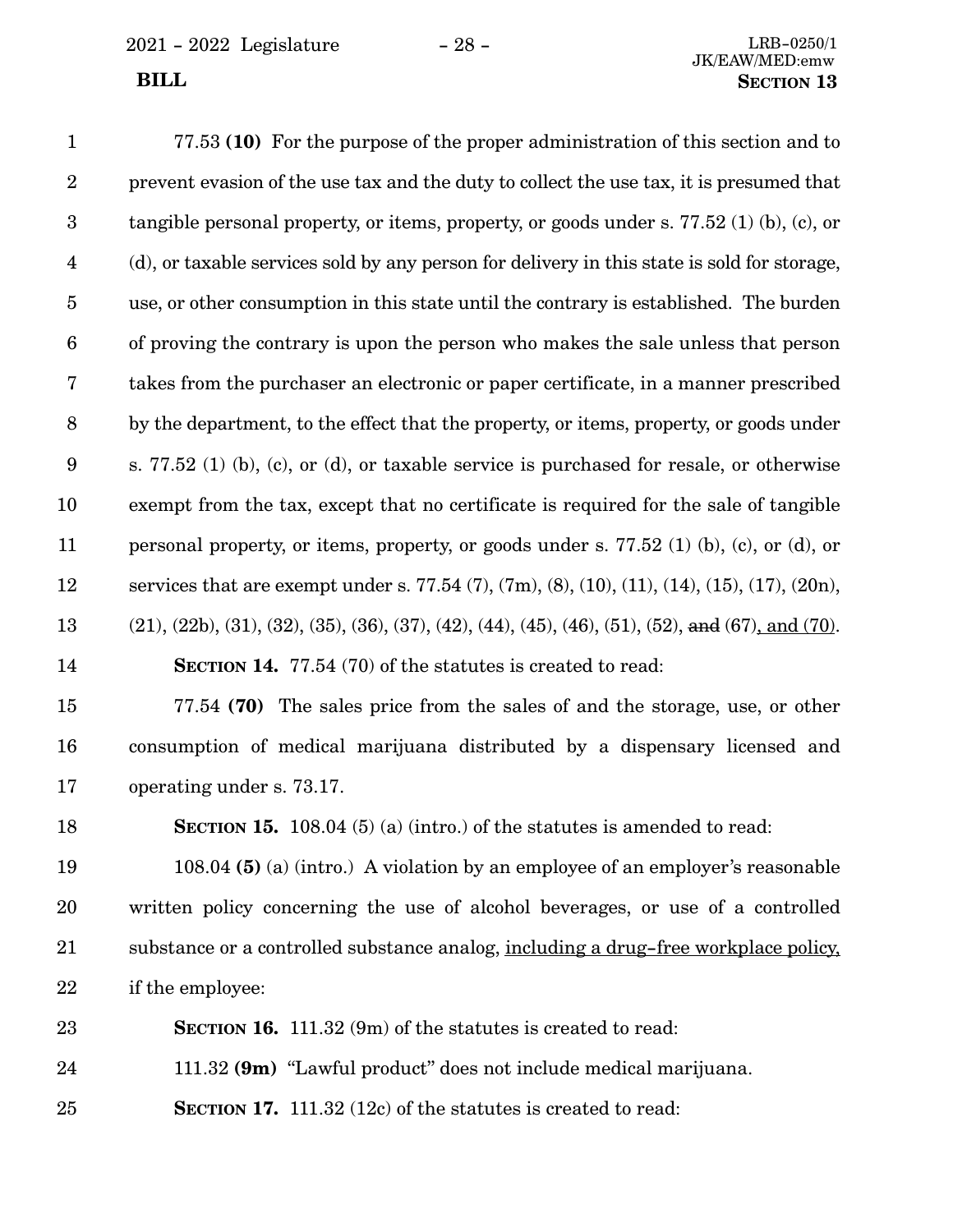$2021$  -  $2022\,$  Legislature  $\hskip 5mm -29$  -

| $\mathbf 1$    | 111.32 (12c) "Medical marijuana" has the meaning given in s. $73.18(1)(e)$ .         |
|----------------|--------------------------------------------------------------------------------------|
| $\overline{2}$ | <b>SECTION 18.</b> 111.34 (1) (b) of the statutes is amended to read:                |
| 3              | 111.34 (1) (b) Refusing Subject to sub. (3), refusing to reasonably accommodate      |
| 4              | an employee's or prospective employee's disability unless the employer can           |
| 5              | demonstrate that the accommodation would pose a hardship on the employer's           |
| 6              | program, enterprise or business.                                                     |
| 7              | <b>SECTION 19.</b> 111.34 (3) of the statutes is created to read:                    |
| 8              | 111.34 (3) Notwithstanding s. 111.322, this subchapter does not apply to any         |
| 9              | act of an employer based upon an individual's use of medical marijuana.              |
| 10             | <b>SECTION 20.</b> Subchapter IV of chapter 139 [precedes 139.97] of the statutes is |
| 11             | created to read:                                                                     |
| 12             | <b>CHAPTER 139</b>                                                                   |
| 13             | <b>SUBCHAPTER IV</b>                                                                 |
| 14             | MEDICAL MARIJUANA TAX                                                                |
| 15             | 139.97 Definitions. In this subchapter:                                              |
| 16             | (1) "Commission" means the medical marijuana regulatory commission.                  |
| 17             | (2) "Department" means the department of revenue.                                    |
| 18             | (3) "Dispensary" has the meaning given in s. $73.17(1)(c)$ .                         |
| 19             | (4) "Marijuana" has the meaning given in s. $961.01$ (14).                           |
| 20             | (5) "Medical marijuana" has the meaning given in s. $73.18(1)(e)$ .                  |
| 21             | (6) "Processor" has the meaning given in s. $73.17(1)(h)$ .                          |
| 22             | (7) "Producer" has the meaning given in s. $73.17(1)(i)$ .                           |
| 23             | 139.971 Medical marijuana tax. (1) An excise tax is imposed on a processor           |
| 24             | at the rate of 10 percent of the sales price on each wholesale sale in this state of |
| 25             | medical marijuana to a dispensary.                                                   |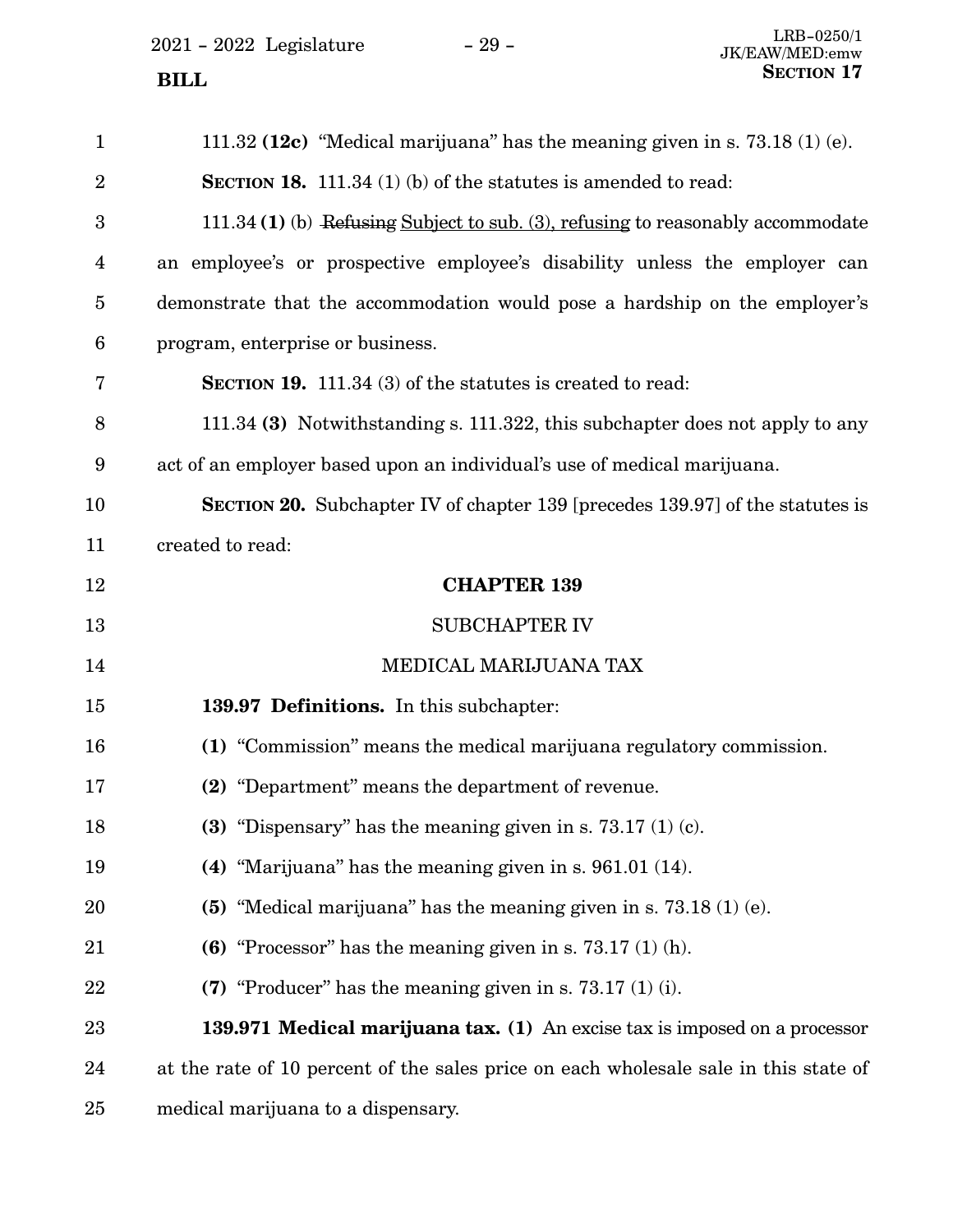2021 - 2022 Legislature - 30 - LRB-0250/1

**(2)** Each person liable for the taxes imposed under sub. (1) shall pay the taxes to the commission no later than the 15th day of the month following the month in which the person's tax liability is incurred and shall include with the payment a return on a form prescribed by the commission. The commission shall deposit all taxes collected under this section into the medical marijuana fund. 1 2 3 4 5

**(3)** The commission may increase or decrease the rate under sub. (1) by submitting a request to the joint committee on finance. A request made under this subsection may not propose to increase or decrease the rate by more than a 5 percent increment. In addition to the proposed rate, the commission shall include in its request its rationale for the proposed rate, the impact that the proposed rate may have on the regulation of medical marijuana, and the first date on which the proposed rate would apply. If the cochairpersons of the joint committee on finance do not notify the commission that the committee has scheduled a meeting for the purpose of reviewing the request within 30 working days after the date of the submission, the commission may implement the proposal. If within 30 working days after the date of the submission, the cochairpersons of the committee notify the commission that the committee has scheduled a meeting for the purpose of reviewing the request, the commission may implement the proposal only upon approval of the committee. 6 7 8 9 10 11 12 13 14 15 16 17 18 19

**139.972 Records and reports. (1)** Every producer and processor shall keep accurate and complete records of its production and sales of marijuana and medical marijuana in this state. The records shall be kept on the premises described in its license application under s. 73.17 and in such manner as to ensure permanency and accessibility for inspection at reasonable hours by the authorized personnel of the commission or department. The commission shall prescribe reasonable and uniform 20 21 22 23 24 25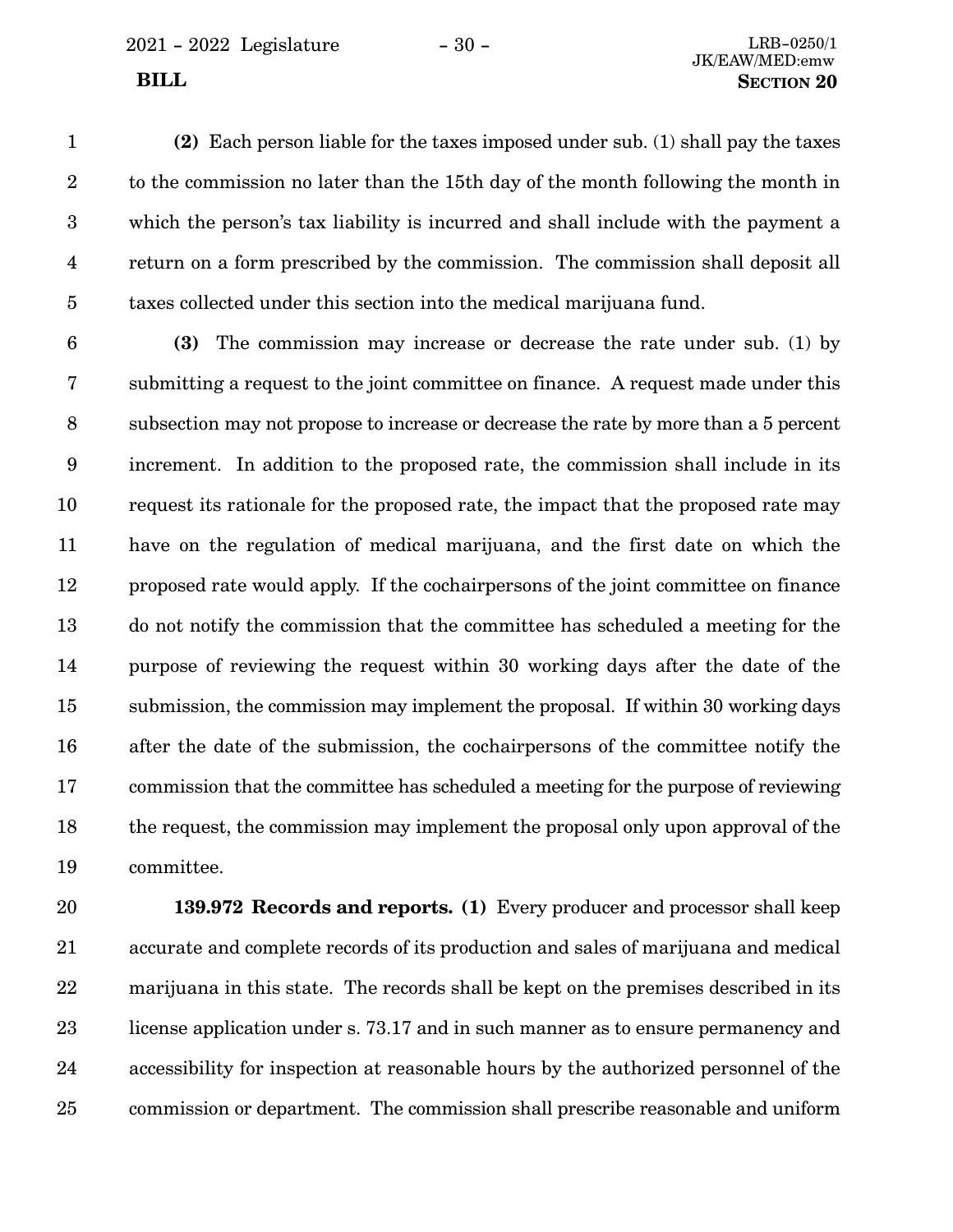$2021 - 2022$  Legislature  $-31 -$ 

1 2

methods of keeping records and making reports and shall provide the necessary forms to producers and processors.

**(2)** If the commission determines that any records of a producer or processor are not kept in the prescribed form or are in such condition that the commission requires an unusual amount of time to determine from the records the amount of the tax due, the commission shall give notice to the producer or processor that it is required to revise its records and keep them in the prescribed form. If the producer or processor fails to comply within 30 days, it shall pay the expenses reasonably attributable to a proper examination and tax determination at the rate of \$30 per day for each auditor used to make the examination and determination. The commission shall send a bill for such expenses, and the producer or processor shall pay the amount of such bill within 10 days. 3 4 5 6 7 8 9 10 11 12

**(3)** If any producer or processor fails to file a report when due, it shall be required to pay a late filing fee of \$10. A report that is mailed is filed on time if it is mailed in a properly addressed envelope with postage prepaid, the envelope is officially postmarked, or marked or recorded electronically as provided under section 7502 (f) (2) (C) of the Internal Revenue Code, on the date due, and the report is actually received by the commission or at the destination that the commission prescribes within 5 days of the due date. A report that is not mailed is timely if it is received on or before the due date by the commission or at the destination that the commission prescribes. For purposes of this subsection, "mailed" includes delivery by a delivery service designated under section 7502 (f) of the Internal Revenue Code. 13 14 15 16 17 18 19 20 21 22

**(4)** Sections 71.78 (1), (1m), and (4) to (9) and 71.83 (2) (a) 3. and 3m., relating to confidentiality of income, franchise, and gift tax returns, apply to any information obtained from any producer or processor under this subchapter on a tax return, 23 24 25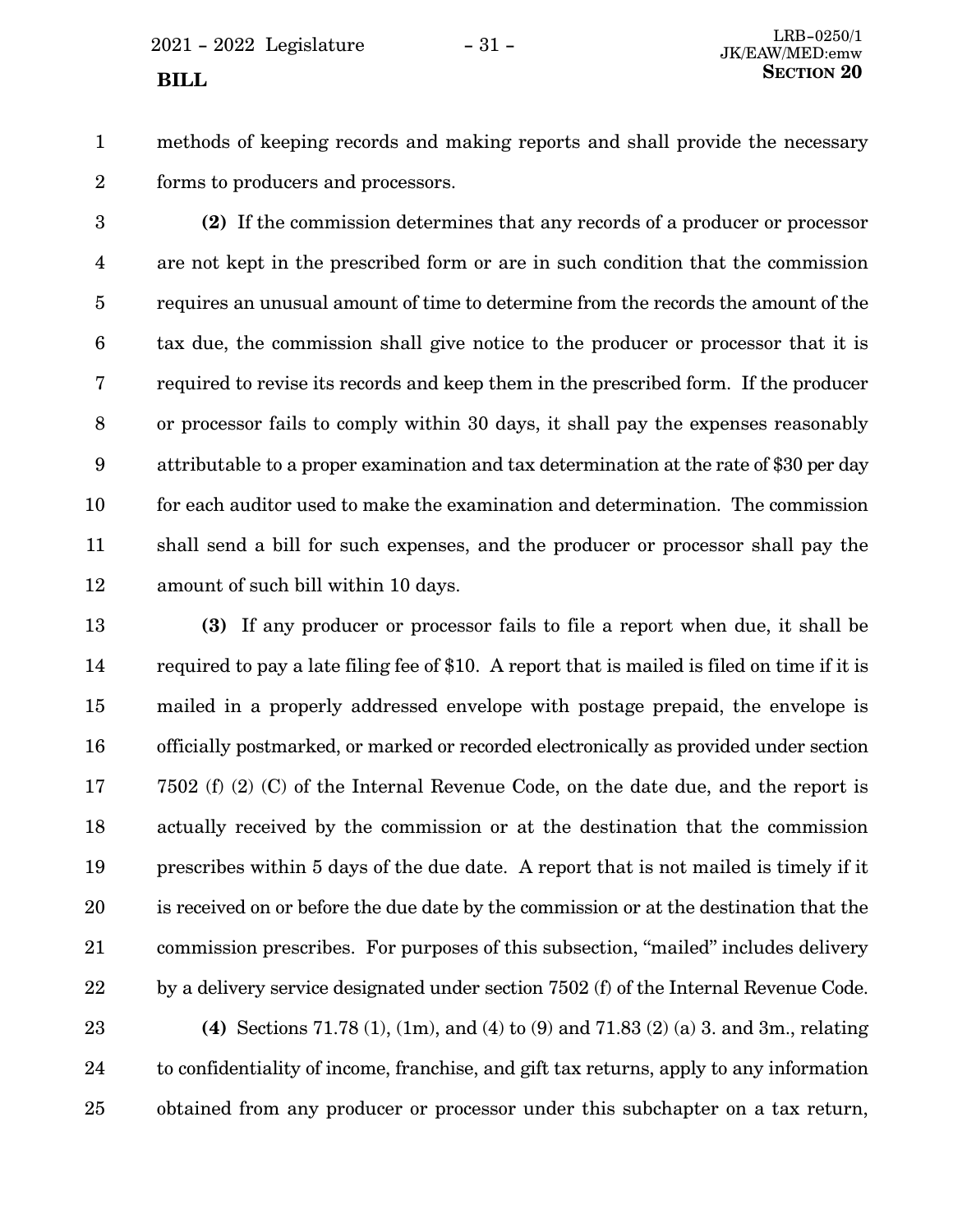report, schedule, exhibit, or other document or from an audit report relating to any of those documents, except that the commission shall publish production and sales statistics. 1 2 3

**139.973 Administration and enforcement. (1)** The commission, in consultation with the department, shall administer and enforce this subchapter and promulgate rules necessary to administer and enforce this subchapter. 4 5 6

**(2)** The duly authorized employees of the commission and the department have all necessary police powers to prevent violations of this subchapter. 7 8

**(3)** Authorized personnel of the commission, the department of justice, and the department of revenue, and any law enforcement officer, within their respective jurisdictions, may at all reasonable hours enter the premises of any producer or processor and examine the books and records to determine whether the tax imposed by this subchapter has been fully paid and may enter and inspect any premises where marijuana or medical marijuana is produced, processed, made, sold, or stored to determine whether the producer or processor is complying with this subchapter. 9 10 11 12 13 14 15

**(4)** The commission may suspend or revoke the license of any producer or processor who violates s. 100.30, any provision of this subchapter, or any rules promulgated under sub. (1). The commission shall revoke the permit of any producer or processor who violates s. 100.30 3 or more times within a 5-year period. 16 17 18 19

**(5)** No suit shall be maintained in any court to restrain or delay the collection or payment of the tax levied in s. 139.971. The aggrieved taxpayer shall pay the tax when due and, if paid under protest, may at any time within 90 days from the date of payment sue the state to recover the tax paid. If it is finally determined that any part of the tax was wrongfully collected, the secretary of administration shall pay the amount wrongfully collected out of the medical marijuana fund. A separate suit need 20 21 22 23 24 25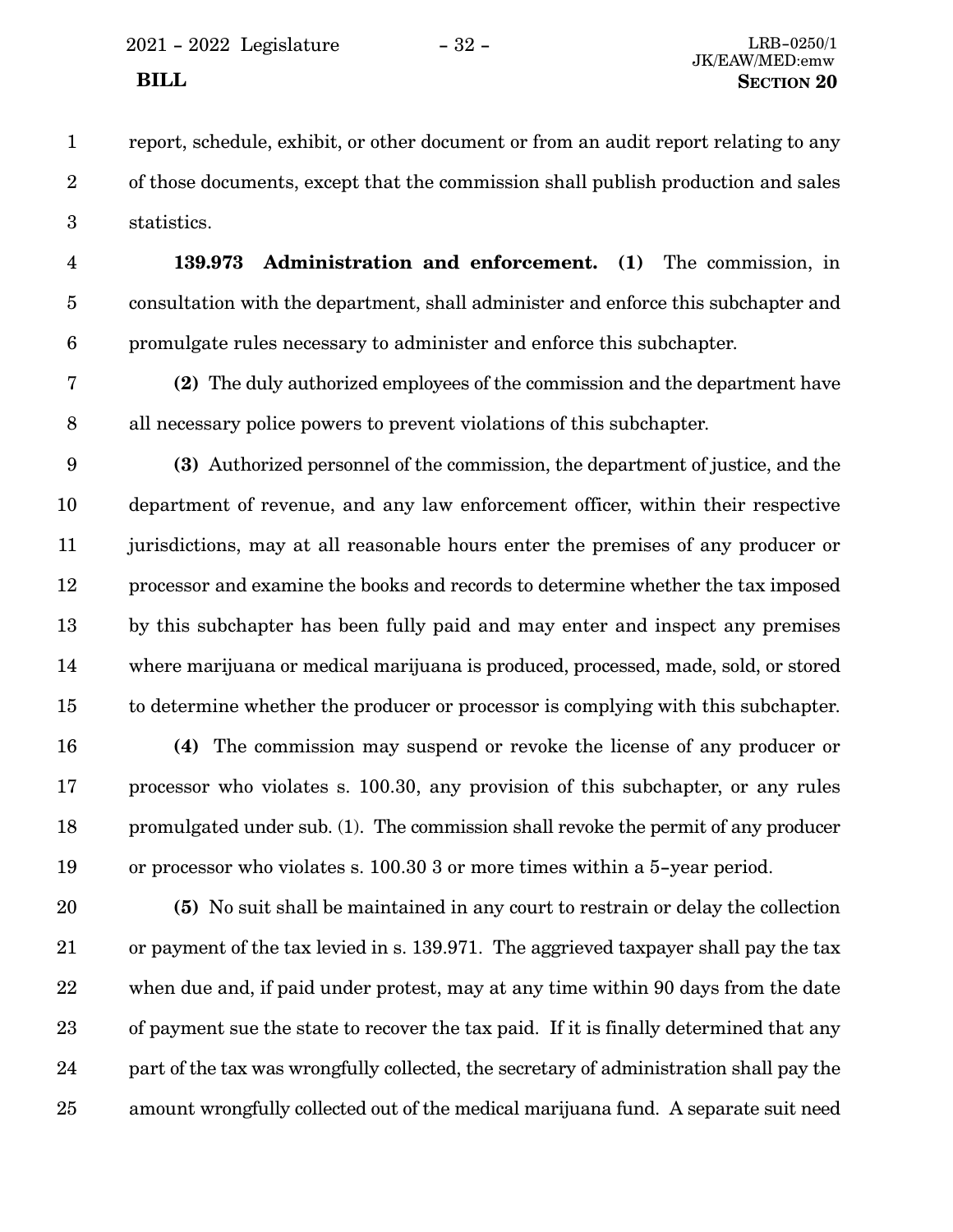- not be filed for each separate payment made by any taxpayer, but a recovery may be had in one suit for as many payments as may have been made. **(6)** (a) Any person may be compelled to testify in regard to any violation of this subchapter of which the person may have knowledge, even though such testimony may tend to incriminate the person, upon being granted immunity from prosecution in connection with such testimony. Upon the giving of the testimony under this paragraph, the person shall not be prosecuted because of the violation relative to which the person has testified. (b) The immunity provided under par. (a) is subject to the restrictions under s. 972.085. **(7)** The provisions on timely filing under s. 71.80 (18) apply to the tax imposed under this subchapter. **(8)** Sections 71.74 (1), (2), (10), (11), and (14), 71.77, 71.91 (1) (a) and (c) and (2) to (7), 71.92, and 73.0301 as they apply to the taxes under ch. 71 apply to the taxes under this subchapter. Section 71.74 (13) as it applies to the collection of the taxes under ch. 71 applies to the collection of the taxes under this subchapter, except that the period during which notice of an additional assessment shall be given begins on the due date of the report under this subchapter. **(9)** Any building or place of any kind where marijuana or medical marijuana 1 2 3 4 5 6 7 8 9 10 11 12 13 14 15 16 17 18 19
- is sold, possessed, stored, or manufactured without a valid license under s. 73.17 or in violation of s. 139.972 is declared a public nuisance and may be closed and abated as such. 20 21 22
- **(10)** At the request of the commission chairperson or the secretary of revenue, the attorney general may represent this state or assist a district attorney in prosecuting any case arising under this subchapter. 23 24 25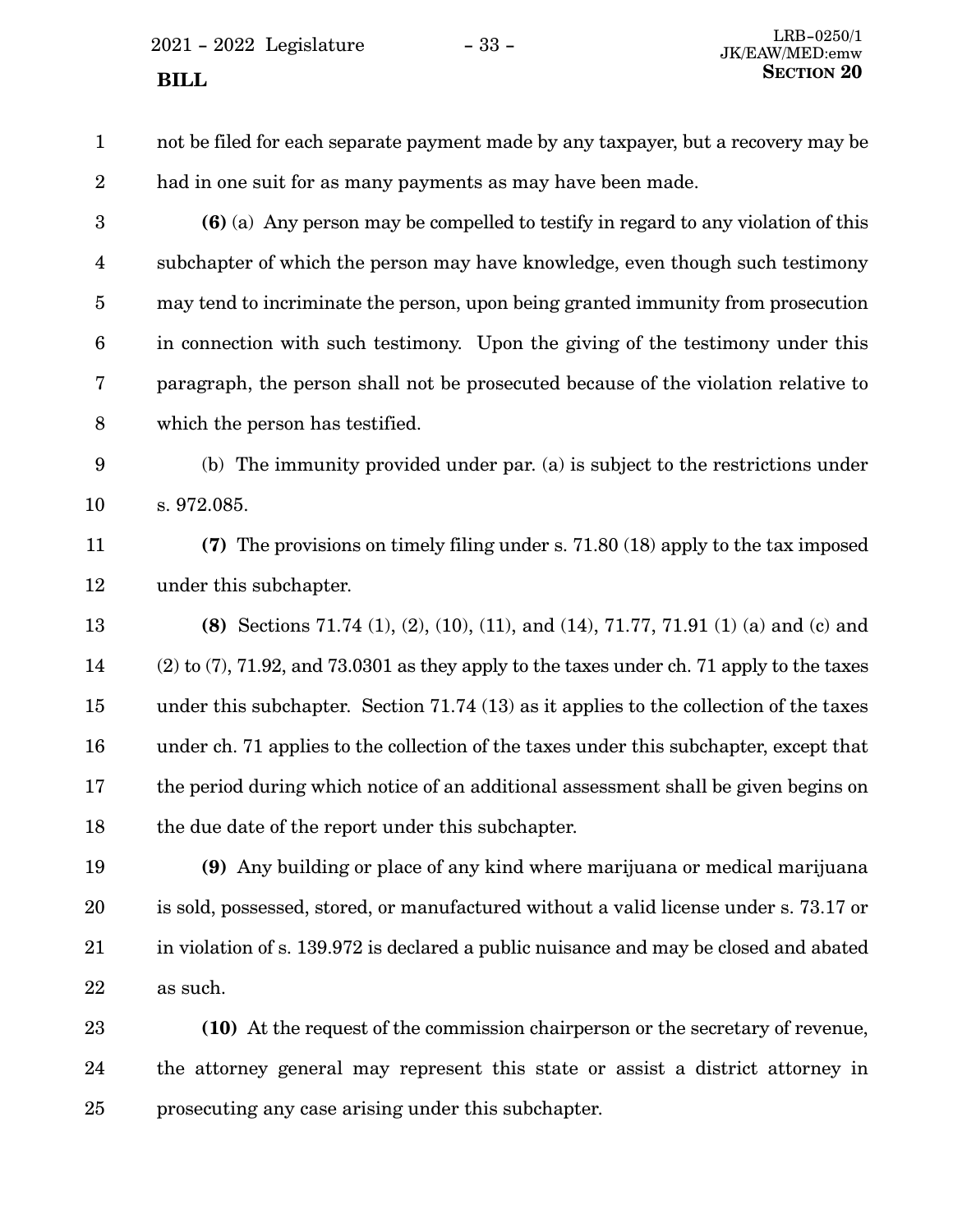2021 - 2022 Legislature - 34 - LRB-0250/1

## JK/EAW/MED:emw **BILL** SECTION 20

**139.974 Theft of tax moneys.** All medical marijuana tax moneys received by a producer or processor for the sale of marijuana or medical marijuana on which the tax under this subchapter has become due and has not been paid are trust funds in the possession of the producer or processor and are the property of this state. Any producer or processor who fraudulently withholds, appropriates, or otherwise uses medical marijuana tax moneys that are the property of this state is guilty of theft under s. 943.20 (1), whether or not the producer or processor has or claims to have an interest in those moneys. 1 2 3 4 5 6 7 8

**139.975 Seizure and confiscation. (1)** All marijuana and medical marijuana produced, processed, made, kept, stored, sold, distributed, or transported in violation of this subchapter or s. 73.17 or 73.18 and all tangible personal property used in connection with the marijuana or medical marijuana is unlawful property and subject to seizure by the commission or a law enforcement officer. Except as provided in sub. (2), all marijuana and medical marijuana seized under this subsection shall be destroyed. 9 10 11 12 13 14 15

**(2)** If marijuana or medical marijuana on which the tax has not been paid is seized as provided under sub. (1), it may be given to law enforcement officers to use in criminal investigations or sold to qualified buyers by the commission without notice. If the marijuana or medical marijuana is sold, after deducting the costs of selling and storing the property, the commission shall pay the sale proceeds into the medical marijuana fund. If the commission finds that the marijuana or medical marijuana may deteriorate or become unfit for use in criminal investigations or for sale, or that those uses would otherwise be impractical, the commission may order them destroyed. 16 17 18 19 20 21 22 23 24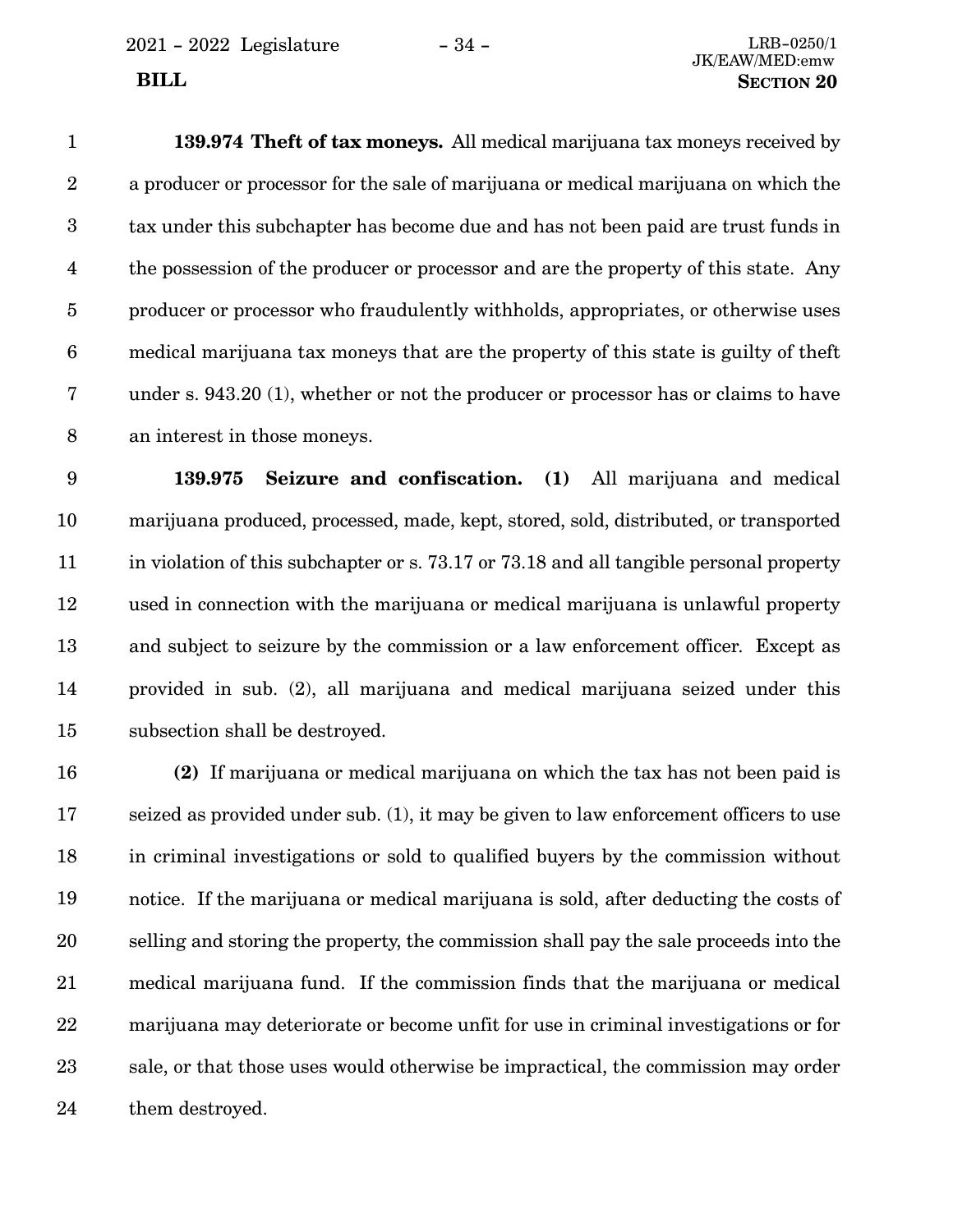**(3)** If marijuana or medical marijuana on which the tax has been paid is seized as provided under sub. (1), it shall be returned to the true owner if ownership can be ascertained and the owner or the owner's agent is not involved in the violation resulting in the seizure. If the ownership cannot be ascertained or if the owner or the owner's agent was guilty of the violation that resulted in the seizure of the marijuana or medical marijuana, it may be sold or otherwise disposed of as provided in sub. (2). 1 2 3 4 5 6 7

**(4)** If tangible personal property other than marijuana or medical marijuana is seized as provided under sub. (1), the commission shall advertise the tangible personal property for sale by publication of a class 2 notice under ch. 985. If no person claiming a lien on, or ownership of, the property has notified the commission of the person's claim within 10 days after last insertion of the notice, the commission shall sell the property. If a sale is not practical, the commission may destroy the property. If a person claiming a lien on, or ownership of, the property notifies the commission within the time prescribed in this subsection, the commission may apply to the circuit court in the county where the property was seized for an order directing disposition of the property or the proceeds from the sale of the property. If the court orders the property to be sold, all liens, if any, may be transferred from the property to the sale proceeds. Neither the property seized nor the proceeds from the sale shall be turned over to any claimant of lien or ownership unless the claimant first establishes that the property was not used in connection with any violation under this subchapter or s. 73.17 or 73.18 or that, if so used, it was done without the claimant's knowledge or consent and without the claimant's knowledge of facts that should have given the claimant reason to believe it would be put to such use. If no claim of lien or ownership is established as provided under this subsection, the 8 9 10 11 12 13 14 15 16 17 18 19 20 21 22 23 24 25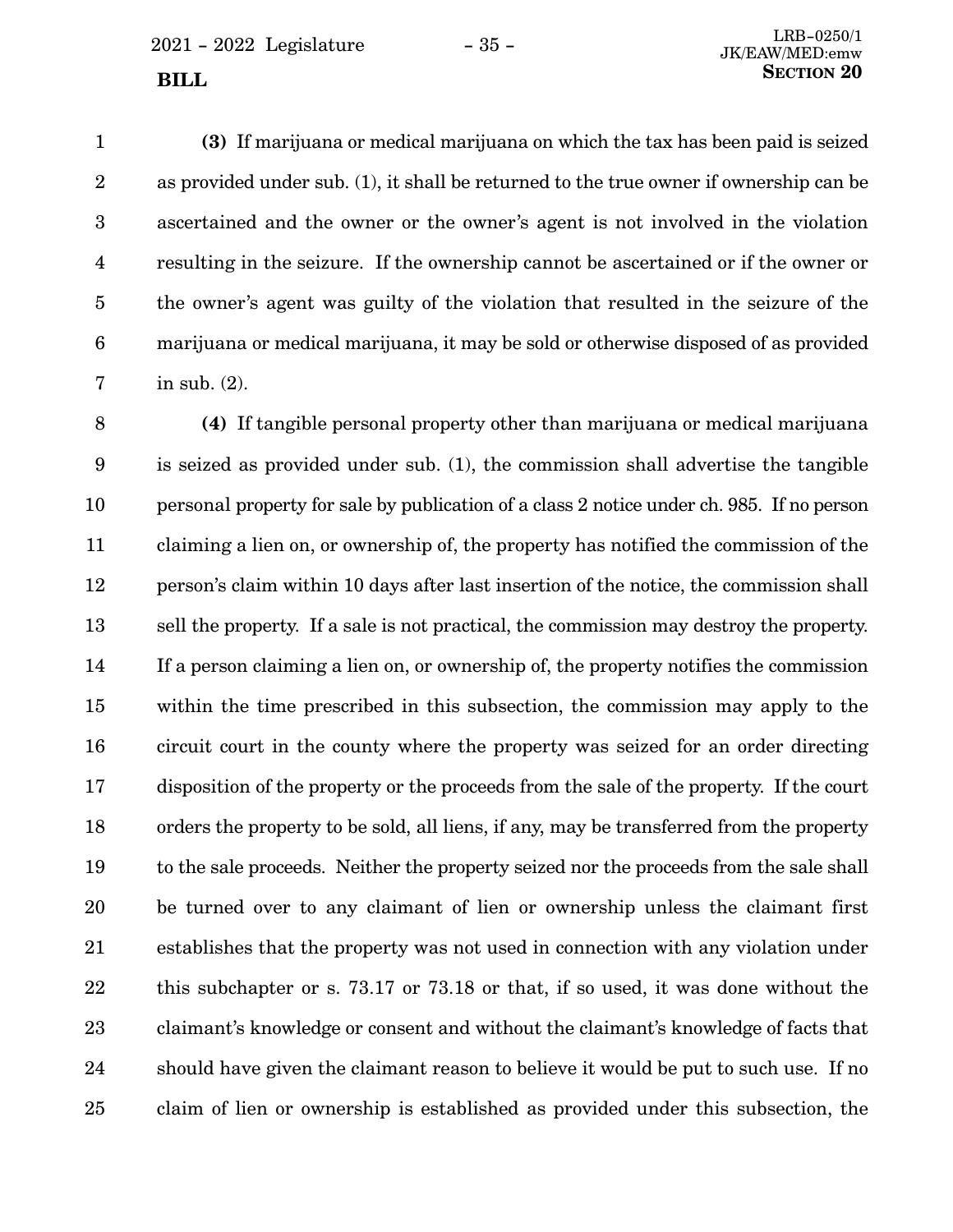2021 - 2022 Legislature - 36 - LRB-0250/1

property may be ordered destroyed. In case of a sale, the net proceeds after deducting costs, expenses, and established claims shall be paid into the medical marijuana fund. 1 2 3

**139.976 Interest and penalties. (1)** Any person who makes or signs any false or fraudulent report under this subchapter, who attempts to evade the tax imposed under this subchapter, or who aids in or abets the evasion or attempted evasion of that tax may be fined not more than \$10,000 or imprisoned not more than 9 months or both. 4 5 6 7 8

**(2)** Any producer or processor who fails to keep the records required under this subchapter shall be fined not less than \$100 nor more than \$500 or imprisoned not more than 6 months or both. 9 10 11

**(3)** Any person who refuses to permit the examination or inspection authorized under s. 139.973 (3) may be fined not more than \$500 or imprisoned not more than 6 months or both. The commission shall immediately suspend or revoke the license of any person who refuses to permit the examination or inspection authorized under s. 139.973 (3). 12 13 14 15 16

**(4)** Any person who violates any of the provisions of this subchapter for which no other penalty is prescribed shall be fined not less than \$100 nor more than \$1,000 or imprisoned not less than 10 days nor more than 90 days or both. 17 18 19

**(5)** Any person who violates any of the rules promulgated in accordance with this subchapter shall be fined not less than \$100 nor more than \$500 or imprisoned not more than 6 months or both. 20 21 22

**(6)** In addition to the penalties imposed for violating the provisions of this subchapter or any of the commission's rules, the commission shall automatically 23 24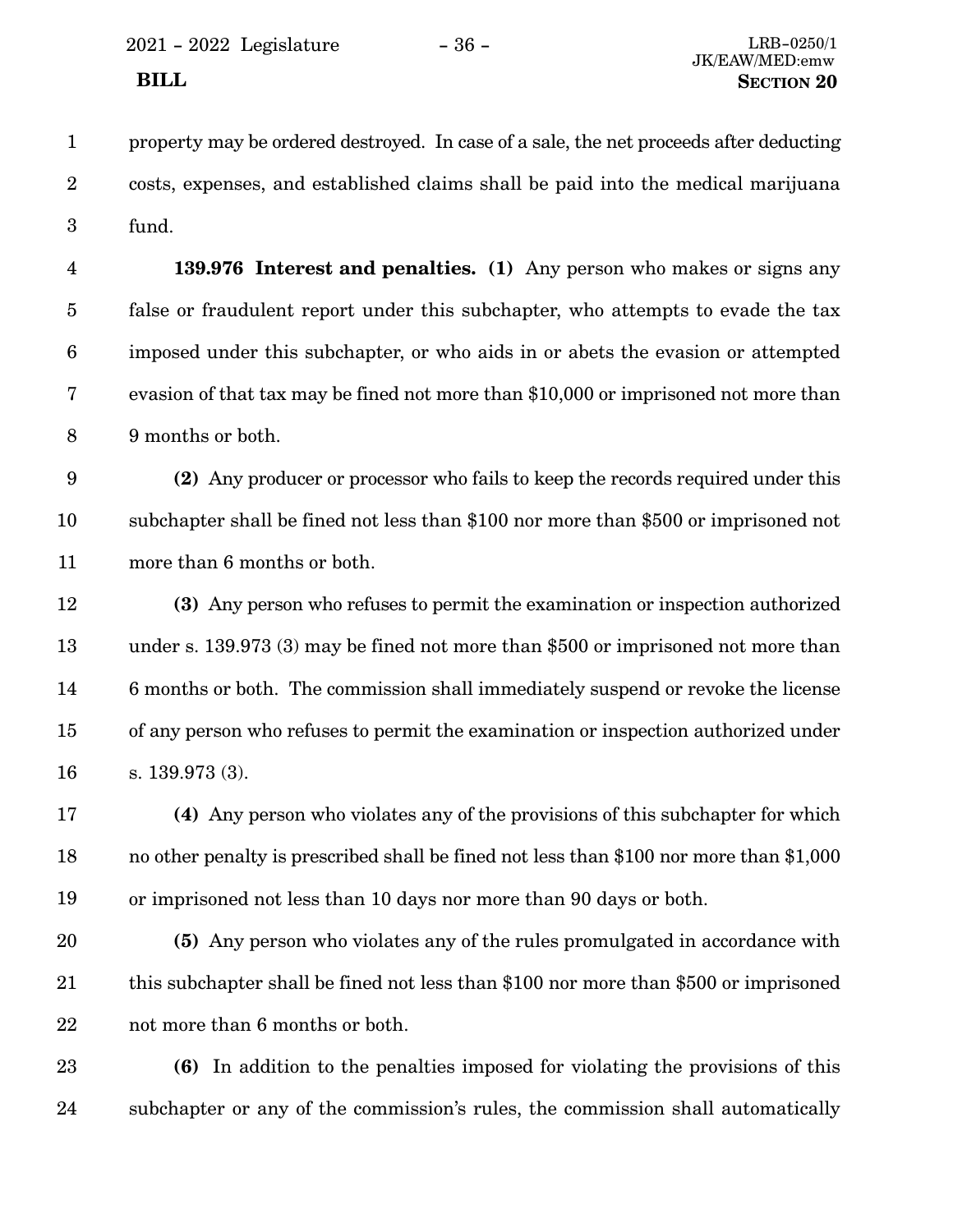$2021 - 2022$  Legislature  $- 37 -$ **SECTION** 20

revoke the license of any person convicted of such a violation and not issue another license to that person for a period of 2 years following the revocation. **(7)** Unpaid taxes under this subchapter bear interest at the rate of 12 percent per year from the due date of the return until paid or deposited with the commission, and all refunded taxes under this subchapter bear interest at the rate of 3 percent per year from the due date of the return to the date on which the refund is certified on the refund rolls. **(8)** All nondelinquent payments of additional amounts owed under this subchapter shall be applied in the following order: penalties, interest, tax principal. **(9)** Delinquent medical marijuana taxes bear interest at the rate of 1.5 percent per month until paid. The taxes imposed by this subchapter shall become delinquent if not paid by the following: (a) In the case of a timely filed return, no return filed, or a late return, on or before the due date of the return. (b) In the case of a deficiency determination of taxes, within 2 months after the date of demand. **(10)** If due to neglect an incorrect return is filed under this subchapter, the entire tax finally determined is subject to a penalty of 25 percent of the tax exclusive of interest or other penalty. A person filing an incorrect return has the burden of proving that the error or errors were due to good cause and not due to neglect. **SECTION 21.** 182.001 (3) of the statutes is amended to read: 182.001 **(3)** PROHIBITED ACTIVITIES. Those farming operations prohibited under this section are the production of dairy products not including the processing of such dairy products; the production of cattle, hogs, and sheep; and the production of 1 2 3 4 5 6 7 8 9 10 11 12 13 14 15 16 17 18 19 20 21 22 23 24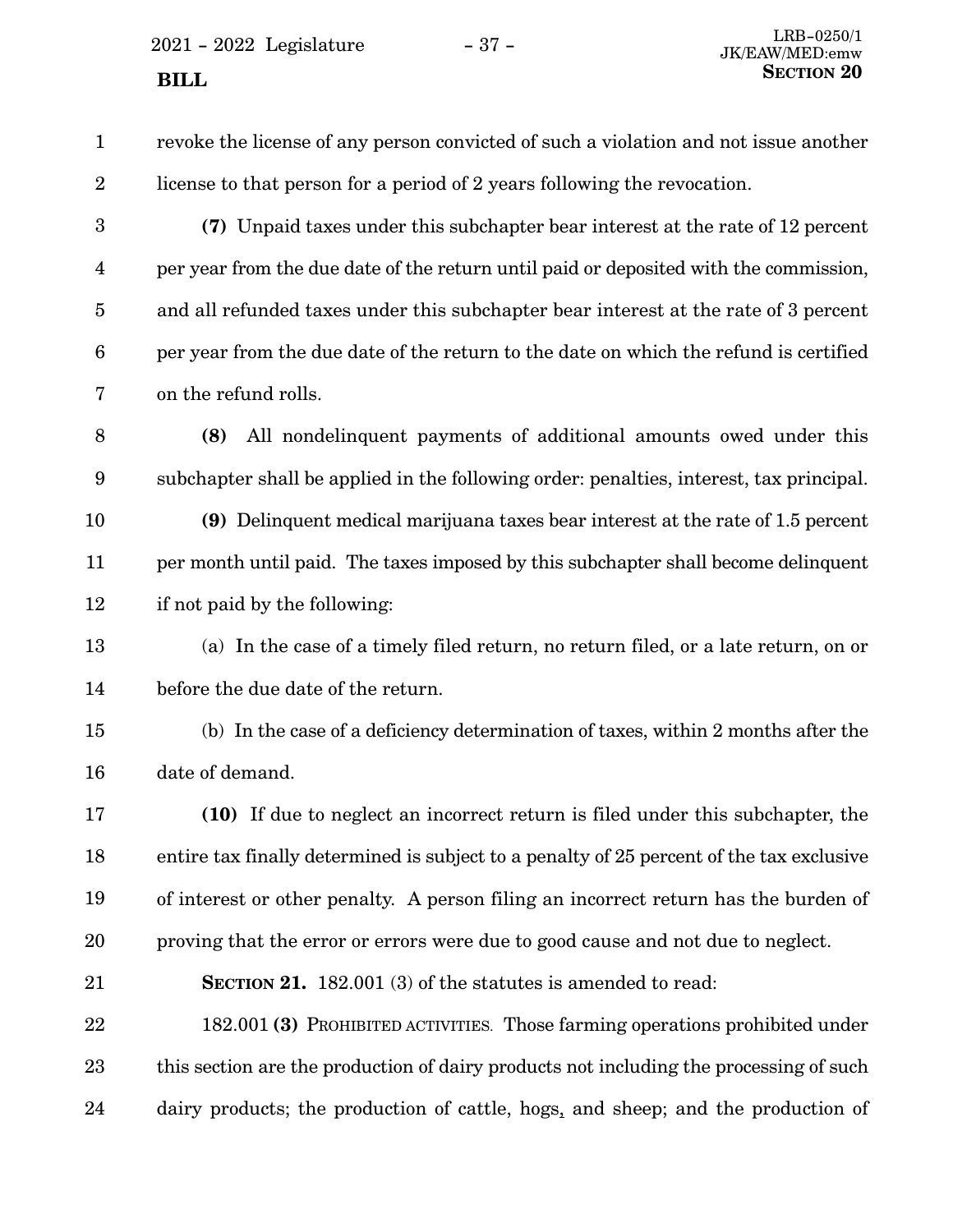2021 - 2022 Legislature - 38 -

| $\mathbf{1}$            | wheat, field corn, barley, oats, rye, hay, pasture, soybeans, millet, sorghum, and     |
|-------------------------|----------------------------------------------------------------------------------------|
| $\overline{2}$          | hemp, and marijuana and medical marijuana as provided under ss. 73.17 and 73.18.       |
| $\boldsymbol{3}$        | <b>SECTION 22.</b> 440.035 $(2m)$ (a) of the statutes is renumbered 440.035 $(2m)$ (a) |
| $\overline{\mathbf{4}}$ | (intro.) and amended to read:                                                          |
| $\overline{5}$          | 440.035 $(2m)$ (a) (intro.) In this subsection, "controlled:                           |
| $6\phantom{1}6$         | 1. "Controlled substance" has the meaning given in s. 961.01 (4).                      |
| 7                       | <b>SECTION 23.</b> 440.035 $(2m)(a)$ 2. of the statutes is created to read:            |
| 8                       | 440.035 $(2m)$ (a) 2. "Medical marijuana" has the meaning given in s. 73.18 (1)        |
| 9                       | (e).                                                                                   |
| 10                      | <b>SECTION 24.</b> 440.035 $(2m)$ (b) of the statutes is renumbered 440.035 $(2m)$ (b) |
| 11                      | 1.                                                                                     |
| 12                      | <b>SECTION 25.</b> 440.035 $(2m)$ (b) 2. of the statures is created to read:           |
| 13                      | $440.035$ (2m) (b) 2. The medical examining board and the board of nursing may         |
| 14                      | issue guidelines regarding best practices in making recommendations for the use of     |
| 15                      | medical marijuana under s. 73.18 (2) for persons credentialed by that board who are    |
| 16                      | authorized to recommend the use of medical marijuana.                                  |
| 17                      | <b>SECTION 26.</b> 441.07 $(1g)(d)$ 3. of the statutes is created to read:             |
| 18                      | 441.07 $(1g)$ (d) 3. Recommending the use of medical marijuana to treat a              |
| 19                      | patient in accordance with s. $73.18(2)$ .                                             |
| 20                      | <b>SECTION 27.</b> 441.20 of the statutes is created to read:                          |
| 21                      | 441.20 Recommendations for use of medical marijuana. (1) In this                       |
| 22                      | section, "medical marijuana" has the meaning given in s. $73.18(1)(e)$ .               |
| 23                      | (2) A certified advanced practice nurse prescriber who, acting in good faith,          |
| 24                      | recommends the use of medical marijuana to treat a patient in accordance with s.       |
| 25                      | 73.18 (2) shall be immune from criminal or civil liability and may not be subject to   |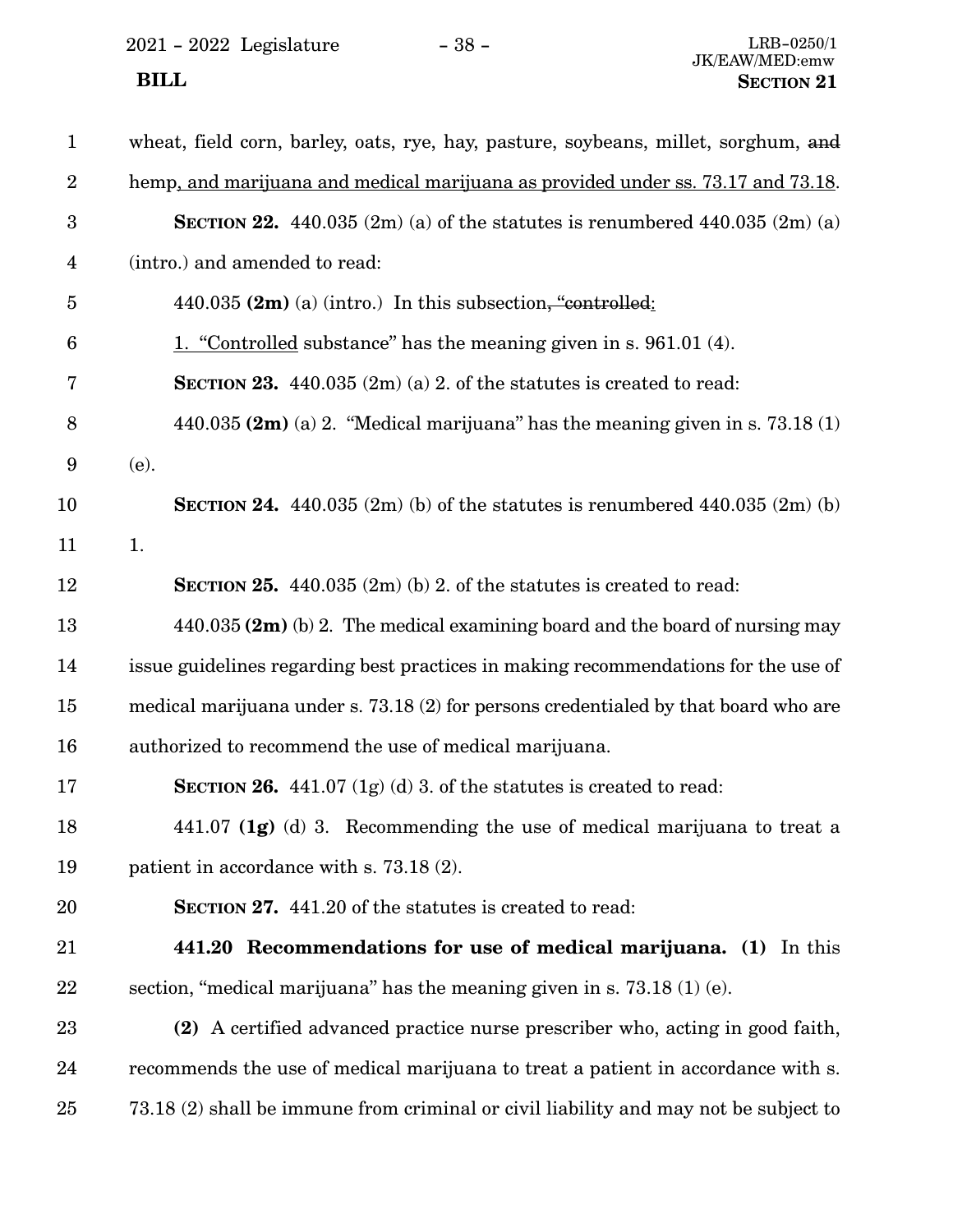$2021 - 2022$  Legislature  $- 39 -$ 

professional discipline under s. 441.07 for any outcomes resulting from that recommendation. 1 2

**SECTION 28.** 448.015 (4) (bm) 3. of the statutes is created to read: 448.015 **(4)** (bm) 3. Recommending the use of medical marijuana, as defined in s. 73.18 (1) (e), to treat a patient in accordance with s. 73.18 (2). **SECTION 29.** 448.039 of the statutes is created to read: **448.039 Recommendations for use of medical marijuana. (1)** In this section, "medical marijuana" has the meaning given in s. 73.18 (1) (e). **(2)** A physician or physician assistant who, acting in good faith, recommends the use of medical marijuana to treat a patient in accordance with s. 73.18 (2) shall be immune from criminal or civil liability and may not be subject to professional discipline under s. 448.02 for any outcomes resulting from that recommendation. **SECTION 30.** 450.03 (1) (em) of the statutes is created to read: 450.03 **(1)** (em) Any person acting within the scope of a valid medical marijuana producer, processor, or dispensary license under s. 73.17. **SECTION 31.**  $450.07$  (1m) of the statutes is renumbered  $450.07$  (1m) (a). **SECTION 32.** 450.07 (1m) (b) of the statutes is created to read: 450.07 **(1m)** (b) No license under this section is required for a person acting within the scope of a valid medical marijuana producer, processor, or dispensary license under s. 73.17. **SECTION 33.** 450.071 (1) of the statutes is renumbered 450.071 (1) (a) and amended to read: 450.071 **(1)** (a) No Except as provided in par. (b), no person may engage in the wholesale distribution of a prescription drug in this state without obtaining a license from the board for each facility from which the person distributes prescription drugs. 3 4 5 6 7 8 9 10 11 12 13 14 15 16 17 18 19 20 21 22 23 24 25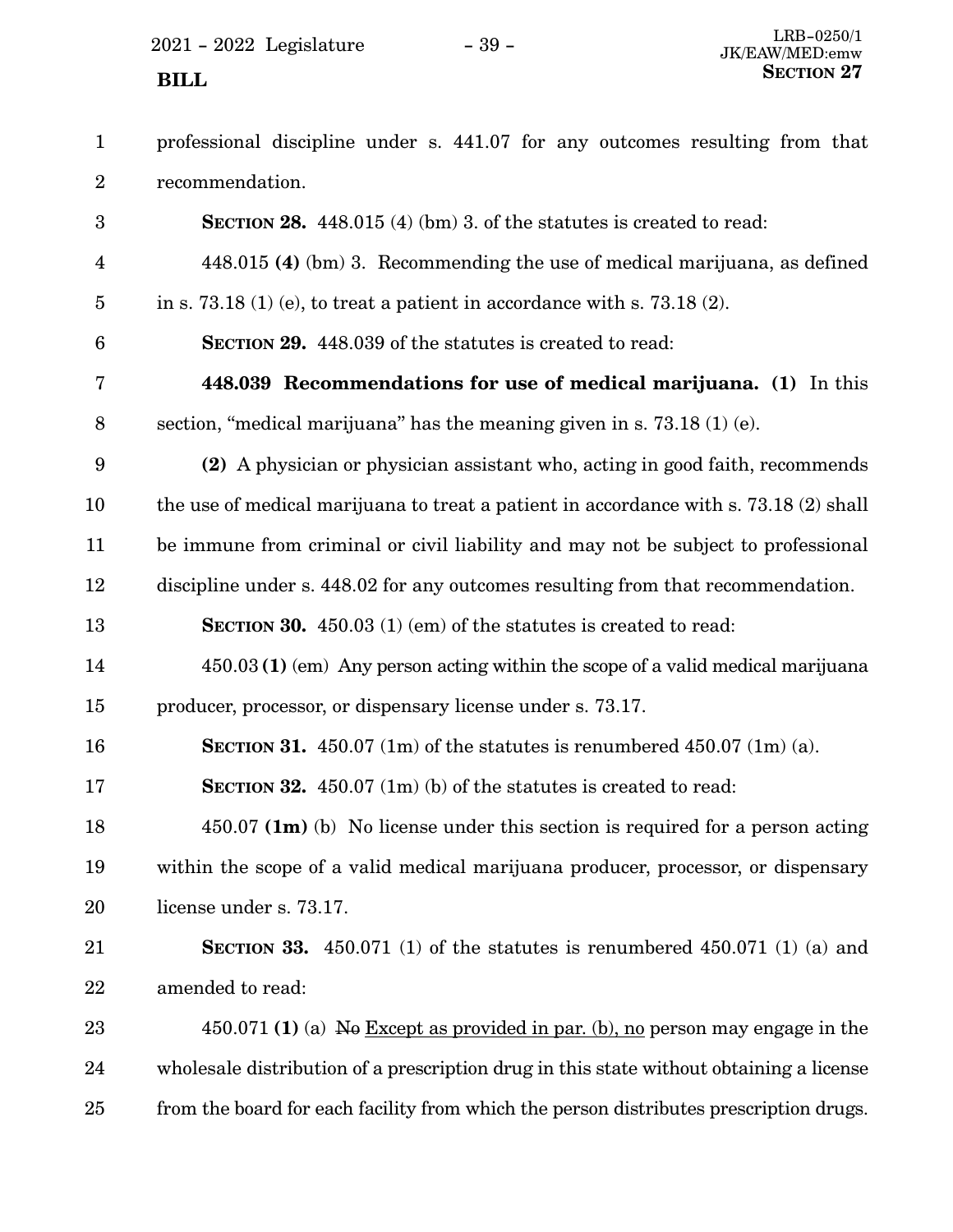2021 - 2022 Legislature - 40 -

| $\mathbf{1}$     | (b) 1. The board shall exempt from the licensure requirement under this section        |
|------------------|----------------------------------------------------------------------------------------|
| $\boldsymbol{2}$ | a manufacturer that distributes prescription drugs or devices manufactured by the      |
| $\boldsymbol{3}$ | manufacturer from licensing and other requirements under this section to the extent    |
| $\overline{4}$   | the license or requirement is not required under federal law or regulation, unless the |
| $\overline{5}$   | board determines that it is necessary to apply a requirement to a manufacturer.        |
| $\boldsymbol{6}$ | <b>SECTION 34.</b> 450.071 (1) (b) 2. of the statutes is created to read:              |
| 7                | $450.071$ (1) (b) 2. No license under this section is required for a person acting     |
| $8\,$            | within the scope of a valid medical marijuana producer, processor, or dispensary       |
| 9                | license under s. 73.17.                                                                |
| 10               | <b>SECTION 35.</b> 961.01 (12q) of the statutes is created to read:                    |
| 11               | 961.01 (12q) "Licensed entity" means a producer, processor, dispensary,                |
| 12               | transporter, or laboratory licensed under s. 73.17.                                    |
| 13               | <b>SECTION 36.</b> 961.01 (14g) of the statutes is created to read:                    |
| 14               | 961.01 (14g) "Medical marijuana" has the meaning given in s. $73.18(1)(e)$ .           |
| 15               | <b>SECTION 37.</b> 961.01 (19m) of the statutes is created to read:                    |
| 16               | 961.01 (19m) "Primary caregiver" means a person who is registered under s.             |
| 17               | 73.18 to help a qualifying patient in his or her use or acquisition of medical         |
| 18               | marijuana.                                                                             |
| 19               | <b>SECTION 38.</b> 961.01 (20hm) of the statutes is created to read:                   |
| 20               | 961.01 (20hm)<br>"Qualifying patient" means a person who holds a                       |
| 21               | recommendation and registry identification card for the use of medical marijuana       |
| 22               | under s. 73.18.                                                                        |
| 23               | <b>SECTION 39.</b> 961.01 (20ht) of the statutes is created to read:                   |
| 24               | 961.01 (20ht) "Registry identification card" has the meaning given in s. 73.18         |
| 25               | $(1)$ (L).                                                                             |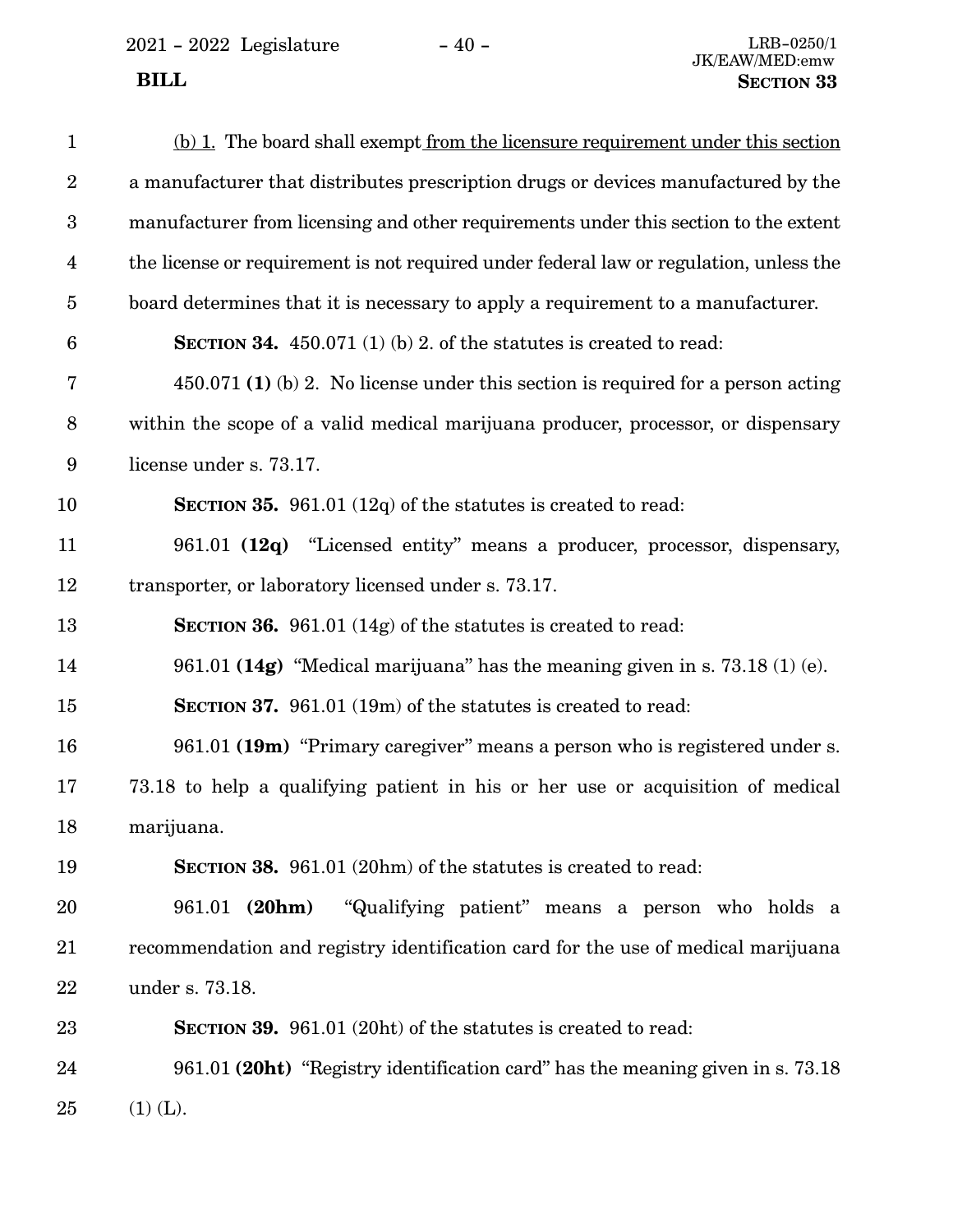$2021 - 2022$  Legislature  $-41$  -

| $\mathbf{1}$            | <b>SECTION 40.</b> 961.01 (20t) of the statutes is created to read:                    |
|-------------------------|----------------------------------------------------------------------------------------|
| $\overline{2}$          | 961.01 (20t) "Treatment team" means a qualifying patient and his or her                |
| 3                       | primary caregivers.                                                                    |
| $\overline{\mathbf{4}}$ | <b>SECTION 41.</b> 961.33 of the statutes is created to read:                          |
| $\overline{5}$          | 961.33 Medical marijuana. (1) POSSESSION, DISTRIBUTION, AND DELIVERY BY                |
| $\boldsymbol{6}$        | TREATMENT TEAM; AUTHORIZATION. A member of a qualifying patient's treatment team       |
| 7                       | may possess medical marijuana or distribute, deliver, or possess with intent to        |
| $8\,$                   | distribute medical marijuana to another member of the same qualifying patient's        |
| $9\phantom{.0}$         | treatment team if all of the following apply:                                          |
| 10                      | (a) The possession, distribution, or delivery of medical marijuana is done to          |
| 11                      | facilitate a qualifying patient's use of medical marijuana in accordance with his or   |
| 12                      | her recommendation under s. 73.18.                                                     |
| 13                      | (b) The medical marijuana is legally obtained from a person who is authorized          |
| 14                      | to distribute or deliver medical marijuana under the laws of this state.               |
| 15                      | (c) The amount of medical marijuana does not exceed the amount specified               |
| 16                      | under s. 73.18 (3) (L) for each qualifying patient.                                    |
| 17                      | (d) The qualifying patient or primary caregiver has in his or her immediate            |
| 18                      | possession a registry identification card.                                             |
| 19                      | LICENSED ENTITIES; AUTHORIZED ACTS. A licensed entity or an agent or<br>(2)            |
| 20                      | employee of a licensed entity may possess, manufacture, distribute, or deliver         |
| 21                      | marijuana or possess with the intent to manufacture, distribute, or deliver            |
| 22                      | marijuana if the licensed entity or agent or employee is acting in the usual course of |
| 23                      | his or her business or employment.                                                     |
| 24                      | (3) PROSECUTION. (a) A person who is acting in accordance with this section and        |
| 25                      | s. 73.17 or 73.18 may not be prosecuted for a criminal offense under this chapter, or  |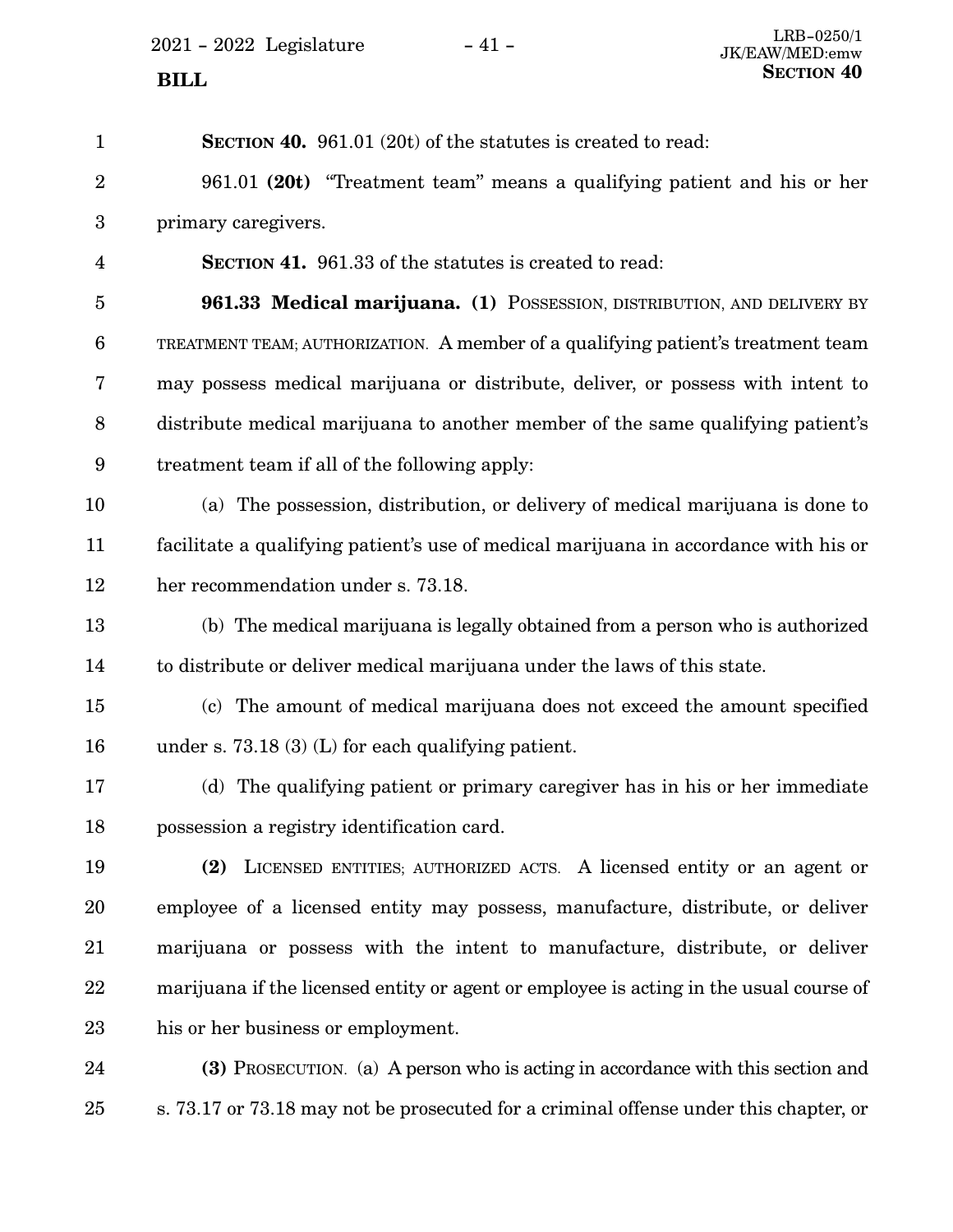under any municipal ordinance that prohibits conduct that is the same as that prohibited under this chapter, for the possession, manufacture, distribution, or delivery of marijuana or possession with the intent to manufacture, distribute, or deliver marijuana. 1 2 3 4

(b) A licensed entity or an agent or employee of a licensed entity who possesses, manufactures, distributes, or delivers marijuana or possesses with the intent to manufacture, distribute, or deliver marijuana in violation of s. 73.17 or in violation of a rule promulgated under s. 73.17 may not be prosecuted under this chapter unless the person is referred to the district attorney for the county in which the violation occurred by the medical marijuana regulatory commission and may not be prosecuted under a municipal ordinance that prohibits the same conduct as is prohibited under this chapter unless the person is referred to local law enforcement by the medical marijuana regulatory commission. 5 6 7 8 9 10 11 12 13

**SECTION 42.** 961.38 (title) of the statutes is amended to read: 14

**961.38** (title) **Prescriptions and recommendations for medical use.** 15

**SECTION 43.** 961.38 (1p) of the statutes is created to read: 16

961.38 **(1p)** A dispensary licensed under s. 73.17 may dispense medical marijuana to a person with a valid written hard copy or electronic recommendation and a valid registry identification card in accordance with s. 73.18. 17 18 19

**SECTION 44.** 961.385 (1) (aj) of the statutes is amended to read: 20

961.385 **(1)** (aj) "Patient" means an individual or animal for whom a monitored prescription drug is prescribed or, to whom a monitored prescription drug is dispensed or administered, or for whom the use of medical marijuana is recommended under s. 73.18 (2). 21 22 23 24

**SECTION 45.** 961.385 (2) (intro.) of the statutes is amended to read: 25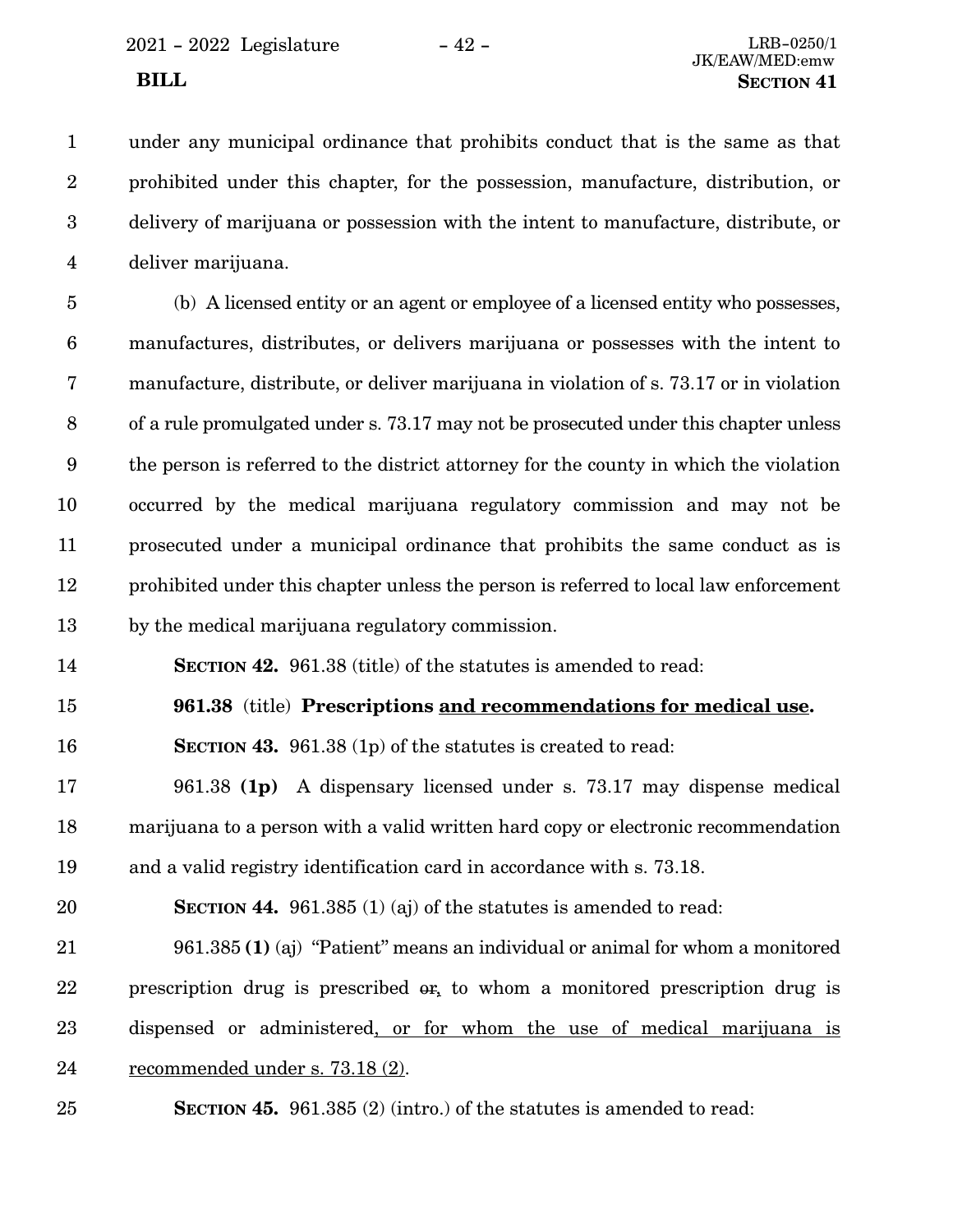$2021 - 2022$  Legislature  $-43$  -

| $\mathbf{1}$   | 961.385 (2) (intro.) The board shall establish by rule a program for monitoring        |
|----------------|----------------------------------------------------------------------------------------|
| $\overline{2}$ | the dispensing of monitored prescription drugs and the making of recommendations       |
| 3              | for the use of, and issuance of registry identification cards for, medical marijuana.  |
| $\overline{4}$ | The program shall do all of the following:                                             |
| $\overline{5}$ | <b>SECTION 46.</b> 961.385 (2) (am) and (an) of the statutes are created to read:      |
| 6              | $961.385$ (2) (am) Require a practitioner to generate a record documenting each        |
| 7              | recommendation made by the practitioner for the use of medical marijuana under s.      |
| 8              | $73.18(2)$ .                                                                           |
| 9              | Require the medical marijuana regulatory commission to generate a<br>(an)              |
| 10             | record documenting the issuance of a registry identification card under s. 73.18 (3).  |
| 11             | <b>SECTION 47.</b> 961.385 (2) (b) of the statutes is amended to read:                 |
| 12             | 961.385 (2) (b) Identify specific data elements to be contained in a record            |
| 13             | documenting the dispensing of a monitored prescription drug, including the method      |
| 14             | of payment and, subject to sub. $(2m)$ , the name recorded under s. 450.11 (1b) (bm).  |
| 15             | (bm) In identifying specific data elements, the board shall under pars. (b), (bc),     |
| 16             | and (bd), consider data elements identified by similar programs in other states and    |
| 17             | shall ensure, to the extent possible, that records generated by the program are easily |
| 18             | shared with other states.                                                              |
| 19             | <b>SECTION 48.</b> 961.385 (2) (bc) and (bd) of the statutes are created to read:      |
| 20             | 961.385 (2) (bc) Identify specific data elements to be contained in a record           |
| $21\,$         | documenting the making of a recommendation for the use of medical marijuana            |
| 22             | under s. 73.18 (2).                                                                    |
| $23\,$         | (bd) Identify specific data elements to be contained in a record documenting the       |
| 24             | issuance of a registry identification card under s. 73.18 (3).                         |

**SECTION 49.** 961.385 (2) (cm) 3. a. of the statutes is amended to read:

25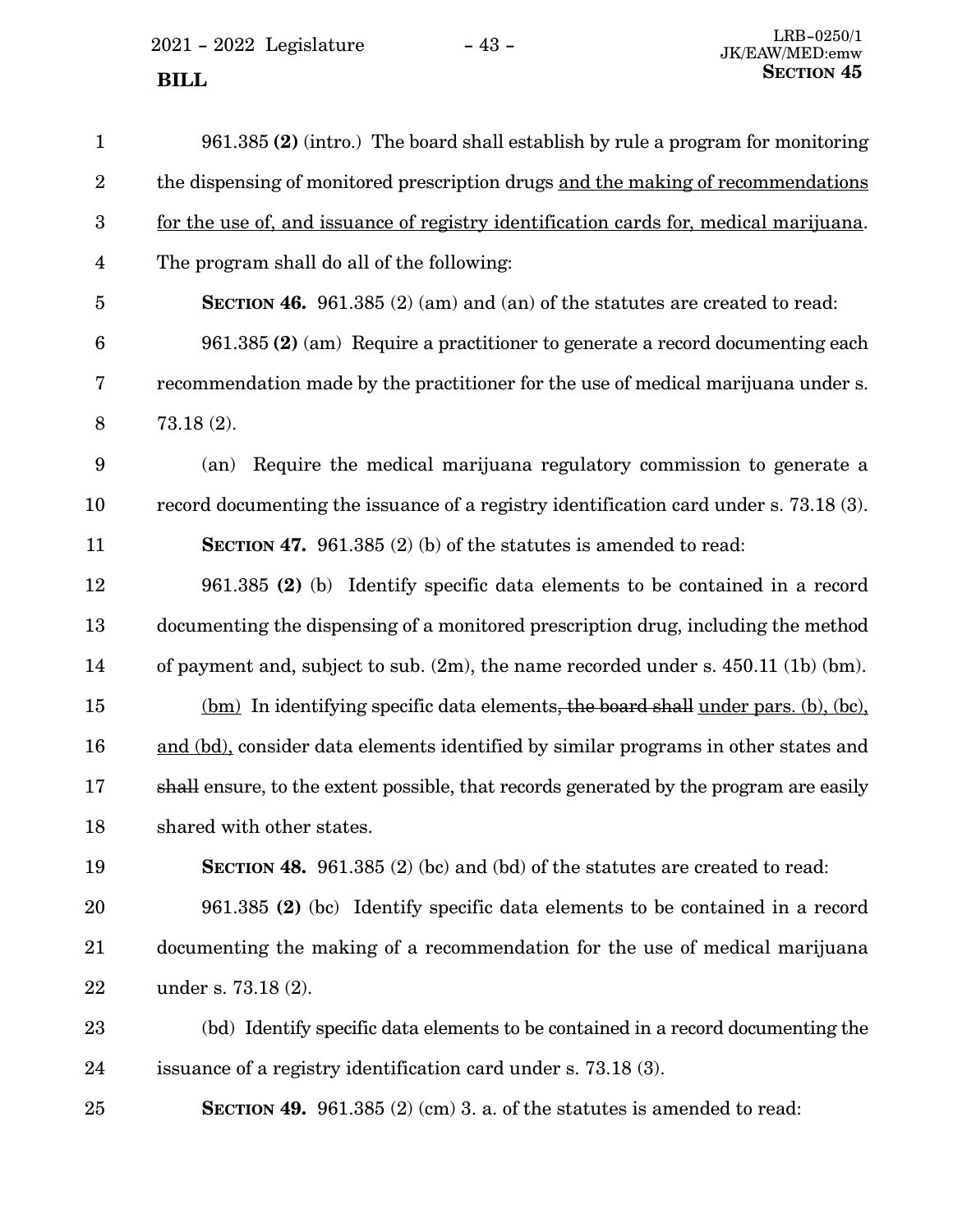| $\mathbf{1}$            | 961.385 (2) (cm) 3. a. The state board or agency, agency of another state, law                |
|-------------------------|-----------------------------------------------------------------------------------------------|
| $\sqrt{2}$              | enforcement agency, or prosecutorial unit makes a written request for the record and          |
| $\boldsymbol{3}$        | is engaged in an active and specific investigation or prosecution of a violation of any       |
| $\overline{\mathbf{4}}$ | state or federal law involving a monitored prescription drug or any state or federal          |
| $\overline{5}$          | law involving marijuana, and the record being requested is reasonably related to              |
| $\boldsymbol{6}$        | that investigation or prosecution.                                                            |
| 7                       | <b>SECTION 50.</b> 961.385 (2) (cs) 1. of the statures is amended to read:                    |
| $\, 8$                  | 961.385 (2) (cs) 1. Require that a patient's records under the program be                     |
| $\boldsymbol{9}$        | reviewed before the practitioner issues a prescription order for the patient or before        |
| 10                      | the practitioner makes a recommendation to the patient for the use of medical                 |
| 11                      | $\frac{1}{2}$ marijuana under s. 73.18 (2). The review required under this subdivision may be |
| 12                      | performed by the practitioner or by the practitioner's agent in accordance with               |
| 13                      | applicable standards of practice. This subdivision does not apply after April 1, 2025.        |
| 14                      | <b>SECTION 51.</b> 961.385 (2) (cs) 2. (intro.), b., c. and d. of the statutes are amended    |
| 15                      | to read:                                                                                      |
| 16                      | 961.385 (2) (cs) 2. (intro.) The requirement requirements under subd. 1. that                 |
| 17                      | a patient's records under the program be reviewed before the practitioner issues a            |
| 18                      | prescription order for the patient does do not apply if any of the following is true:         |
| 19                      | The practitioner is issuing a prescription order is for a monitored<br>$\mathbf{b}$ .         |
| 20                      | prescription drug for a number of doses that is intended to last the patient 3 days or        |
| 21                      | less and is not subject to refill.                                                            |
| 22                      | c. The $\underline{A}$ monitored prescription drug is lawfully administered to the patient.   |
| 23                      | d. Due to emergency, it is not possible to review the patient's records under the             |
|                         |                                                                                               |

program before the practitioner issues a prescription order for the patient or before

24